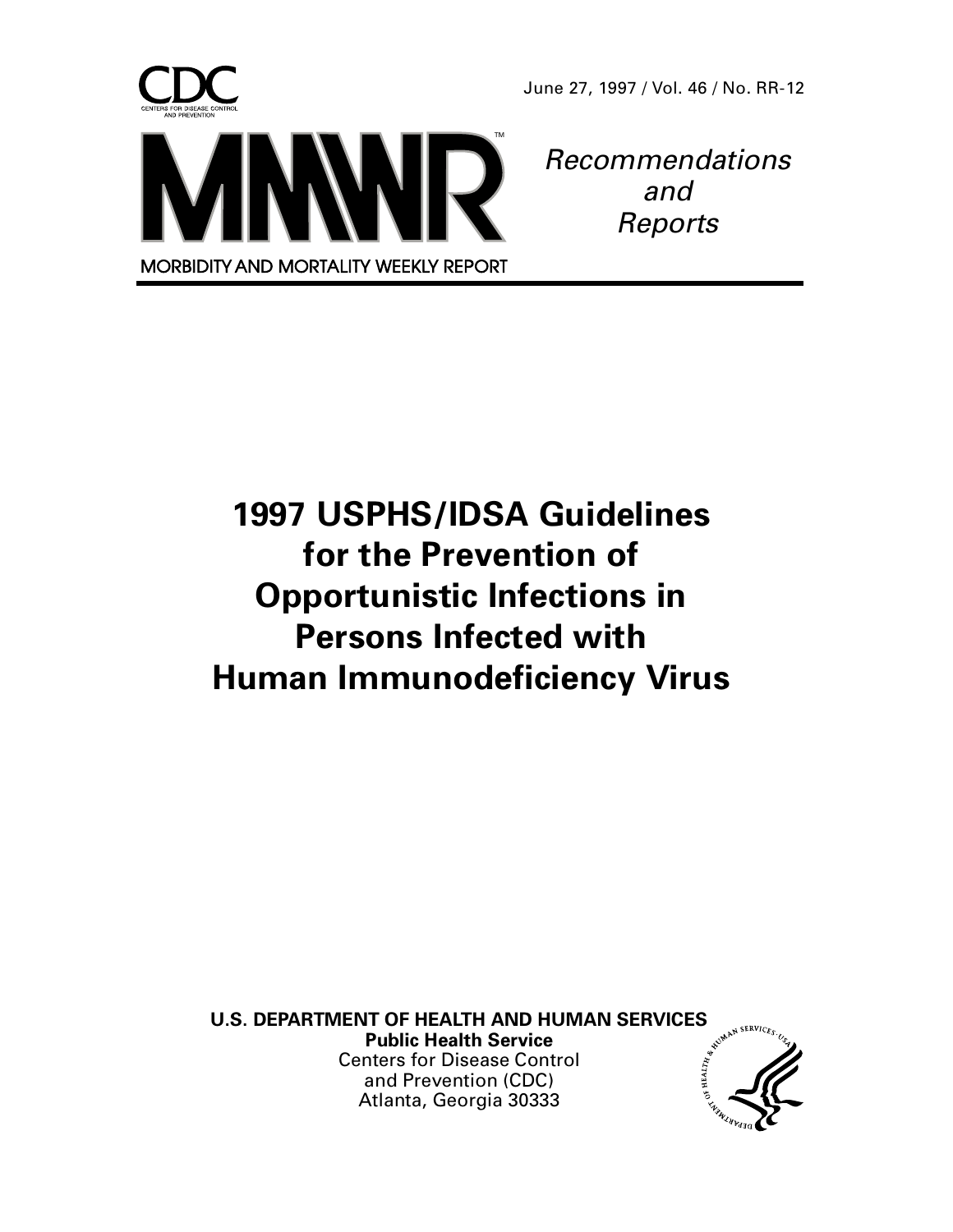The *MMWR* series of publications is published by the Epidemiology Program Office, Centers for Disease Control and Prevention (CDC), Public Health Service, U.S. Department of Health and Human Services, Atlanta, GA 30333.

## **SUGGESTED CITATION**

Centers for Disease Control and Prevention. 1997 USPHS/IDSA guidelines for the prevention of opportunistic infections in persons infected with human immunodeficiency virus. MMWR 1997;46(No. RR-12):[inclusive page numbers].

Centers for Disease Control and Prevention.......................... David Satcher, M.D., Ph.D. **Director** 

| The material in this report was prepared for publication by:                              |
|-------------------------------------------------------------------------------------------|
| Director                                                                                  |
| Division of AIDS, STD, and TB Laboratory ResearchHarold W. Jaffe, M.D.<br>Director        |
| National Center for HIV, STD, and TB Prevention Helene D. Gayle, M.D., M.P.H.<br>Director |
| Division of HIV/AIDS Prevention, Surveillance,<br>Director                                |

The production of this report as an *MMWR* serial publication was coordinated in: Epidemiology Program Office.................................... Stephen B. Thacker, M.D., M.Sc. **Director** Richard A. Goodman, M.D., M.P.H. Editor, MMWR Series

 Office of Scientific and Health Communications (proposed) Recommendations and Reports................................... Suzanne M. Hewitt, M.P.A. Managing Editor Nadine W. Martin Ava W. Navin, M.A. Project Editors Morie M. Higgins Peter M. Jenkins Visual Information Specialists

Use of trade names and commercial sources is for identification only and does not imply endorsement by the Public Health Service or the U.S. Department of Health and Human Services.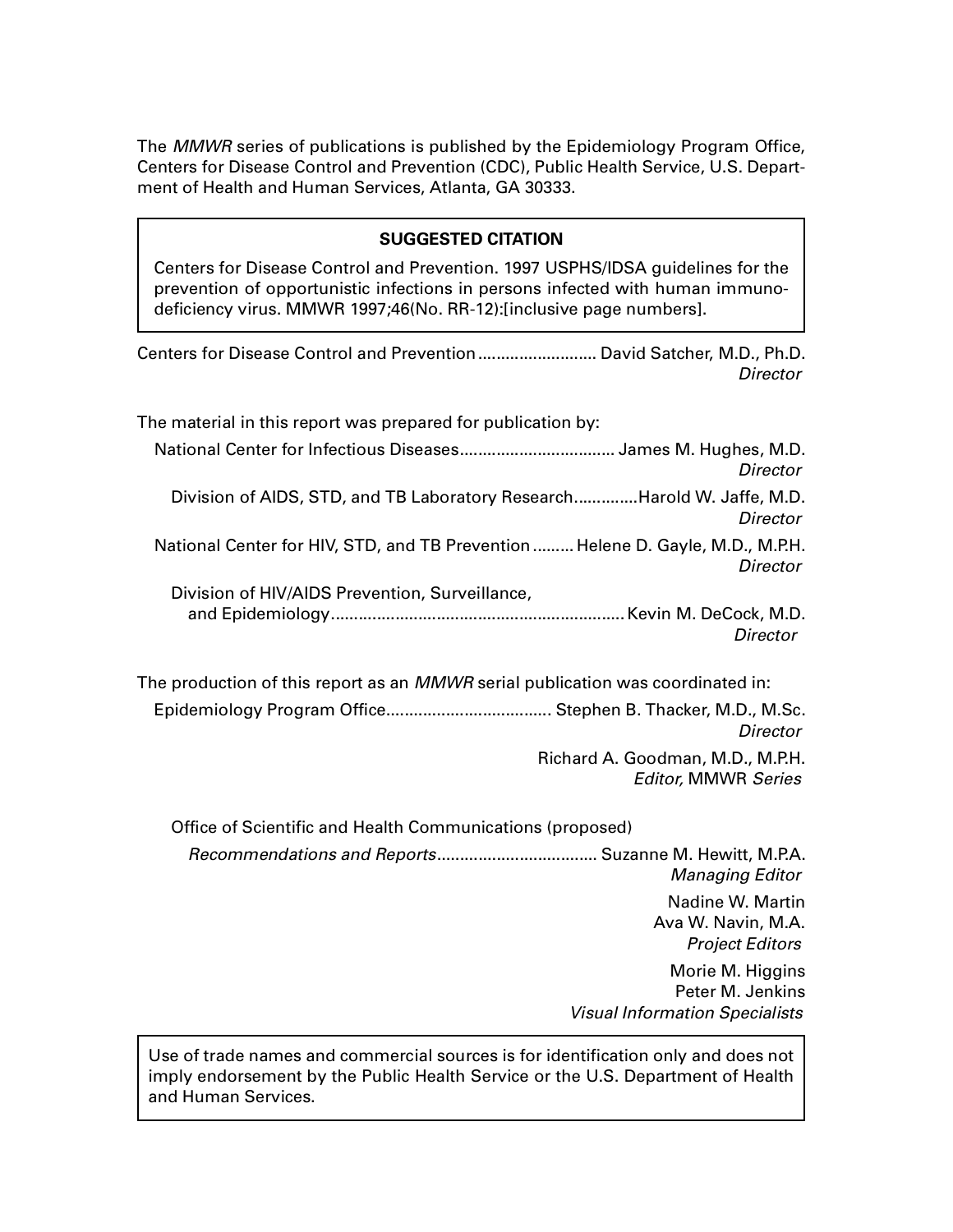# **Contents**

Copies can be purchased from Superintendent of Documents, U.S. Government Printing Office, Washington, DC 20402-9325. Telephone: (202) 512-1800.

Single copies of this document are available from the Centers for Disease Control and Prevention, National AIDS Clearinghouse, P.O. Box 6003, Rockville, MD 20849- 6003. Telephone: (800) 458-5231.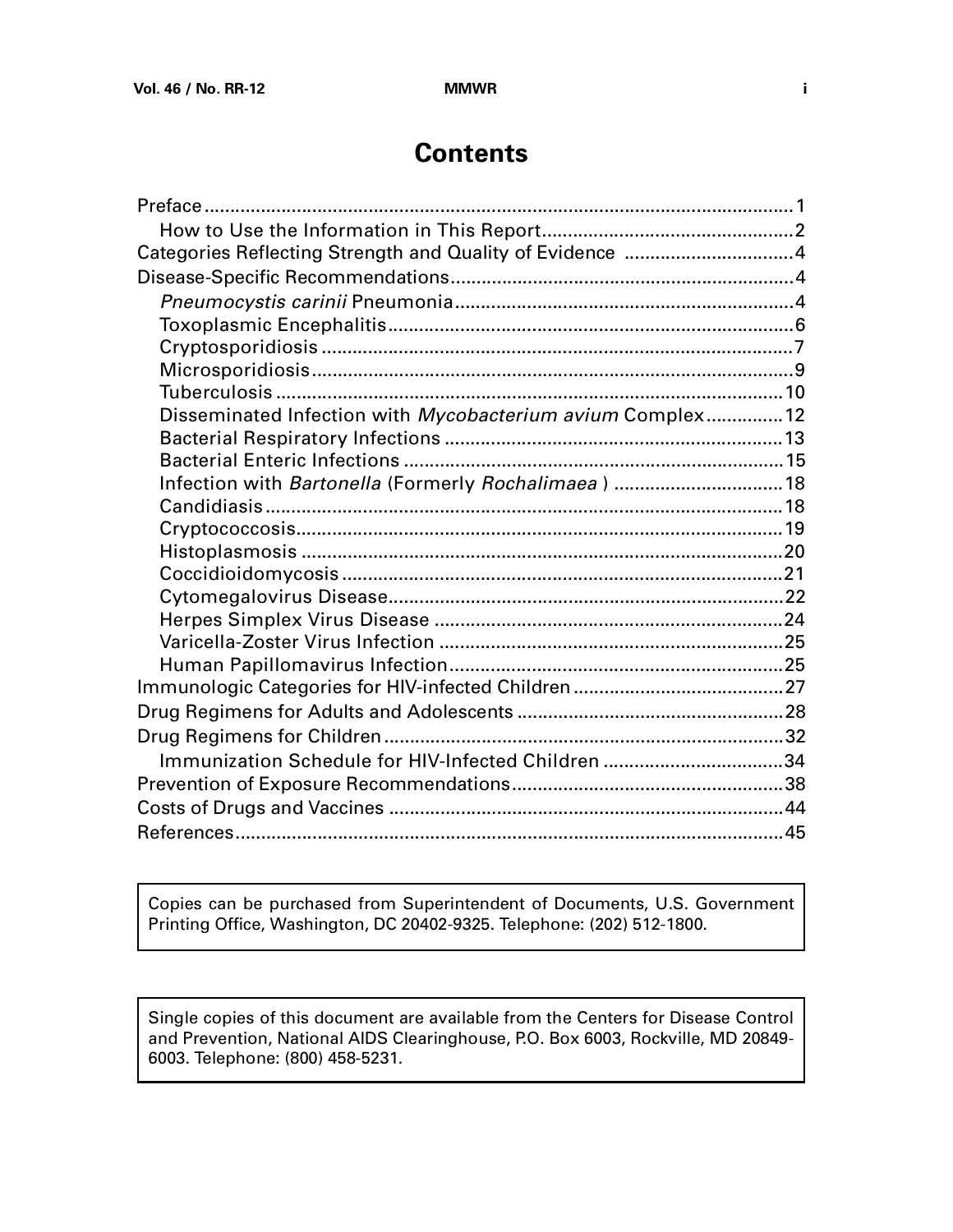The following CDC staff member prepared this report:

Jonathan E. Kaplan, M.D. National Center for Infectious Diseases Division of AIDS, STD, and TB Laboratory Research and National Center for HIV, STD, and TB Prevention Division of HIV/AIDS Prevention, Surveillance, and Epidemiology

in collaboration with

Henry Masur, M.D. National Institutes of Health

King K. Holmes, M.D., Ph.D. University of Washington

USPHS/IDSA Prevention of Opportunistic Infections Working Group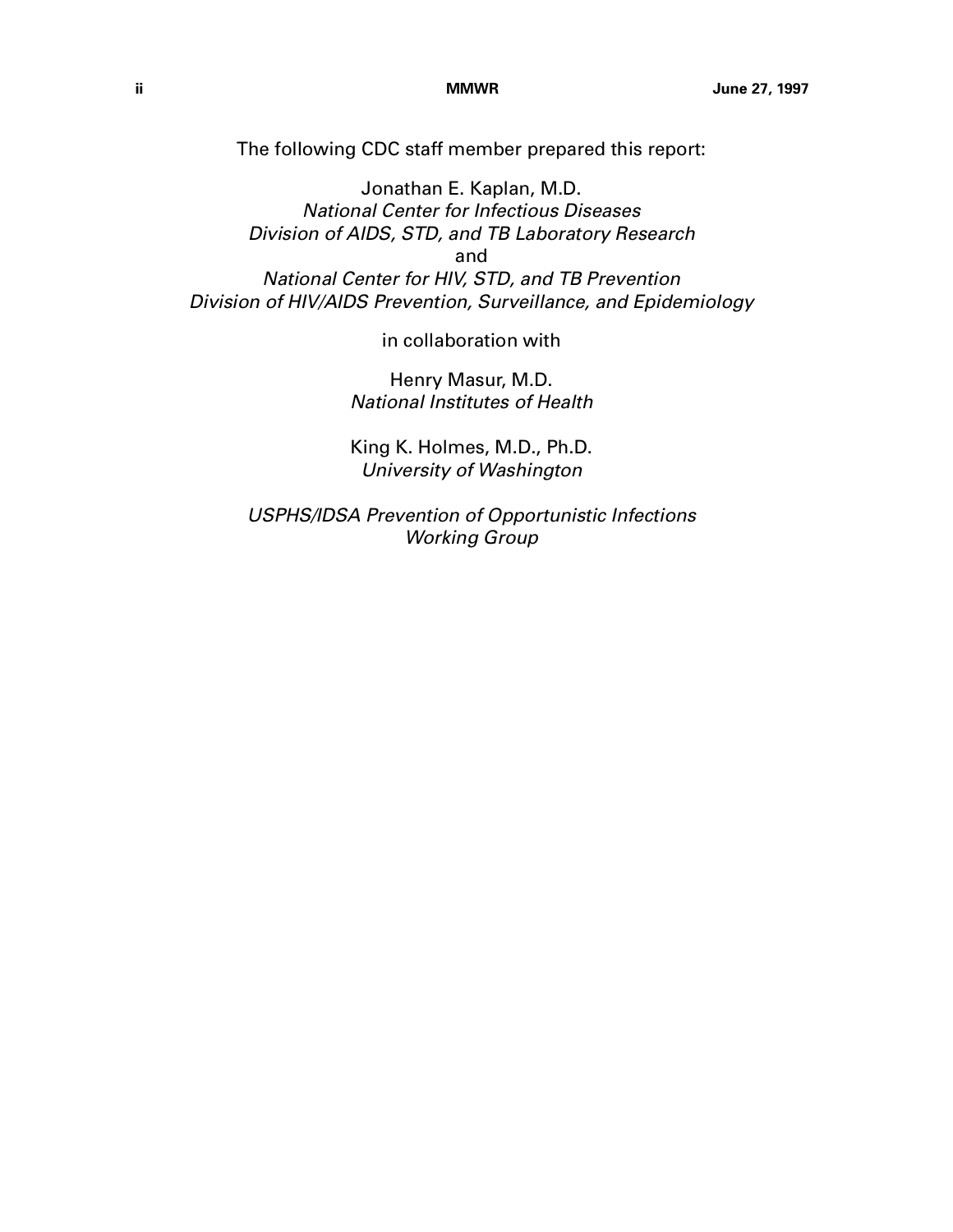#### **Members of the USPHS/IDSA Prevention of Opportunistic Infections Working Group**

The working group was chaired by Henry Masur, National Institutes of Health, Bethesda, MD; Jonathan E. Kaplan, Centers for Disease Control and Prevention, Atlanta; and King K. Holmes, University of Washington, Seattle.

Members of the group included Donald Armstrong (Memorial-Sloan Kettering Cancer Center, New York); A. Cornelius Baker (National Association of Persons with AIDS, Washington, DC); David Barr (Gay Men's Health Crisis, Washington, DC); Constance Benson (Rush Medical College, Chicago); Carol Brosgart (East Bay AIDS Center, Berkeley, CA); Richard Chaisson (The Johns Hopkins University, Baltimore); Ellen Cooper (National Institutes of Health, Bethesda, MD); Clyde Crumpacker (Beth Israel Hospital, Boston); Catherine Decker (National Naval Medical Center, Bethesda, MD); Larry Drew (Mt. Zion Medical Center of UCSF, San Francisco); Robert Eisinger (National Institutes of Health, Bethesda, MD); Wafaa El-Sadr (Harlem Hospital Center, New York); Kenneth Freedberg (Boston Medical Center, Boston); Mark Goldberger (Food and Drug Administration, Rockville, MD); Fred Gordin (Veterans Administration Medical Center, Washington, DC); Wayne Greaves (Howard University Hospital, Washington, DC); Peter Gross (Hackensack Medical Center, Hackensack, NJ); Richard Hafner (National Institutes of Health, Bethesda, MD); Diane Havlir (University of California at San Diego, La Jolla, CA); Robert Horsburgh (Emory University, Atlanta); Douglas Jabs (The Johns Hopkins University, Baltimore); Mari Kitahata (University of Washington, Seattle); Joseph Kovacs (National Institutes of Health, Bethesda, MD); William Martone (National Foundation for Infectious Disease, Bethesda, MD); Douglas Mayers (Naval Medical Research Institute, Bethesda, MD); David Melnick (Kaiser Permanente, Springfield, VA); Lynne Mofenson (National Institutes of Health, Bethesda, MD); James Neaton (University of Minnesota, Minneapolis); Charles Nelson (National Minority AIDS Council, Washington, DC); Edward Oldfield (Eastern Virginia Medical School, Norfolk, VA); John Phair (Northwestern University Medical School, Chicago); Michael Polis (National Institutes of Health, Bethesda, MD); Bruce Polsky (Memorial Sloan-Kettering Cancer Center, New York); William Powderly (Washington University, St. Louis, MO); David Rimland (Veterans Administration Medical Center, Atlanta); Elaine Sloand (National Institutes of Health, Bethesda, MD); Liza Solomon (Maryland Department of Health and Mental Hygiene, Baltimore); Stephen Spector (University of California at San Diego, La Jolla, CA); Rhoda Sperling (Mt. Sinai Medical Center, New York); Carol Braun Trapnell (Food and Drug Administration, Rockville, MD); Russell Van Dyke (Tulane University School of Medicine, New Orleans); Richard Whitley (University of Alabama, Birmingham, AL); and Tom Wright (Columbia University College of Physicians and Surgeons, New York). Participants from the Centers for Disease Control and Prevention, Atlanta, included Ermias Belay, Jay C. Butler, Kenneth G. Castro, Clare Dykewicz, Brian R. Edlin, Tedd Ellerbrock, Rana A. Hajjeh, Harold W. Jaffe, Dennis Juranek, Michael McNeil, Bess Miller, Philip E. Pellett, William Reeves, W. William Schluter, Richard A. Spiegel, John A. Stewart, Barbara Styrt, Suzanne D. Vernon, and John Ward.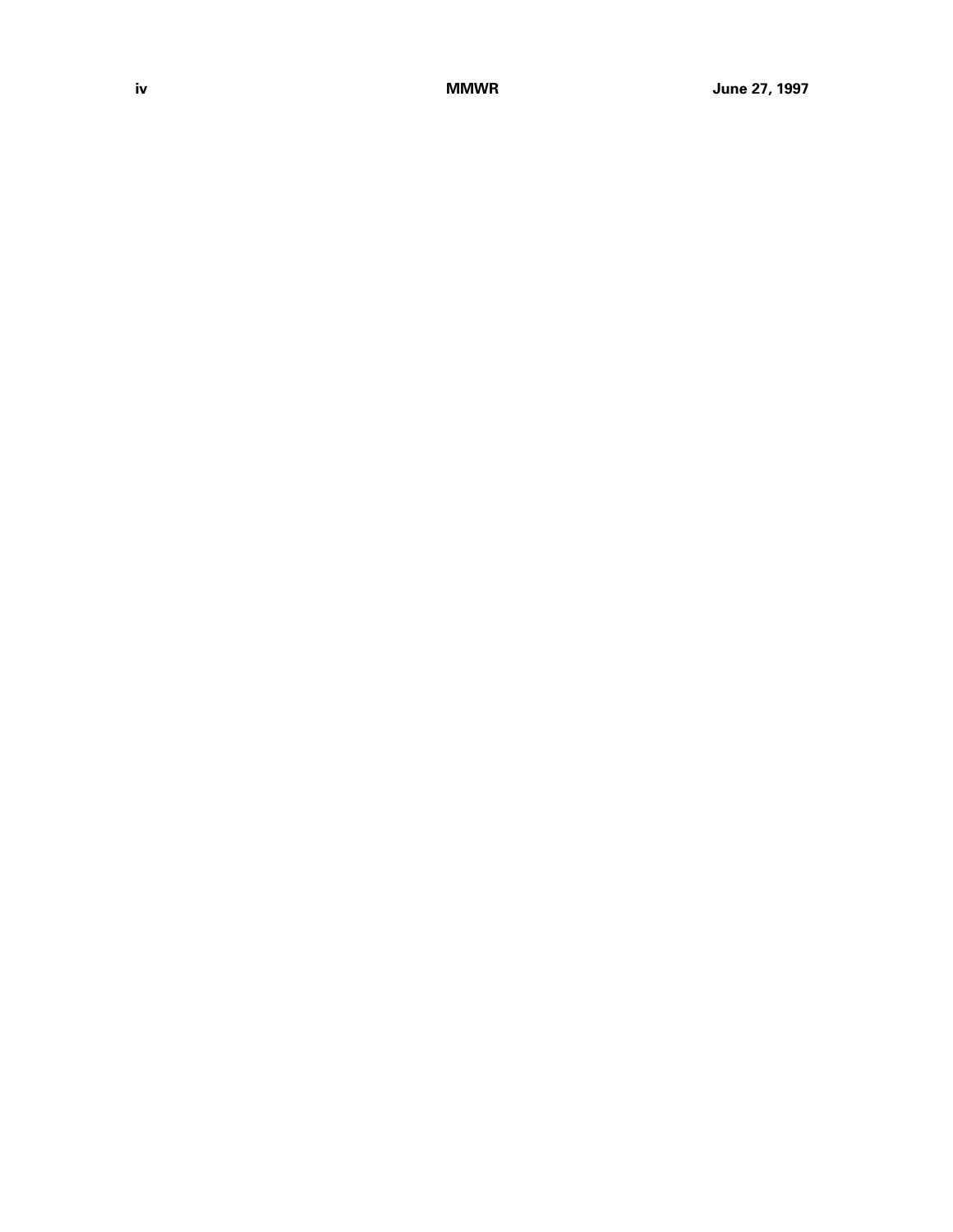# <span id="page-6-0"></span>**1997 USPHS/IDSA Guidelines for the Prevention of Opportunistic Infections in Persons Infected with Human Immunodeficiency Virus**

## **PREFACE**

In 1994, the U.S. Public Health Service (USPHS) and the Infectious Diseases Society of America (IDSA) recognized that, although strategies were available to reduce the frequency of opportunistic infections in patients who have human immunodeficiency virus (HIV) infection, information regarding prevention of both exposure and disease often was published in journals not regularly reviewed by health-care providers. In response, USPHS/IDSA developed comprehensive guidelines for health-care providers and patients that consolidated information pertaining to the prevention of opportunistic infections in persons infected with HIV. The resulting USPHS/IDSA guidelines were published in 1995 in the MMWR, Clinical Infectious Diseases, and the Annals of Internal Medicine, with an accompanying editorial in the Journal of the American Medical Association (1–4). The response to the 1995 guidelines (e.g., the many requests for reprints and observations from health-care providers) suggests that they have served as a valuable reference against which local policies regarding prevention of opportunistic infections could be compared. Because recommendations were rated on the basis of the strength of the evidence supporting them, readers were able to assess for themselves to which areas adherence was most important (5 ).

In the United States, opportunistic infections continue to produce morbidity and mortality among the estimated 650,000–900,000 persons who are infected with HIV, especially among the estimated 200,000–250,000 persons who are severely immunosuppressed (i.e., persons who have a CD4+ T-lymphocyte count of  $\langle$ 200 cells/ $\mu$ L)  $(6-10)$ . However, surveillance data indicate that the incidence of opportunistic infections has been changing in the United States. In HIV-infected men who have sex with men, Pneumocystis carinii pneumonia (PCP), toxoplasmic encephalitis, fungal infections, and disseminated *Mycobacterium avium* complex (MAC) disease have decreased in incidence (9 ). Prophylactic regimens against opportunistic pathogens and more potent antiretroviral drugs appear to be important factors influencing this decline in incidence. However, these decreases have not been observed among HIVinfected injecting-drug users, suggesting that more emphasis should be placed on providing currently recommended chemoprophylactic agents to all persons who have HIV infection and who meet appropriate criteria for prophylaxis for opportunistic infections. The surveillance data also indicate that the incidence of some opportunistic infections is not decreasing among either men who have sex with men or injectingdrug users, indicating that preventive strategies need to be developed and applied to a wider spectrum of opportunistic infections.

Because much new data concerning the prevention of opportunistic disease have emerged since 1994, the USPHS and the IDSA reconvened a working group on November 7-8, 1996, to determine which recommendations needed to be changed.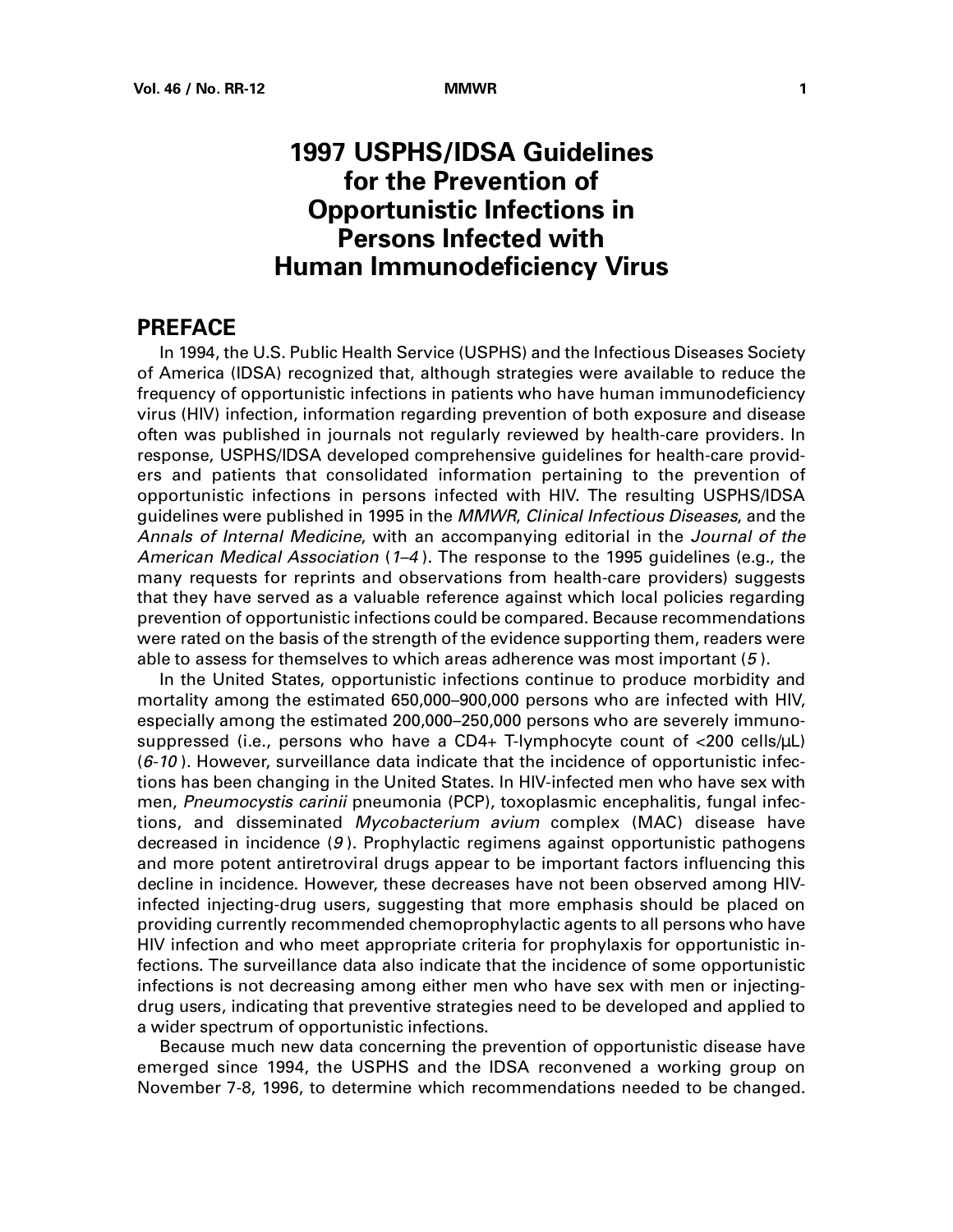<span id="page-7-0"></span>Participants included representatives from federal agencies, universities, and professional societies, as well as community health-care providers and patient advocates. Most attention was focused on recent data related to chemoprophylaxis against disseminated MAC disease, cytomegalovirus (CMV), and fungal infections and to immunization against *Streptococcus pneumoniae*. However, data concerning all the common acquired immunodeficiency syndrome (AIDS)-associated pathogens were reviewed, as appropriate. Factors considered in revising guidelines included:

- Incidence of disease
- Severity of disease in terms of morbidity and mortality
- Level of immunosuppression at which disease is most likely to occur
- Feasibility, efficacy, and cost of preventive measures
- Impact of intervention on quality of life
- Toxicities, drug interactions, and the potential for drug resistance to develop

Consultants reviewed published manuscripts, abstracts, and material presented at professional meetings. However, guidelines were revised only if complete manuscripts providing data were available for review. A review of the data that served as the basis for the revisions, as well as the additional information discussed at the meeting but not deemed appropriate to justify a revision of the recommendations, will be published elsewhere (11 ).

The guidelines developed by the USPHS/IDSA working group were made available for public comment by an announcement in the Federal Register and in the MMWR, and the final document was approved by the USPHS and the IDSA, as well as by the American College of Physicians, the American Academy of Pediatrics, the Infectious Diseases Society of Obstetrics and Gynecology, the Society of Healthcare Epidemiologists of America, and the National Foundation for Infectious Diseases.

# **How to Use the Information in This Report**

This report presents disease-specific recommendations for prevention of a) exposure to the opportunistic pathogen, b) first episode of disease, and c) disease recurrence, accompanied by a description of the rating system (see Box), categories of immunosuppression in HIV-infected children (Table 1), drugs and doses for prevention of first episode of disease and disease recurrence in adults (Tables 2A and 2B) and children (Table 3A, Figure, and Table 3B), recommendations for prevention of exposure to opportunistic pathogens (Table 4), and costs of commonly used prophylactic drugs and vaccines (Table 5). Because of their length and complexity, the tables and figure have been placed at the end of the text, preceding the references.

Recommendations are rated by a revised version of the IDSA rating system (see Box) (5 ). In this system, a letter rating (letters A through E) signifies the strength of the recommendation; a Roman numeral (Roman numerals I through III) indicates the quality of the evidence supporting that recommendation.

In the original guidelines (1–3 ), prophylaxis against PCP, toxoplasmic encephalitis, and tuberculosis for HIV-infected persons meeting appropriate criteria was rated A.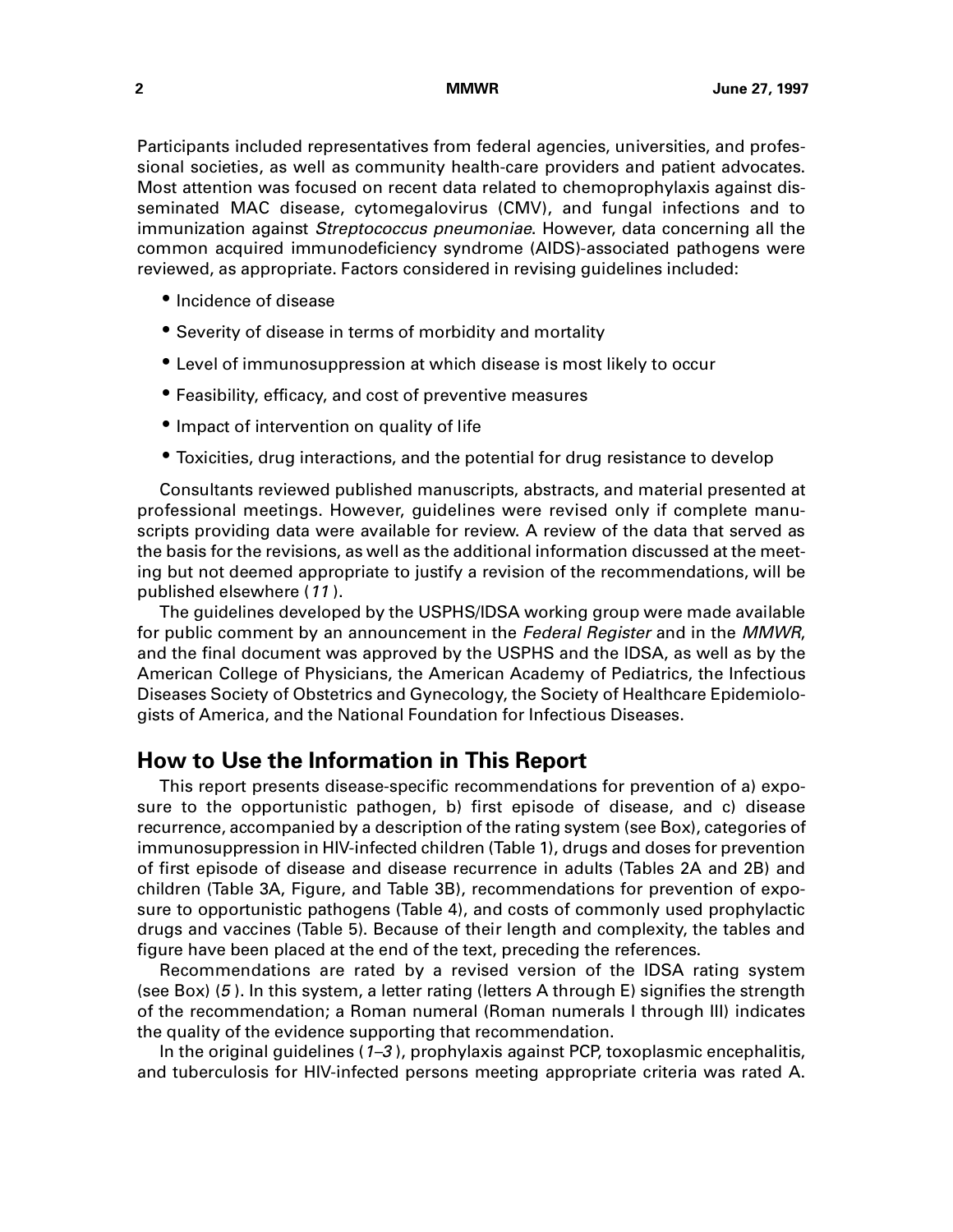In this updated report, the most important changes are a) the elevation from a B to an A rating of prophylaxis against disseminated MAC disease for both adults and children who have low CD4+ T-lymphocycte counts (Tables 2A and 3A), b) the recommendation that clarithromycin or azithromycin be considered first-choice drugs for MAC prophylaxis, with rifabutin as an alternative, and c) the elevation from a B to an A rating of vaccination against S. pneumoniae in adults with a CD4+ T-lymphocyte count ≥200 cells/µL. The immunization schedule for HIV-infected children also has been revised to demonstrate the similarities and the differences between this schedule and that for immunocompetent children (Figure). Prophylaxis against first episodes of CMV and fungal diseases remains optional, as in the earlier edition of the guidelines.

Although not included in the disease-specific recommendations, an important issue in opportunistic-infection prophylaxis is whether to offer or continue prophylaxis on the basis of the lowest CD4+ T-lymphocyte count or of a more recent count that has been elevated as a result of antiretroviral therapy. This issue is particularly pertinent because of the administration of potent drug combinations that include protease inhibitors, which may increase CD4+ counts by 100–250 cells/ $\mu$ L. It is currently unknown whether such increases in CD4+ counts provide anti-infective protection comparable with that afforded to patients whose counts never declined below the current level. Until data assessing these risks are available, most experts recommend that prophylaxis be initiated or continued on the basis of the lowest CD4+ count.

This report is oriented toward prevention of specific opportunistic infections in HIVinfected persons. Integrated approaches to preventing opportunistic infections in HIV-infected persons, as well as other aspects of HIV care, have been published elsewhere (12,13). Recommendations for antiretroviral therapy, which is designed to prevent immunologic deterioration and delay the need for many of the chemoprophylactic strategies described in this document, are also addressed separately (14 ).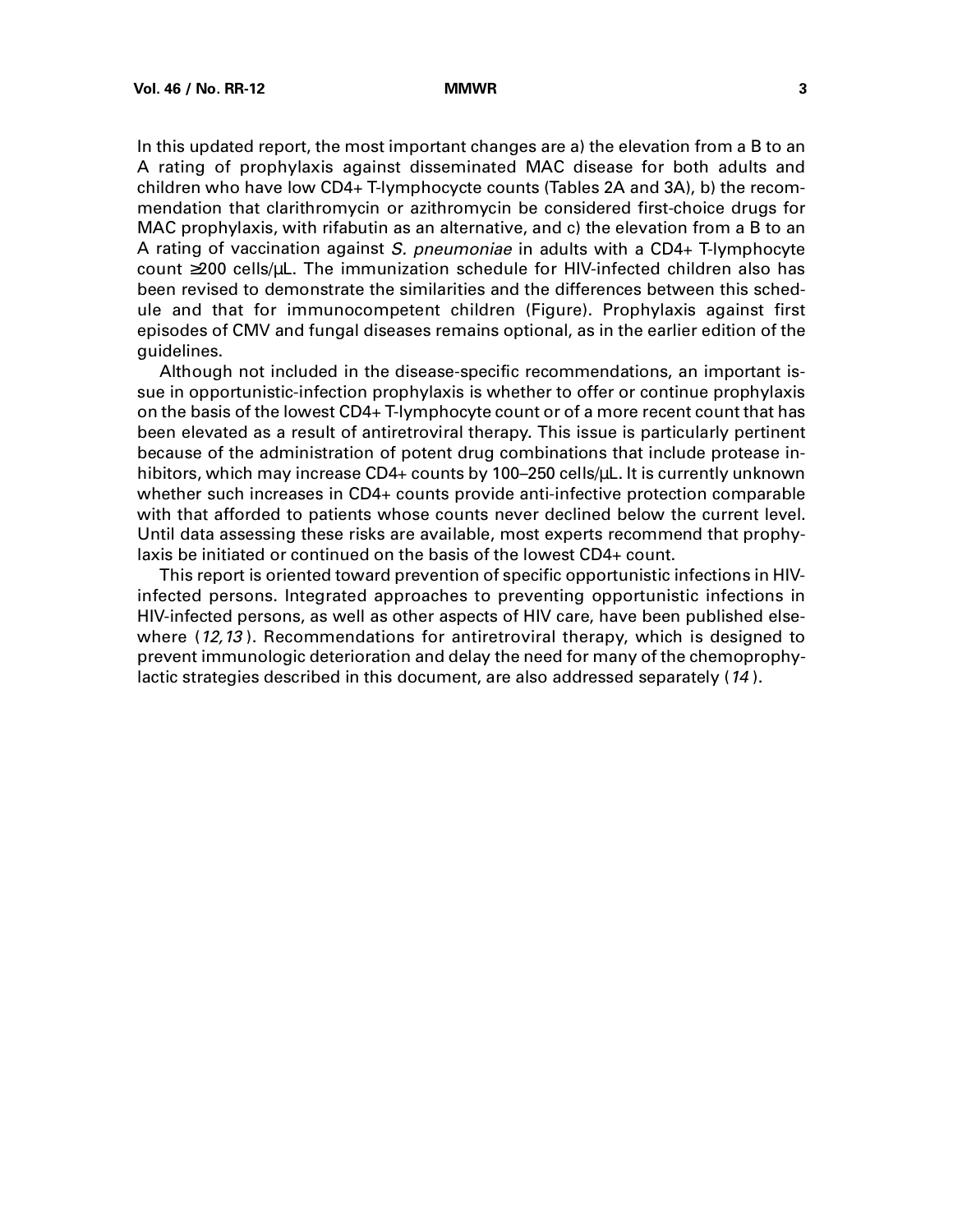# <span id="page-9-0"></span>**CATEGORIES REFLECTING STRENGTH AND QUALITY OF EVIDENCE**

| Category     | <b>Definition</b>                                                                                                                                                                                                                                                       |
|--------------|-------------------------------------------------------------------------------------------------------------------------------------------------------------------------------------------------------------------------------------------------------------------------|
|              | <b>Categories Reflecting the Strength of Each Recommendation</b>                                                                                                                                                                                                        |
| A            | Both strong evidence for efficacy and substantial clinical benefit support<br>recommendation for use. Should always be offered.                                                                                                                                         |
| B            | Moderate evidence for efficacy—or strong evidence for efficacy, but only<br>limited clinical benefit-supports recommendation for use. Should<br>generally be offered.                                                                                                   |
| C            | Evidence for efficacy is insufficient to support a recommendation for or<br>against use, or evidence for efficacy may not outweigh adverse<br>consequences (e.g., toxicity, drug interactions, or cost of the<br>chemoprophylaxis or alternative approaches). Optional. |
| D            | Moderate evidence for lack of efficacy or for adverse outcome supports<br>a recommendation against use. Should generally not be offered.                                                                                                                                |
| E            | Good evidence for lack of efficacy or for adverse outcome supports a<br>recommendation against use. Should never be offered.                                                                                                                                            |
|              | <b>Categories Reflecting Quality of Evidence Supporting the Recommendation</b>                                                                                                                                                                                          |
|              | Evidence from at least one properly randomized, controlled trial                                                                                                                                                                                                        |
| $\mathbf{I}$ | Evidence from at least one well-designed clinical trial without<br>randomization, from cohort or case-controlled analytic studies<br>(preferably from more than one center), or from multiple time-series<br>studies or dramatic results from uncontrolled experiments  |
| Ш            | Evidence from opinions of respected authorities based on clinical<br>experience, descriptive studies, or reports of expert committees                                                                                                                                   |

# **DISEASE-SPECIFIC RECOMMENDATIONS**

# **Pneumocystis carinii Pneumonia**

# **Prevention of Exposure**

(1) Although some authorities recommend that HIV-infected persons at risk for P. carinii pneumonia (PCP) not share a hospital room with a patient who has PCP, data are insufficient to support this recommendation as standard practice (CIII).

# **Prevention of Disease**

(2) Adults and adolescents who have HIV infection (including those who are pregnant) should be administered chemoprophylaxis against PCP if they have a CD4+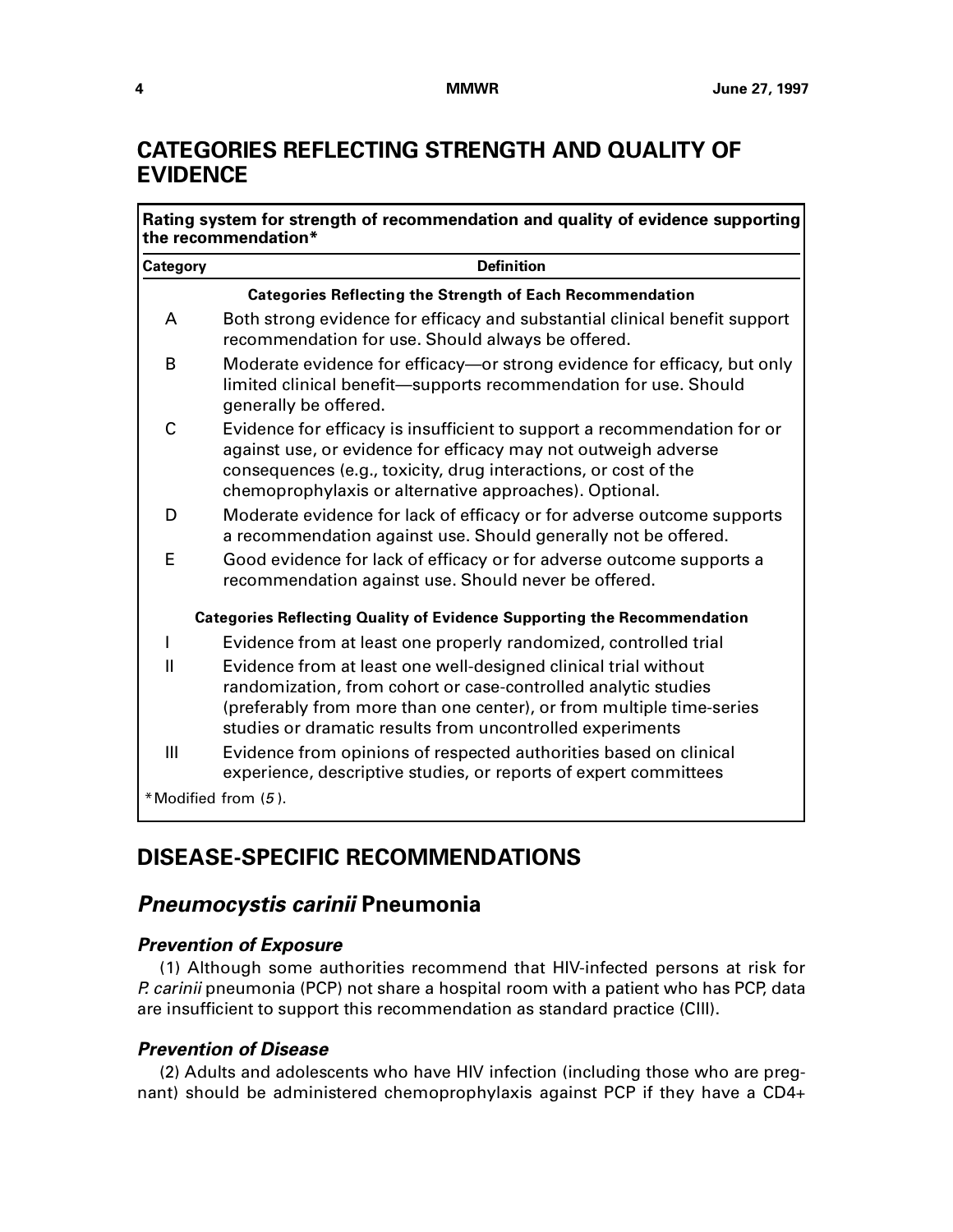T-lymphocyte count of  $\langle 200/\mu L \rangle$  (Al), unexplained fever (>100 F [37.7 C]) for  $\geq 2$  weeks (AII), or a history of oropharyngeal candidiasis (AII).

Trimethoprim-sulfamethoxazole (TMP-SMZ) is the preferred prophylactic agent (AI). One double-strength tablet/day is the preferred regimen (AI). However, one single-strength tablet/day also appears to be highly effective and may be better tolerated (AI). TMP-SMZ may confer cross-protection against toxoplasmosis (AII) and many bacterial infections (AII). For patients who have an adverse reaction that is not life-threatening, treatment with TMP-SMZ should be continued if clinically feasible; for those who have discontinued such therapy, its reinstitution should be strongly considered (AII). Whether it is best to reintroduce the drug at the original dose or at a lower and gradually increasing dose or to try a desensitization regimen is unknown.

If TMP-SMZ cannot be tolerated, alternative prophylactic regimens include dapsone (BI), dapsone plus pyrimethamine plus leucovorin (BI), and aerosolized pentamidine administered by the Respirgard IITM nebulizer (Marquest, Englewood, CO) (BI). Regimens that include dapsone plus pyrimethamine also are protective against toxoplasmosis (AI) but not against most bacterial infections. Because data regarding their efficacy for PCP prophylaxis are insufficient for a firm recommendation, the following regimens generally cannot be recommended for this purpose: aerosolized pentamidine administered by other nebulization devices currently available in the United States, intermittently administered parenteral pentamidine, oral pyrimethamine/sulfadoxine, oral clindamycin plus primaquine, oral atovaquone, and intravenous trimetrexate. However, the use of these agents may be considered in unusual situations in which the recommended agents cannot be administered (CIII).

### **Prevention of Recurrence**

(3) Adults and adolescents who have a history of PCP should be administered chemoprophylaxis with the regimens indicated above to prevent recurrence (AI).

#### **Notes**

#### **Pediatric Notes**

(4) Children born to HIV-infected mothers should be administered prophylaxis with TMP-SMZ beginning at 4–6 weeks of age (15 ) (AII). Prophylaxis should be discontinued for children who are subsequently found not to be infected with HIV. HIV-infected children and children whose infection status remains unknown should continue to receive prophylaxis for the first year of life. The need for subsequent prophylaxis should be determined on the basis of age-specific CD4+ T-lymphocyte count thresholds (15,16, Table 1) (AII).

(5) Children who have a history of PCP should be administered lifelong chemoprophylaxis to prevent recurrence (AI).

#### **Note Regarding Pregnancy**

6) Chemoprophylaxis for PCP should be administered to pregnant women as well as to other adults and adolescents (AIII). TMP-SMZ is the recommended prophylactic agent. Because of theoretical concerns regarding possible teratogenicity associated with drug exposures during the first trimester, providers may choose to withhold prophylaxis with TMP-SMZ during the first trimester. In such cases, aerosolized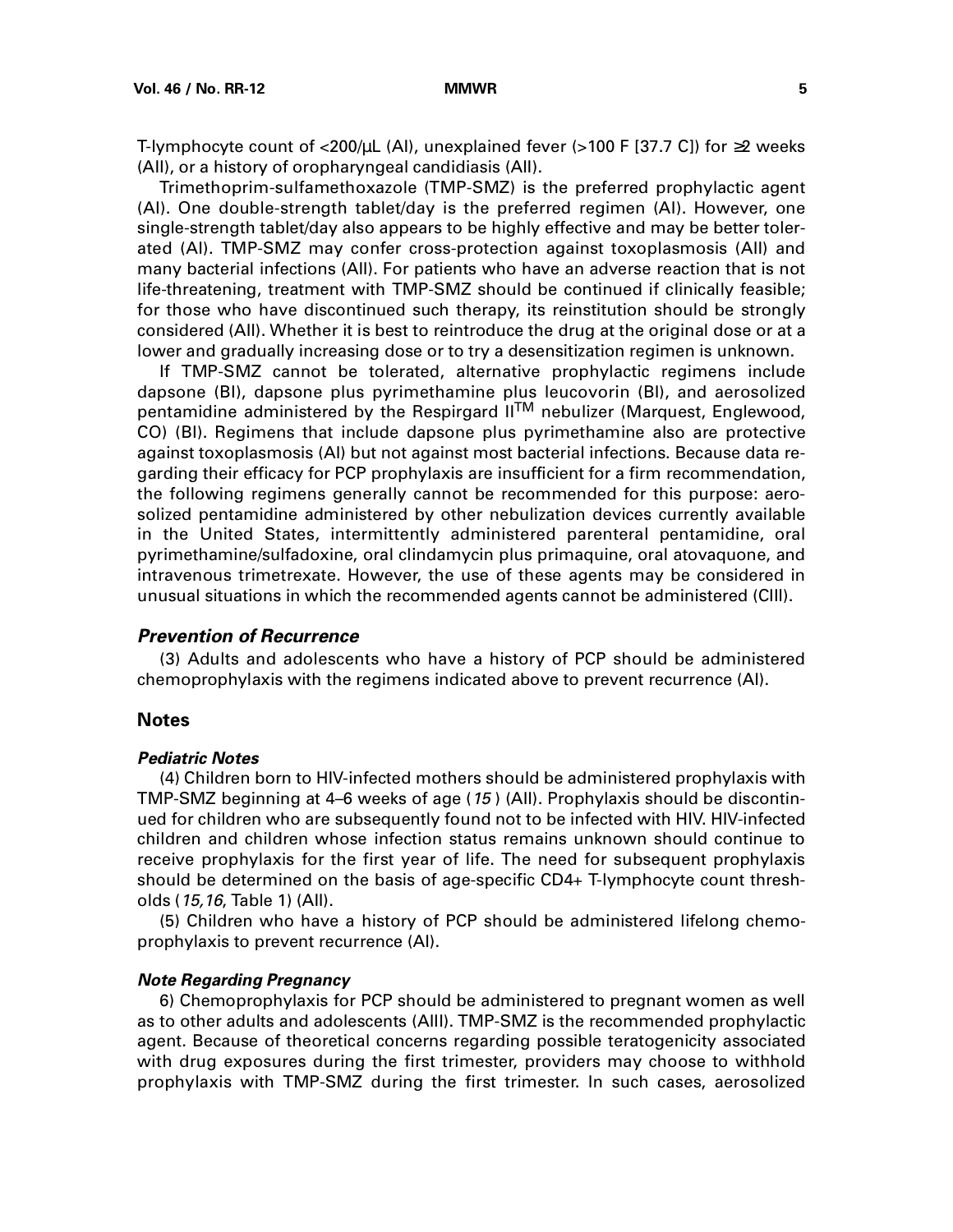<span id="page-11-0"></span>pentamidine may be considered because of its lack of systemic absorption and the resultant lack of exposure of the developing embryo to the drug (CIII).

# **Toxoplasmic Encephalitis**

#### **Prevention of Exposure**

(1) HIV-infected persons should be tested for IgG antibody to Toxoplasma soon after the diagnosis of HIV infection to detect latent infection with Toxoplasma gondii (BIII).

(2) All HIV-infected persons, but particularly those who lack IgG antibody to Toxoplasma, should be counseled about the various sources of toxoplasmic infection. They should be advised not to eat raw or undercooked meat, particularly undercooked pork, lamb, or venison (BIII). Specifically, meat should be cooked to an internal temperature of 150 F (65.5 C); meat cooked until it is no longer pink inside generally has an internal temperature of 165 F (73.8 C) and therefore satisfies this requirement. HIVinfected persons should wash their hands after contact with raw meat and after gardening or other contact with soil; in addition, they should wash fruits and vegetables well before eating them raw (BIII). If the patient owns a cat, the litter box should be changed daily, preferably by an HIV-negative, nonpregnant person; alternatively, the patient should wash the hands thoroughly after changing the litter box (BIII). Patients should be encouraged to keep their cats inside and not to adopt or handle stray cats (BIII). Cats should be fed only canned or dried commercial food or wellcooked table food, not raw or undercooked meats (BIII). Patients need not be advised to part with their cats or to have their cats tested for toxoplasmosis (EII).

#### **Prevention of Disease**

(3) Toxoplasma-seropositive patients who have a CD4+ T-lymphocyte count of <100/µL should be administered prophylaxis against toxoplasmic encephalitis (TE) (AII). The doses of TMP-SMZ recommended for PCP prophylaxis appear to be effective against TE as well (AII). If patients cannot tolerate TMP-SMZ, the regimens including dapsone plus pyrimethamine that are recommended for PCP prophylaxis provide protection against TE (AI). Prophylactic monotherapy with dapsone, pyrimethamine, azithromycin, clarithromycin, or atovaquone cannot be recommended on the basis of current data (DII). Aerosolized pentamidine does not afford protection against TE (EI).

(4) Toxoplasma-seronegative persons who are not taking a PCP prophylactic regimen known to be active against TE should be retested for IgG antibody to Toxoplasma when their CD4+ T-lymphocyte count declines below  $100/\mu$ L to determine whether they have seroconverted and are therefore at risk for TE (CIII). Patients who have seroconverted should be administered prophylaxis for TE as described above (AII).

#### **Prevention of Recurrence**

(5) Patients who have had TE should be administered lifelong suppressive therapy with drugs active against Toxoplasma to prevent relapse (AI). The combination of pyrimethamine plus sulfadiazine and leucovorin is highly effective for this purpose (AI). A commonly used regimen for patients who cannot tolerate sulfa drugs is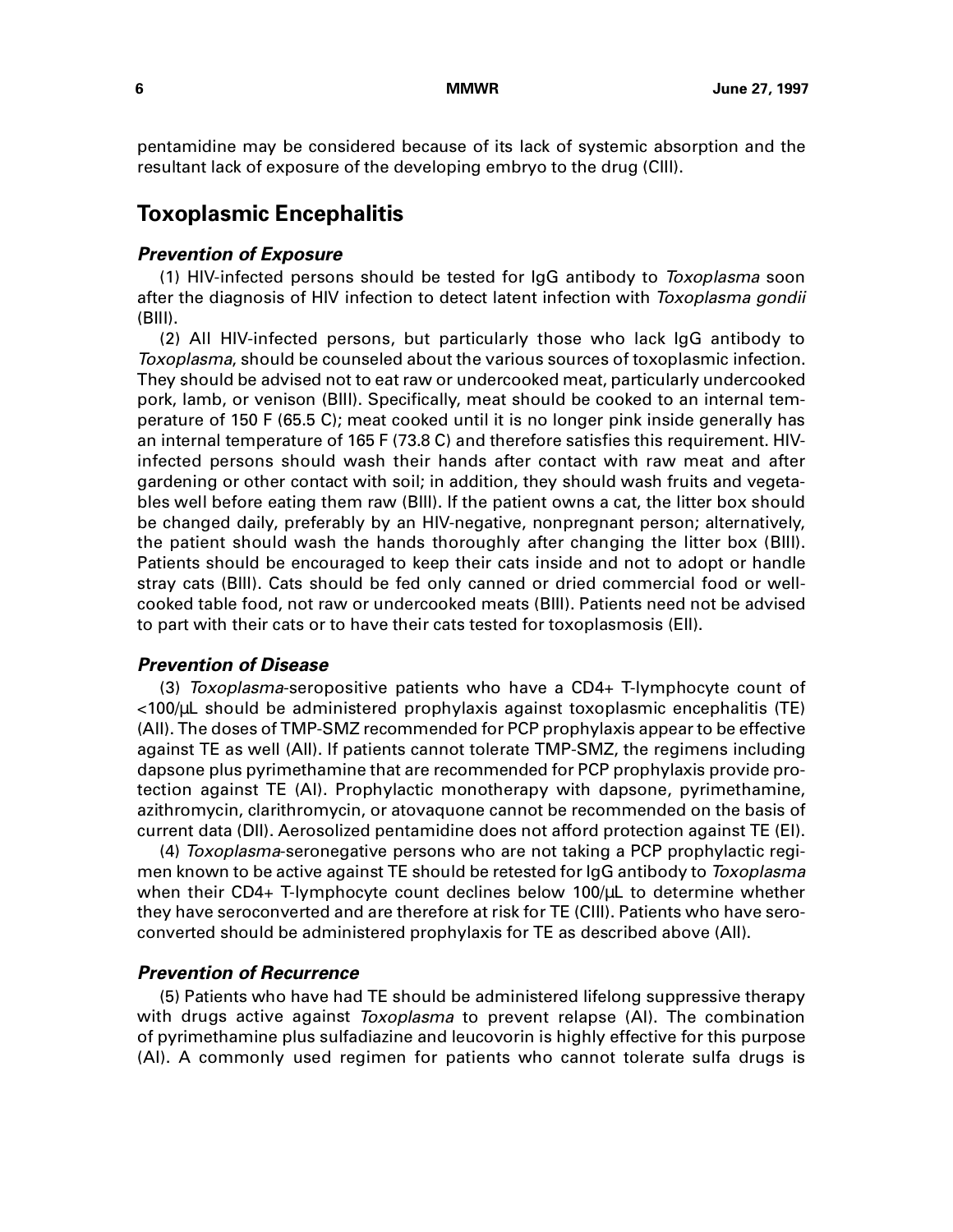<span id="page-12-0"></span>pyrimethamine plus clindamycin (BI); however, only the combination of pyrimethamine plus sulfadiazine appears to provide protection against PCP as well (AII).

#### **Notes**

#### **Pediatric Note**

(6) TMP/SMZ, when administered for PCP prophylaxis, also provides prophylaxis against toxoplasmosis. Children aged >12 months who qualify for PCP prophylaxis and who are receiving an agent other than TMP/SMZ should have serologic testing for Toxoplasma antibody, because alternative drugs for PCP prophylaxis may not be effective against Toxoplasma (BIII). If seropositive for Toxoplasma, children should be administered prophylaxis for both PCP and toxoplasmosis (i.e, dapsone plus pyrimethamine)(BIII).

#### **Notes Regarding Pregnancy**

(7) TMP-SMZ can be administered for prophylaxis against TE as described for PCP (AIII). However, because of the low incidence of TE during pregnancy and the possible risk associated with pyrimethamine treatment, chemoprophylaxis with pyrimethamine-containing regimens can reasonably be deferred until after pregnancy (CIII). For prophylaxis against recurrent TE, the health-care provider and clinician should be well informed about the benefit of lifelong therapy and the concerns about teratogenicity of pyrimethamine. Most clinicians favor lifelong therapy for the mother, given the high likelihood that disease will recur promptly if therapy is stopped (AIII).

(8) In rare cases, HIV-infected pregnant women who have serologic evidence of remote toxoplasmic infection have transmitted Toxoplasma to the fetus in utero. Pregnant HIV-infected women who have evidence of primary toxoplasmic infection or active toxoplasmosis (including TE) should be evaluated and managed during pregnancy in consultation with appropriate specialists (CIII). Infants born to women who have serologic evidence of infections with HIV and Toxoplasma should be evaluated for congenital toxoplasmosis (CIII).

# **Cryptosporidiosis**

#### **Prevention of Exposure**

(1) HIV-infected persons should be educated and counseled about the many ways that Cryptosporidium can be transmitted. Modes of transmission include contact with infected adults and diaper-aged children, contact with infected animals, drinking contaminated water, and contact with contaminated water during recreational activities (BIII).

(2) HIV-infected persons should avoid contact with human and animal feces. They should be advised to wash their hands after contact with human feces (e.g., during diaper changing), after handling pets, and after gardening or other contact with soil. HIV-infected persons should avoid sexual practices that may result in oral exposure to feces (e.g., oral-anal intercourse) (BIII).

(3) HIV-infected persons should be advised that newborn and very young pets may pose a small risk of cryptosporidial infection, but they should not be advised to destroy or give away healthy pets. Persons contemplating the acquisition of a new pet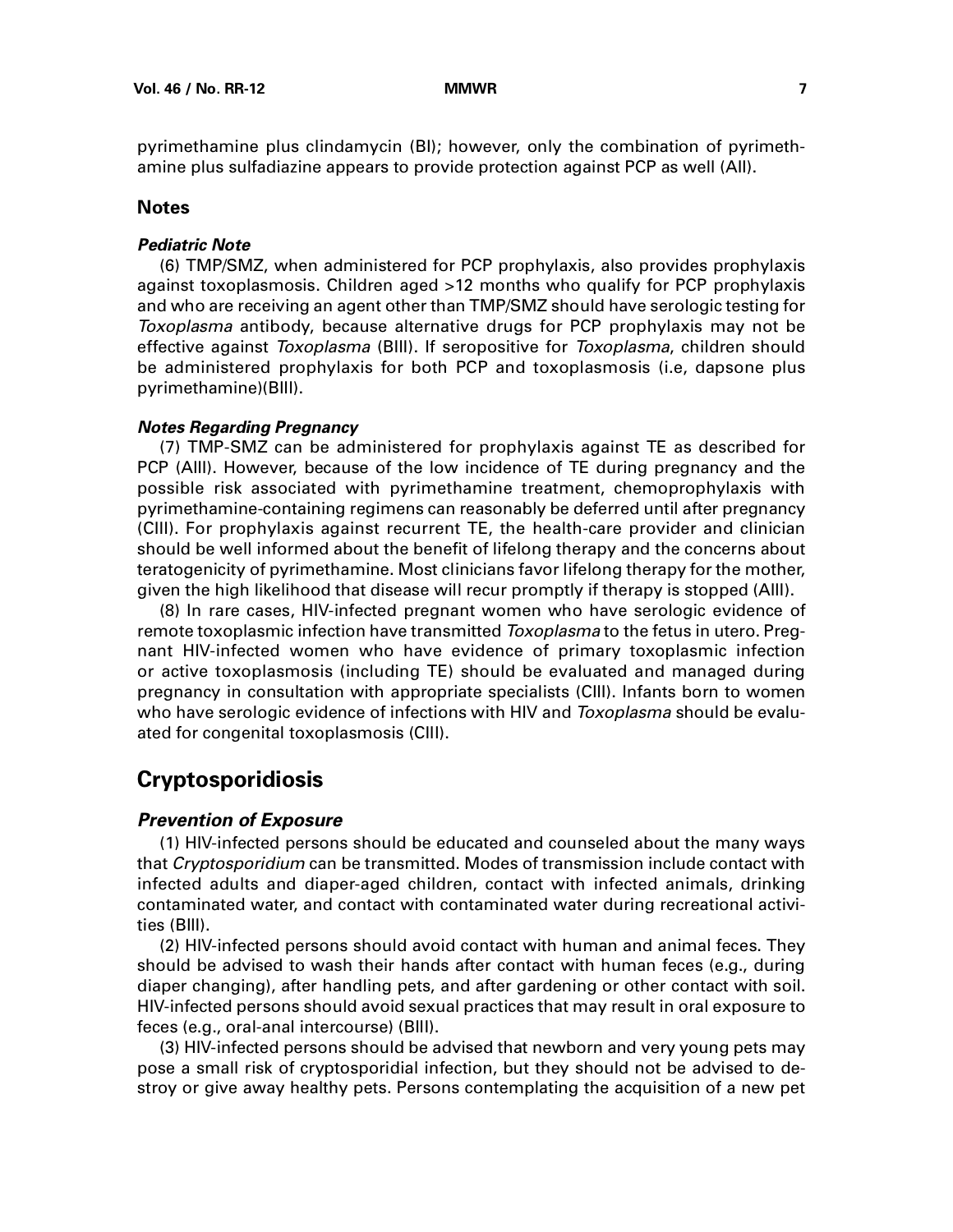should avoid bringing any animal that has diarrhea into their households, should avoid purchasing a dog or cat aged <6 months and should not adopt stray pets. HIVinfected persons who wish to assume the small risk of acquiring a puppy or kitten aged <6 months should request that their veterinarian examine the animal's stool for Cryptosporidium before they have contact with the animal (BIII).

(4) HIV-infected persons should avoid exposure to calves and lambs and to premises where these animals are raised (BII).

(5) HIV-infected persons should not drink water directly from lakes or rivers (AIII).

(6) Waterborne infection may also result from swallowing water during recreational activities. Patients should be aware that many lakes, rivers, and salt-water beaches and some swimming pools and recreational water parks may be contaminated with human or animal waste that contains *Cryptosporidia*. Patients should avoid swimming in water that is likely to be contaminated and should avoid swallowing water during swimming (BII).

(7) Several outbreaks of cryptosporidiosis have been linked to municipal water supplies. During outbreaks or in other situations in which a community "boil-water" advisory is issued, boiling water for 1 minute will eliminate the risk of cryptosporidiosis (AI). Use of submicron personal-use water filters\* (i.e., home/office types) and/or bottled water<sup>†</sup> may reduce the risk (CIII). The magnitude of the risk of acquiring cryptosporidiosis from drinking water in a nonoutbreak setting is uncertain, and current data are inadequate to recommend that all HIV-infected persons boil water or avoid drinking tap water in nonoutbreak settings. However, HIV-infected persons who wish to take independent action to reduce the risk of waterborne cryptosporidiosis may choose to take precautions similar to those recommended during outbreaks. Such decisions should be made in conjunction with health-care providers. Persons who opt for a personal-use filter or bottled water should be aware of the complexities involved in selecting appropriate products, the lack of enforceable standards for the destruction or removal of oocysts, the cost of the products, and the logistic difficulty of using these products consistently.

(8) Patients who take precautions to avoid acquiring cryptosporidiosis from drinking water should be advised that ice made from contaminated tap water also can be a source of infection (BII). Such persons also should be aware that fountain beverages served in restaurants, bars, theaters, and other places may also pose a risk because these beverages, as well as the ice they contain, are made from tap water. Nationally distributed brands of bottled or canned carbonated soft drinks are safe to drink. Commercially packaged noncarbonated soft drinks and fruit juices that do not require

 $*$ Only filters capable of removing particles 1  $\mu$ m in diameter should be considered. Filters that provide the greatest assurance of oocyst removal include those that operate by reverse osmosis, those labeled as "absolute" 1-µm filters, and those labeled as meeting NSF (National Sanitation Foundation) standard no. 53 for "cyst removal." The "nominal" 1-µm filter rating is not standardized, and many filters in this category may not be capable of removing 99% of oocysts.

<sup>†</sup>Sources of bottled water (e.g., wells, springs, municipal tap-water supplies, rivers, and lakes) and methods for its disinfection differ; therefore, all brands should not be presumed to be free of cryptosporidial oocysts. Water from wells and springs is much less likely to be contaminated by oocysts than water from rivers or lakes. Treatment of bottled water by distillation or reverse osmosis ensures oocyst removal. Water passed through an "absolute" 1-µm filter or a filter labeled as meeting NSF standard no. 53 for "cyst removal" before bottling will provide nearly the same level of protection. Use of "nominal" 1-µm filters by bottlers as the only barrier to *Cryptosporidia* may not result in the removal of 99% of oocysts.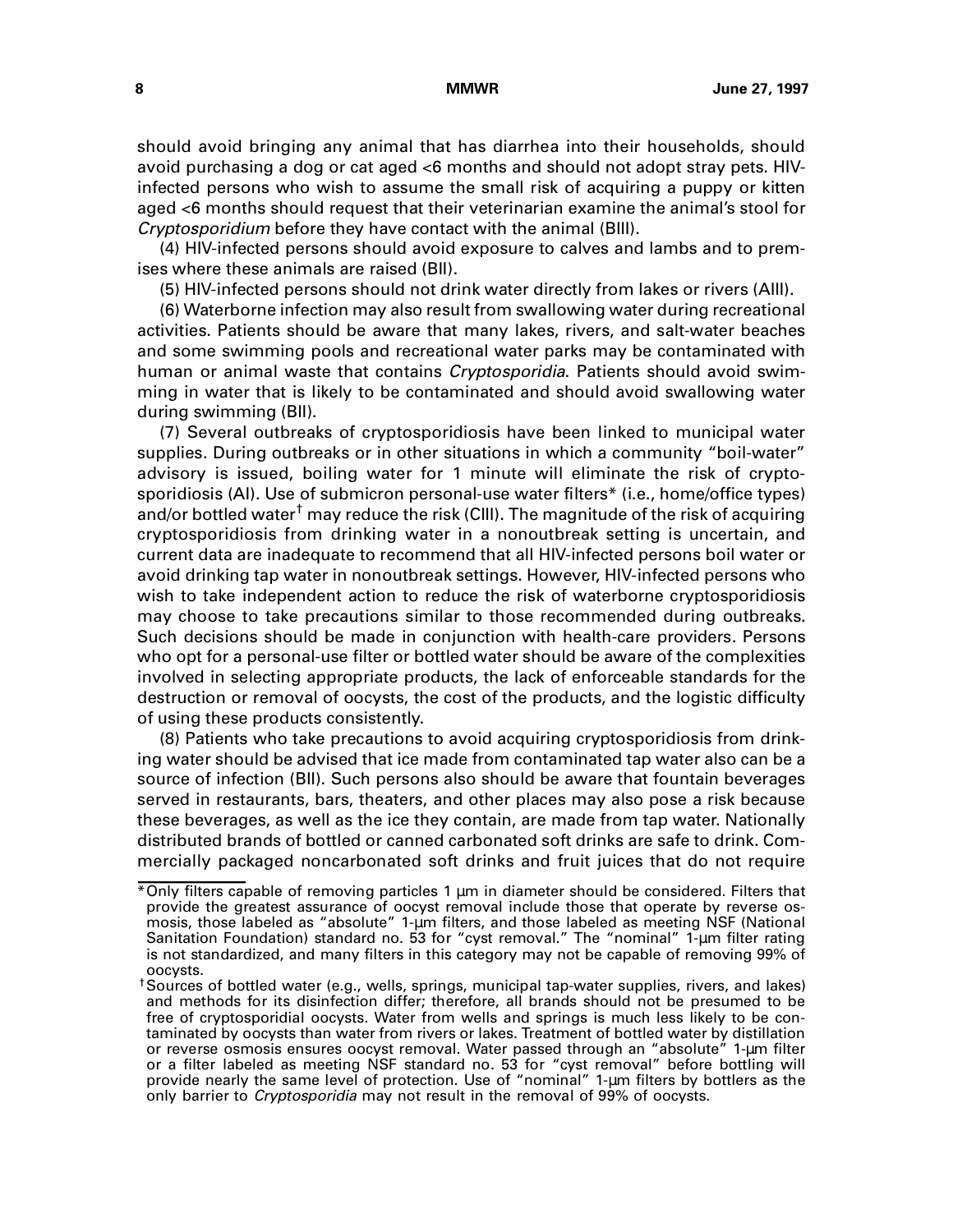<span id="page-14-0"></span>refrigeration until after they are opened (e.g., those that can be stored unrefrigerated on grocery shelves) also are safe. Nationally distributed brands of frozen fruit juice concentrate are safe if they are reconstituted by the user with water from a safe source. Fruit juices that must be kept refrigerated from the time they are processed to the time of consumption may be either fresh (unpasteurized) or heat treated (pasteurized); only those juices labeled as pasteurized should be considered free of risk from Cryptosporidium. Other pasteurized beverages and beers also are considered safe to drink (BII). No data are available concerning survival of Cryptosporidium oocysts in wine.

(9) In a hospital, standard precautions (i.e., use of gloves and hand washing after removal of gloves) should be sufficient to prevent transmission of cryptosporidiosis from an infected patient to a susceptible HIV-infected person (BII). However, because of the potential for fomite transmission, some experts recommend that HIV-infected persons, especially those who are severely immunocompromised, should not share a room with a patient with cryptosporidiosis (CIII).

### **Prevention of Disease**

(10) No effective chemoprophylactic agents are available for cryptosporidiosis.

### **Prevention of Recurrence**

(11) No drug regimens are known to be effective in preventing the recurrence of cryptosporidiosis.

#### **Note**

#### **Pediatric Note**

(12) At present, no data indicate that formula-preparation practices for infants should be altered in an effort to prevent cryptosporidiosis (CIII).

# **Microsporidiosis**

### **Prevention of Exposure**

(1) Other than general attention to hand washing and other personal hygiene measures, no precautions to reduce exposure can be recommended at this time.

#### **Prevention of Disease**

(2) No chemoprophylactic regimens are known to be effective in preventing microsporidiosis.

### **Prevention of Recurrence**

(3) No chemotherapeutic regimens are known to be effective in preventing the recurrence of microsporidiosis.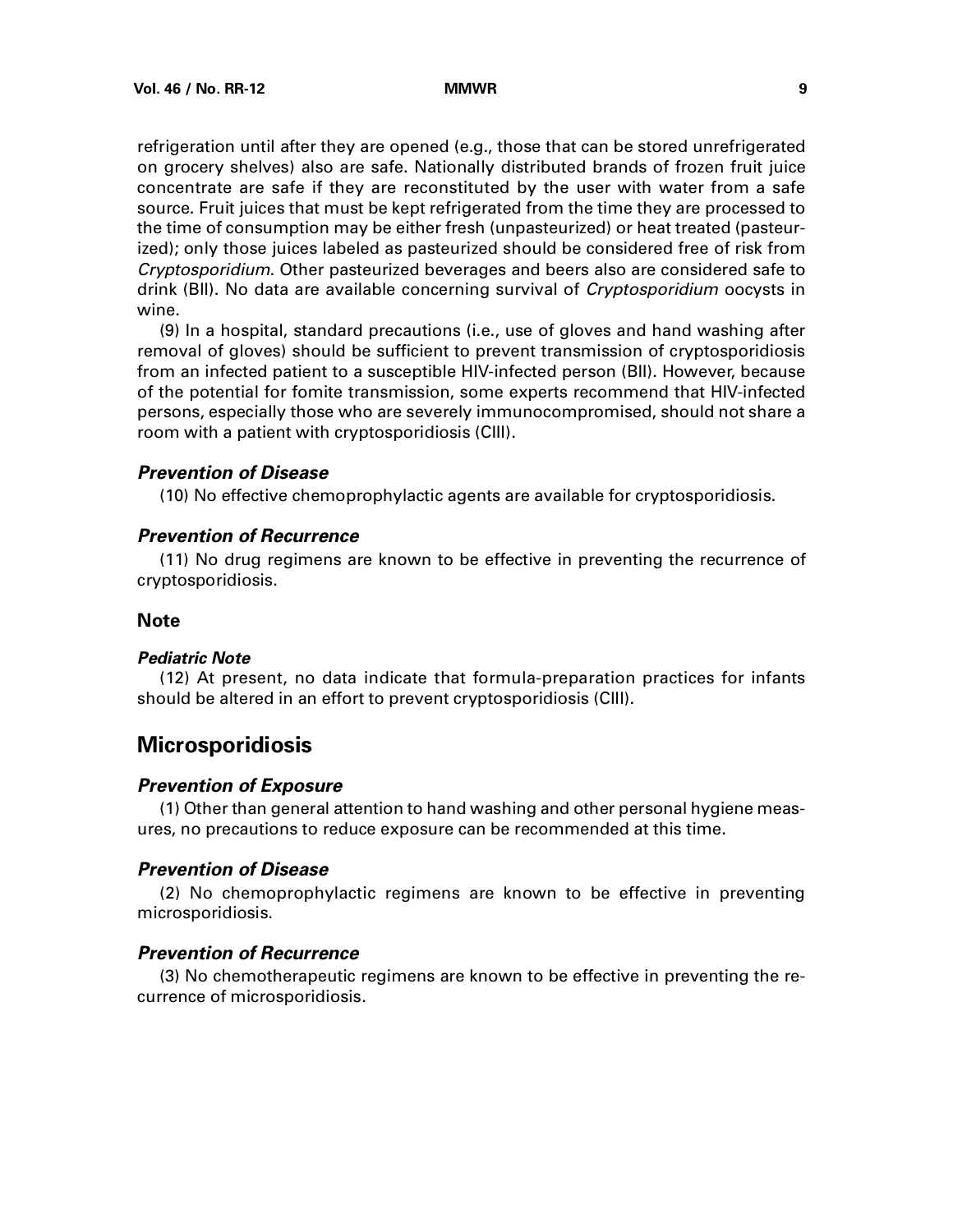# <span id="page-15-0"></span>**Tuberculosis**

#### **Prevention of Exposure**

(1) HIV-infected persons should be advised that certain activities and occupations may increase the likelihood of exposure to tuberculosis (BIII). These include volunteer work or employment in health-care facilities, correctional institutions, and shelters for the homeless, as well as in other settings identified as high risk by local health authorities. Decisions about whether to continue with activities in these settings should be made in conjunction with the health-care provider and should be based on factors such as the patient's specific duties in the workplace, the prevalence of tuberculosis in the community, and the degree to which precautions are taken to prevent the transmission of tuberculosis in the workplace (BIII). Whether the patient continues with such activities may affect the frequency with which screening for tuberculosis needs to be conducted.

#### **Prevention of Disease**

(2) When HIV infection is first recognized, the patient should receive a tuberculin skin test (TST) by administration of intermediate-strength (5-TU) purified protein derivative (PPD) by the Mantoux method (AI). Routine evaluation for anergy is not recommended (CIII). However, there are selected situations in which anergy evaluation may assist in guiding individual decisions about preventive therapy (e.g., for TST-negative persons in populations at high risk for *M. tuberculosis* infection).

(3) All HIV-infected persons who have a positive result in the TST (≥5 mm of induration) should undergo chest radiography and clinical evaluation for the exclusion of active tuberculosis. HIV-infected persons who have symptoms suggestive of tuberculosis should undergo chest radiography and clinical evaluation regardless of their TST status (AII).

(4) All HIV-infected persons who have a positive TST result yet have no evidence of active tuberculosis and no history of treatment or prophylaxis for tuberculosis should be administered 12 months of preventive chemotherapy with isoniazid (INH) (AI). Because HIV-infected persons are at risk for peripheral neuropathy, those receiving INH should also receive pyridoxine (BIII). The decision to use alternative antimycobacterial agents for chemoprophylaxis should be based on the relative risk of exposure to resistant organisms and may require consultation with public health authorities (AII). Rifamycin/protease inhibitor interactions need to be taken into account when non-INH preventive therapy is considered. The need for direct observation as a means of documenting adherence to chemoprophylaxis should be considered on an individual basis (BIII).

(5) HIV-infected persons who are close contacts of persons who have infectious tuberculosis should be administered preventive therapy—regardless of TST results or prior courses of chemoprophylaxis—after the diagnosis of active tuberculosis has been excluded (AII). In addition to household contacts, such persons might also include contacts in the same drug treatment or health-care facility, coworkers, and other contacts if transmission of TB is demonstrated. Such persons should be tested with 5-TU PPD. If the TST result is initially negative, the person should be evaluated again 3 months after the discontinuation of contact with the infectious source, and the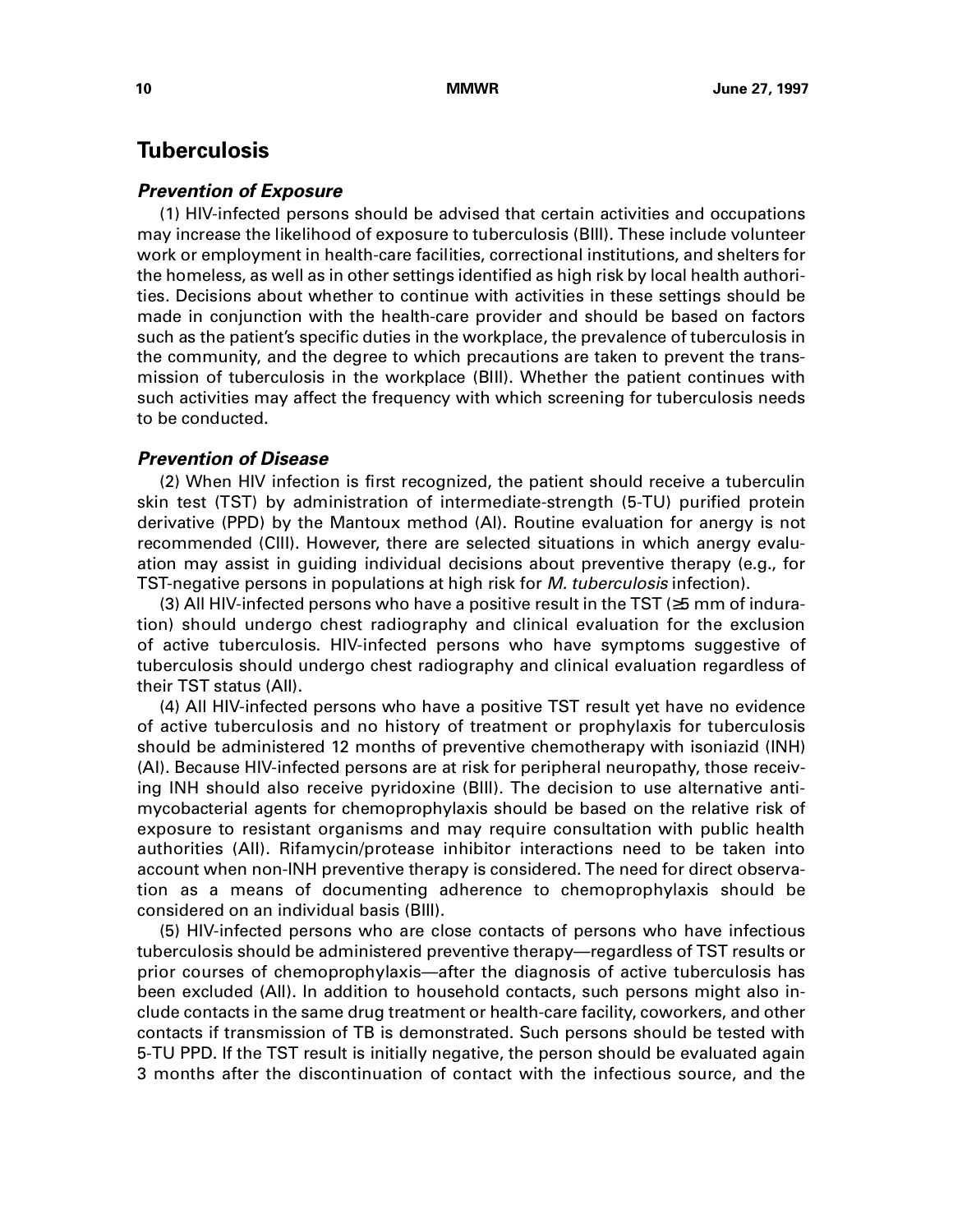information obtained should be considered in decisions about whether chemoprophylaxis should continue (BIII).

(6) TST-negative, HIV-infected persons from risk groups or geographic areas with a high prevalence of M. tuberculosis infection may be at increased risk of primary or reactivation tuberculosis. Some experts recommend preventive therapy for some persons in this category (CIII). However, the efficacy of preventive therapy in this group has not been demonstrated, and such prophylaxis cannot be routinely recommended. Decisions concerning the use of chemoprophylaxis in these situations must be considered individually.

(7) Although the reliability of the TST may diminish as the CD4+ T-lymphocyte count declines, annual repeat testing should be considered for HIV-infected persons who are TST-negative on initial evaluation and who belong to populations in which there is a substantial risk of exposure to M. tuberculosis (BIII). In addition to documenting tuberculous infection, TST conversion in an HIV-infected person should alert health-care providers to the possibility of recent *M. tuberculosis* transmission and should prompt notification of public health officials for investigation to identify a possible source case.

(8) The administration of BCG vaccine to HIV-infected persons is contraindicated because of its potential to cause disseminated disease (EII).

#### **Prevention of Recurrence**

(9) Chronic suppressive therapy for a patient who has successfully completed a recommended regimen of treatment for tuberculosis is not necessary (DII).

#### **Notes**

#### **Pediatric Note**

(10) Infants born to HIV-infected mothers should have a TST (5-TU PPD) at or before age 9–12 months and should be retested at least every 2–3 years (CIII). Children living in households with M. tuberculosis-infected (TST-positive) persons should be evaluated for tuberculosis (17 ) (CIII); children exposed to a person who has active tuberculosis should be administered preventive therapy after active tuberculosis has been excluded (AII). Decisions to discontinue prophylaxis for children who remain uninfected after removal from exposure to a source case can be made as for adults (see Prevention of Disease [5]).

#### **Note Regarding Pregnancy**

(11) Chemoprophylaxis for tuberculosis is recommended during pregnancy for HIV-infected patients who have either a positive TST or a history of exposure to active tuberculosis, after active tuberculosis has been excluded (AIII). A chest radiograph should be obtained before treatment and appropriate abdominal/pelvic lead apron shields should be used to minimize radiation exposure to the embryo/fetus. In the absence of exposure to drug-resistant TB, INH is the prophylactic agent of choice. Because of theoretical concerns regarding possible teratogenicity associated with drug exposures during the first trimester, providers may choose to initiate prophylaxis after the first trimester. Preventive therapy with INH should be accompanied by pyridoxine to reduce the risk of neurotoxicity. Experience with rifampin or rifabutin during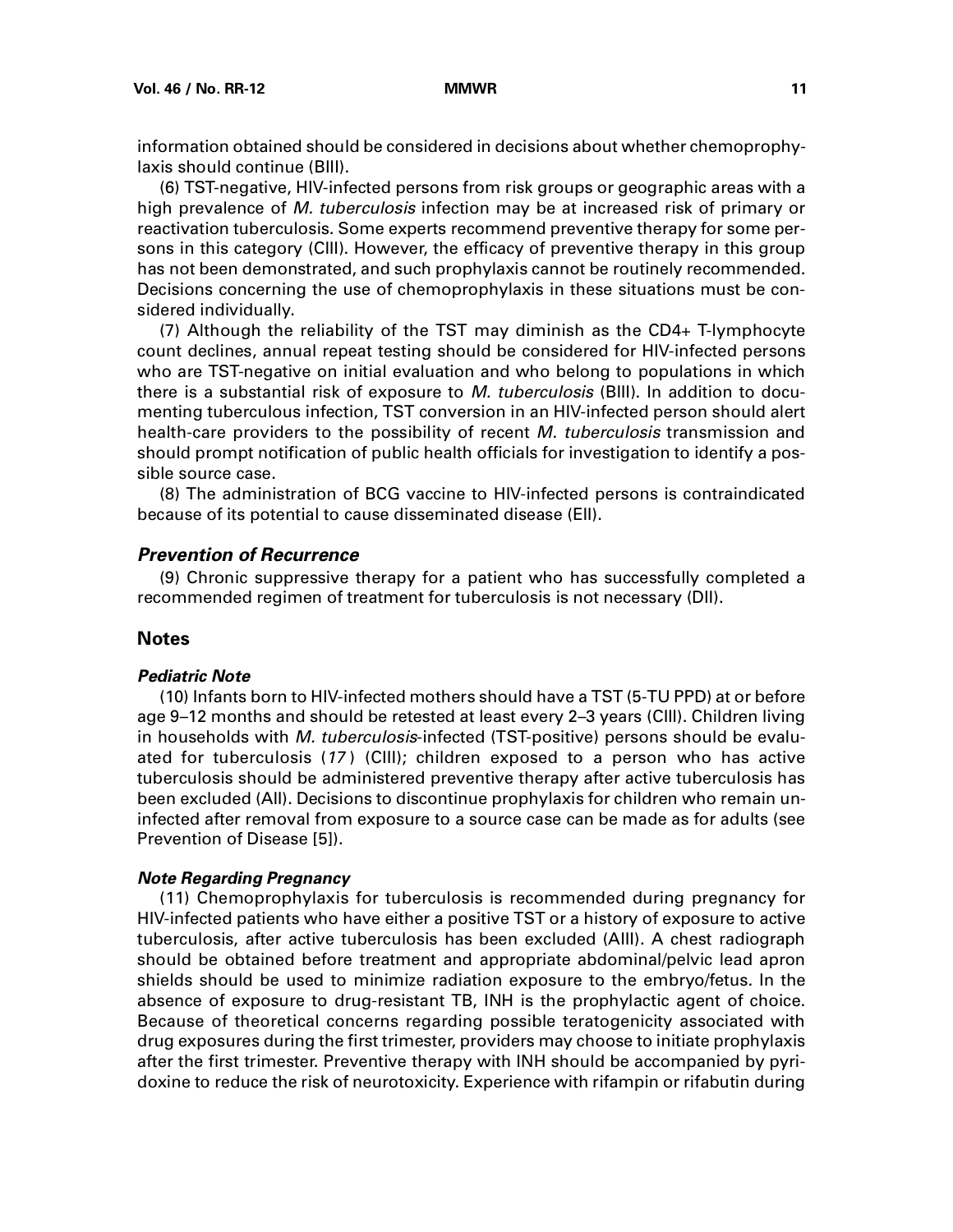<span id="page-17-0"></span>

pregnancy is more limited, but anecdotal experience with rifampin has not been associated with adverse pregnancy outcomes.

# **Disseminated Infection with Mycobacterium avium Complex**

#### **Prevention of Exposure**

(1) Organisms of the M. avium complex (MAC) are common in environmental sources such as food and water. Current information does not support specific recommendations regarding avoidance of exposure.

### **Prevention of Disease**

(2) Adults and adolescents who have HIV infection should receive chemoprophylaxis against disseminated MAC disease if they have a CD4+ T-lymphocyte count of <50 cells/µL (AI). Clarithromycin or azithromycin are the preferred prophylactic agents (AI). The combination of clarithromycin and rifabutin is no more effective than clarithromycin alone for chemoprophylaxis and is associated with a higher rate of adverse effects than either drug alone; this combination should not be used (EI). The combination of azithromycin with rifabutin is more effective than azithromycin alone; however, the additional cost, increased occurrence of adverse effects, and absence of a difference in survival when compared with azithromycin alone do not warrant a routine recommendation for this regimen (CI). In addition to their preventive activity for MAC disease, clarithromycin and azithromycin confer protection against respiratory bacterial infections (BII). If clarithromycin or azithromycin cannot be tolerated, rifabutin is an alternative prophylactic agent for MAC disease (BI). Before prophylaxis is initiated, disseminated MAC disease should be ruled out by clinical assessment, which may include obtaining a blood culture for MAC if warranted. Because treatment with rifabutin could result in the development of resistance to rifampin in persons who have active tuberculosis, the latter condition should also be excluded before rifabutin is used for prophylaxis. Tolerance, cost, and drug interactions are among the issues that should be considered in decisions regarding the choice of prophylactic agents for MAC disease. Particular attention to interactions of antiretroviral protease inhibitors with rifabutin and, to a lesser extent, clarithromycin, is warranted (see Drug Interaction Note).

(3) Although the detection of MAC organisms in the respiratory or gastrointestinal tract may be predictive of the development of disseminated MAC infection, no data are available on the efficacy of prophylaxis with clarithromycin, azithromycin, rifabutin, or other drugs in patients with MAC organisms at these sites and a negative blood culture. Therefore, routine screening of respiratory or gastrointestinal specimens for MAC cannot be recommended at this time (DIII).

### **Prevention of Recurrence**

(4) Patients who are treated for disseminated MAC disease should continue to be administered full therapeutic doses of antimycobacterial agents for life (AII). The choice of the drug regimen should be made in consultation with an expert. Unless there is good clinical or laboratory evidence of macrolide resistance, the use of a macrolide (clarithromycin or azithromycin) is recommended in combination with at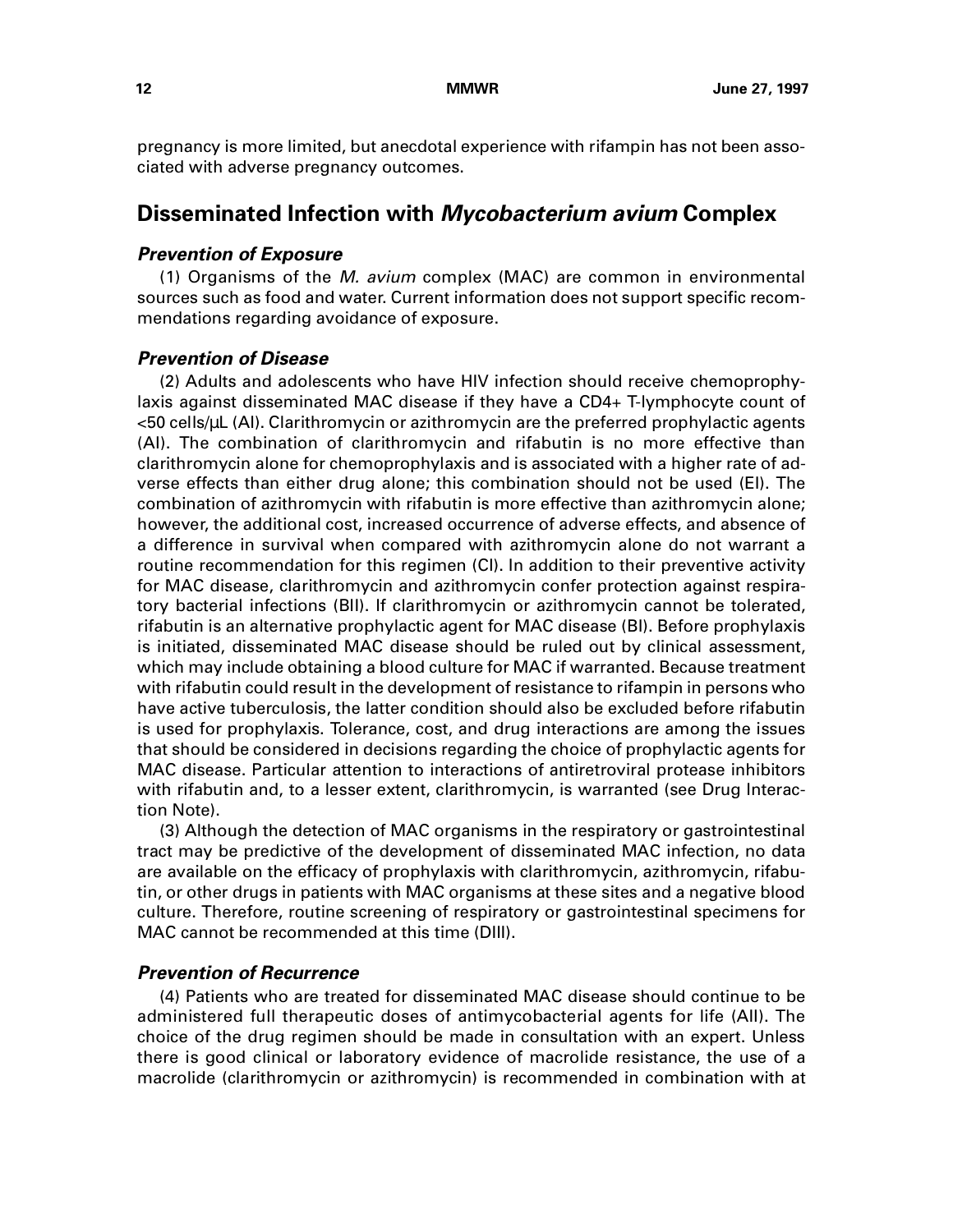<span id="page-18-0"></span>least one other drug (i.e., ethambutol [AII] or rifabutin [AII]). Treatment of MAC disease with clarithromycin in a dose of 1,000 mg twice a day is associated with decreased survival compared with clarithromycin administered 500 mg twice a day; thus, the higher dose should not be used (EI). Clofazimine has been demonstrated not to be effective in the treatment of MAC disease and should not be used (DII).

### **Notes**

#### **Drug Interaction Note**

(5) Patients concurrently being administered protease inhibitor antiretroviral therapy generally should not be administered rifabutin. However, if co-administration of rifabutin and a protease inhibitor is necessary, indinavir and nelfinavir are the preferred protease inhibitors, and the dose of rifabutin should be reduced by 50% with either of these drugs. Although protease inhibitors may also increase clarithromycin levels, no recommendation for dose adjustment of either clarithromycin or protease inhibitors can be made based on existing data.

#### **Pediatric Note**

(6) HIV-infected children aged <13 years who have advanced immunosuppression may also develop disseminated MAC infections, and prophylaxis should be offered to high-risk children according to the following CD4+ thresholds: children aged ≥6 years,  $<$ 50 cells/ $\mu$ L; children aged 2–6 years,  $<$ 75 cells/ $\mu$ L; children aged 1–2 years, <500 cells/µL; and children aged <12 months, <750 cells/µL (AII). For the same reasons that clarithromycin and azithromycin are the preferred prophylactic agents for adults, they should also be considered for children (AII); oral suspensions of both are commercially available in the United States. A liquid formulation of rifabutin suitable for pediatric use is under development but currently is not commercially available in the United States.

#### **Note Regarding Pregnancy**

(7) Chemoprophylaxis for MAC disease should be administered to pregnant women as well as to other adults and adolescents (AIII). However, because of general concern about administering drugs during the first trimester of pregnancy, some providers may choose to withhold prophylaxis during the first trimester. Of the available agents, the safety profile in animal studies and anecdotal safety in humans suggest that azithromycin is the drug of choice (BIII). Experience with rifabutin is limited. Clarithromycin has been demonstrated to be a teratogen in animals and should be used with caution during pregnancy.

# **Bacterial Respiratory Infections**

#### **Prevention of Exposure**

(1) Because Streptococcus pneumoniae and Haemophilus influenzae are common in the community, there is no effective way to reduce exposure to these bacteria.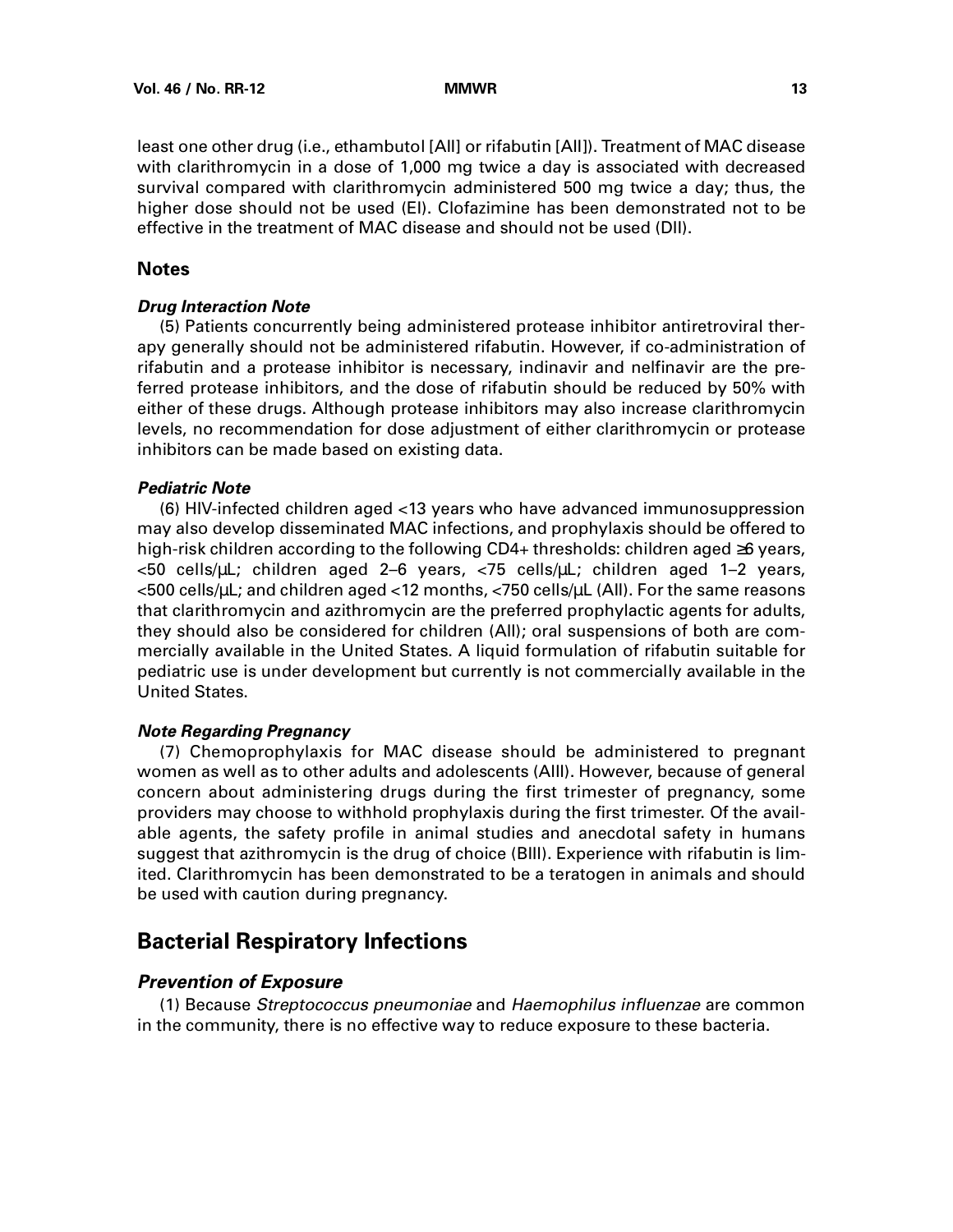## **Prevention of Disease**

(2) As soon as feasible after HIV infection is diagnosed, adults and adolescents who have a CD4+ T-lymphocyte count of ≥200 cells/µL should be administered a single dose of 23-valent polysaccharide pneumococcal vaccine if they have not had this vaccine during the previous 5 years (AII). For persons who have a CD4+ T-lymphocyte count of <200 cells/µL, vaccination should be offered, although the humoral response and, therefore, clinical efficacy are likely to be diminished (CIII). The recommendation to vaccinate is increasingly pertinent because of the increasing incidence of invasive infections with drug-resistant (including TMP-SMZ–resistant and macrolide-resistant) strains of S. pneumoniae. Limited data suggest that administration of certain bacterial vaccines may transiently increase HIV replication and plasma HIV-1 RNA levels in HIVinfected persons who are not being administered potent antiretroviral regimens. However, evidence that adverse clinical outcomes are associated with this transient increase is lacking. Most experts believe that the benefit of pneumococcal vaccination outweighs the potential risk.

(3) The duration of the protective effect afforded by primary pneumococcal vaccination is unknown. Revaccination once should be considered for HIV-infected persons, provided that at least 5 years have elapsed since administration of the first dose of pneumococcal vaccine (CIII).

(4) The incidence of H. influenzae type B infection in adults is low. Therefore, H. influenzae type B vaccine is not generally recommended for adult use (DIII).

(5) TMP-SMZ, administered daily, reduces the frequency of bacterial respiratory infections; this should be considered in the selection of an agent for PCP prophylaxis (AII). However, indiscriminate use of this drug (when not indicated for PCP prophylaxis or other specific reasons) may promote the development of TMP-SMZ–resistant organisms. Thus, TMP-SMZ should not be prescribed solely to prevent bacterial respiratory infection (DIII). Similarly, clarithromycin administered daily and azithromycin administered weekly are effective in preventing bacterial respiratory infections. This should be considered in the selection of an agent for prophylaxis of MAC disease (BII), although again, these drugs should not be prescribed solely for preventing bacterial respiratory infection (DIII).

(6) An absolute neutrophil count that is depressed because of HIV disease or drug therapy may be increased by granulocyte colony-stimulating factor (G-CSF) or granulocyte-macrophage colony-stimulating factor (GM-CSF). The use of G-CSF or GM-CSF to prevent bacterial infections in HIV-infected patients with neutropenia cannot be recommended (CIII). However, preliminary data suggest that G-CSF can provide benefit for selected patients.

#### **Prevention of Recurrence**

(7) Some clinicians may administer antibiotic chemoprophylaxis to HIV-infected patients who have very frequent recurrences of serious bacterial respiratory infections (CIII). TMP-SMZ, administered for PCP prophylaxis, and clarithromycin or azithromycin, administered for MAC prophylaxis, are appropriate for drug-sensitive organisms. However, providers should be cautious about use of antibiotics for this purpose because of the potential for development of drug-resistant microorganisms.

(8) All invasive pneumococcal isolates from HIV-infected patients should be tested for susceptibility to β-lactam antibiotics, and local patterns of resistance should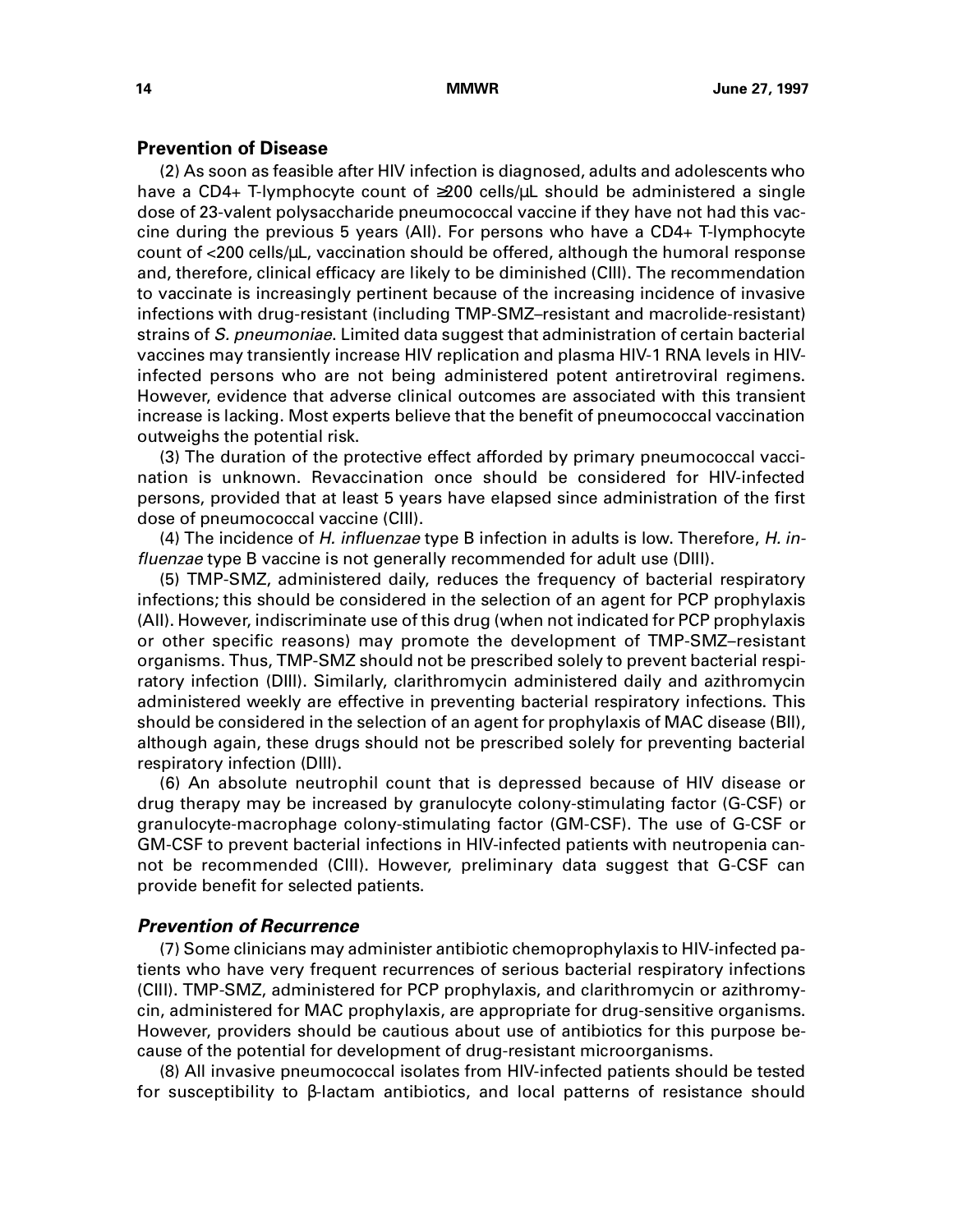<span id="page-20-0"></span>be considered in the choice of regimens for empirical treatment (AII). Invasive infections caused by H. influenzae should be treated with regimens effective against β-lactamase–producing strains until drug susceptibilities are known (AII).

#### **Notes**

#### **Pediatric Notes**

(9) Children who have HIV infection should be administered H. influenzae type b vaccine in accordance with the guidelines of the Advisory Committee on Immunization Practices (18 ) and the American Academy of Pediatrics (17 ) (AII). Children aged >2 years also should be administered 23-valent polysaccharide pneumococcal vaccine (AII). Revaccination with pneumococcal vaccine generally should be offered after 3–5 years to children aged ≤10 years and after 5 years to children aged >10 years (BIII).

(10) To prevent serious bacterial infections in HIV-infected children who have hypogammaglobulinemia, clinicians should use intravenous immunoglobulin (IVIG) (AI). Respiratory syncytial virus (RSV) IVIG may be substituted for IVIG during the RSV season.

(11) To prevent recurrence of serious bacterial respiratory infections, antibiotic chemoprophylaxis should be considered (BI). However, providers should be cautious about use of antibiotics for this purpose because of the potential for development of drug-resistant microorganisms. The administration of IVIG should also be considered for HIV-infected children who have recurrent serious bacterial infections (BI), but such treatment may not provide additional benefit to children who are being administered daily TMP-SMZ.

#### **Note Regarding Pregnancy**

(12) Pneumococcal vaccination is recommended during pregnancy for patients who have not been vaccinated during the previous 5 years (AIII). In nonpregnant adults, vaccination has been associated with a transient burst of HIV replication. It is unknown whether the transient viremia can increase the risk of perinatal HIV transmission. Because of this concern, when feasible, vaccination may be deferred until after antiretroviral therapy has been initiated for the prevention of perinatal HIV transmission (CIII).

# **Bacterial Enteric Infections**

### **Prevention of Exposure**

#### **Food**

(1) Health-care providers should advise HIV-infected persons not to eat raw or undercooked eggs (including foods that may contain raw eggs [e.g., some preparations of hollandaise sauce, Caesar and other salad dressings, and mayonnaise]); raw or undercooked poultry, meat, or seafood; or unpasteurized dairy products. Poultry and meat should be well cooked and should not be pink in the middle (internal temperature >165 F [73.8 C]). Produce should be washed thoroughly before being eaten (BIII).

(2) Health-care providers should advise HIV-infected persons to avoid crosscontamination of foods. For example, uncooked meats should not come into contact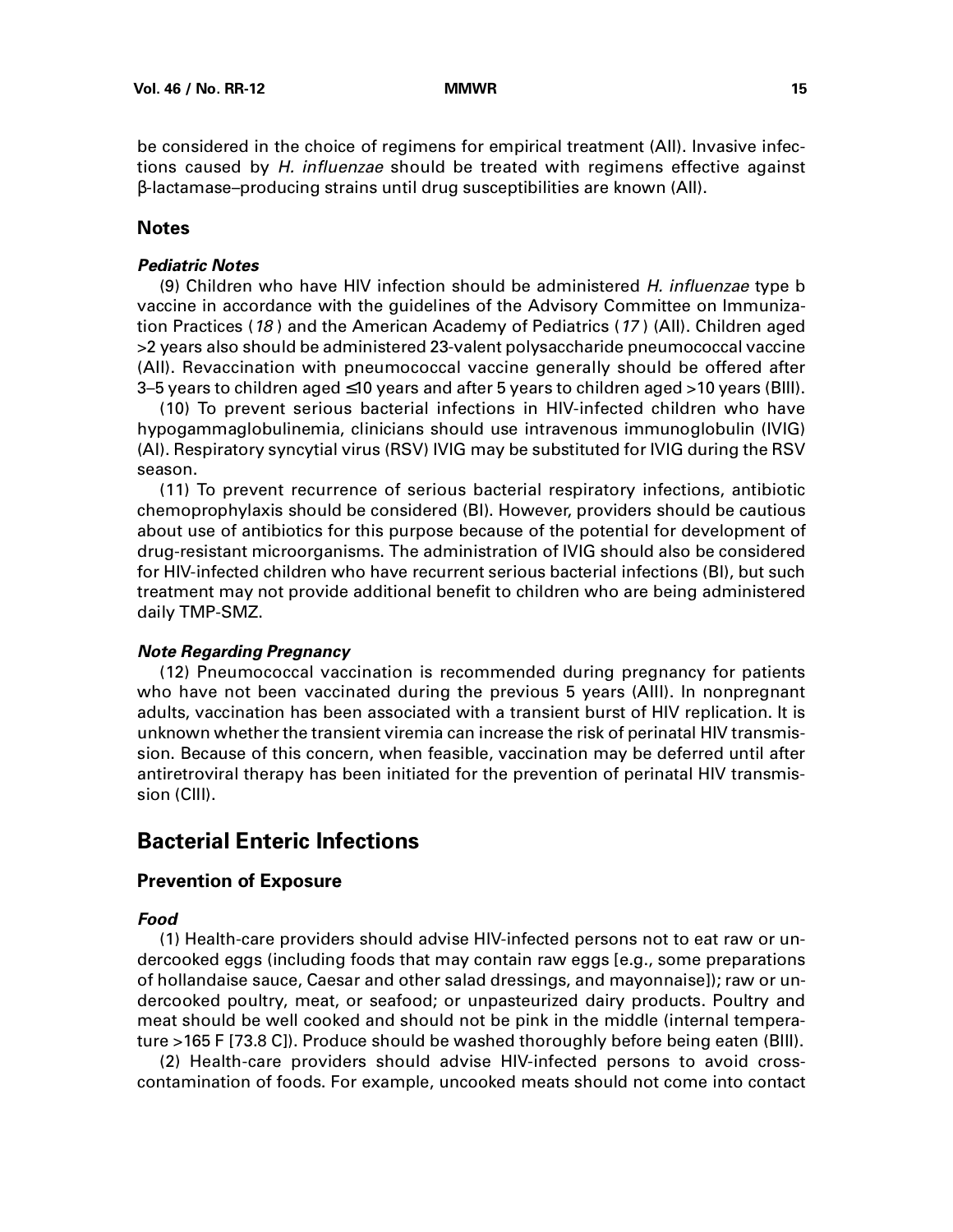with other foods, and hands, cutting boards, counters, and knives and other utensils should be washed thoroughly after contact with uncooked foods (BIII).

(3) Health-care providers should advise HIV-infected persons that, although the incidence of listeriosis is low, it is a serious disease that occurs with unusually high frequency among HIV-infected persons who are severely immunosuppressed. Such persons may choose to avoid soft cheeses because some studies have shown an association between these foods and listeriosis. These studies also have documented an association between ready-to-eat foods (e.g., hot dogs and cold cuts from delicatessen counters) and listeriosis. An immunosuppressed, HIV-infected person who wishes to reduce the risk of foodborne disease as much as possible may choose to reheat such foods until they are steaming hot before eating them (CIII).

#### **Pets**

(4) When obtaining a new pet, HIV-infected persons should avoid young animals (aged <6 months), especially those that have diarrhea (BIII).

(5) HIV-infected persons should avoid contact with animals that have diarrhea (BIII). HIV-infected pet owners should seek veterinary care for animals with diarrheal illness, and a fecal sample from such animals should be examined for *Cryptosporidium*, Salmonella, and Campylobacter.

(6) HIV-infected persons should wash their hands after handling pets (especially before eating) and should avoid contact with pets' feces (BIII).

(7) HIV-infected persons should avoid contact with reptiles (e.g., snakes, lizards, iguanas, and turtles) because of the risk of salmonellosis (BIII).

#### **Travel**

(8) The risk of food- and waterborne infections among immunosuppressed, HIVinfected persons is magnified during travel to developing countries. Those who elect to travel to such countries should avoid foods and beverages that may be contaminated, particularly raw fruits and vegetables, raw or undercooked seafood or meat, tap water, ice made with tap water, unpasteurized milk and dairy products, and items sold by street vendors (AII). Foods and beverages that are generally safe include steaming-hot foods, fruits that are peeled by the traveler, bottled (especially carbonated) beverages, hot coffee and tea, beer, wine, and water brought to a rolling boil for 1 minute (AII). Treatment of water with iodine or chlorine may not be as effective as boiling but can be used when boiling is not practical (BIII).

#### **Prevention of Disease**

(9) Prophylactic antimicrobial agents are not generally recommended for travelers (DIII). The effectiveness of these agents depends on local antimicrobial-resistance patterns of gastrointestinal pathogens, which are seldom known. Moreover, these agents can elicit adverse reactions and can promote the emergence of resistant organisms. However, for HIV-infected travelers, antimicrobial prophylaxis may be considered, depending on the level of immunosuppression and the region and duration of travel (CIII).

The use of fluoroquinolones such as ciprofloxacin (500 mg/d) can be considered when prophylaxis is deemed necessary (BIII). As an alternative (e.g., for children, pregnant women, and persons already taking TMP-SMZ for PCP prophylaxis),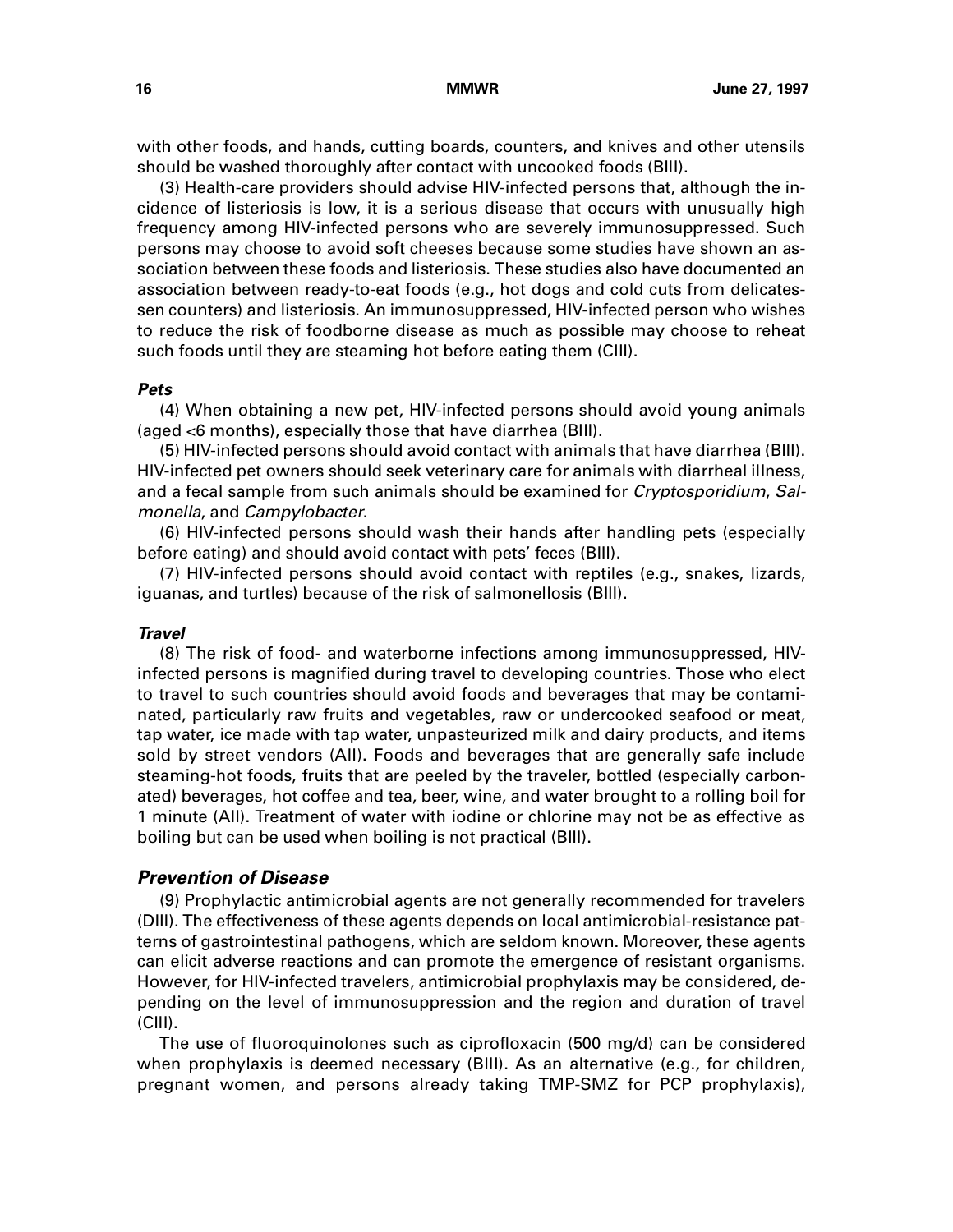TMP-SMZ may offer some protection against traveler's diarrhea (BIII). The risk of toxicity should be considered before treatment with TMP-SMZ is initiated solely because of travel.

(10) Antimicrobial agents such as fluoroquinolones (e.g., 500 mg of ciprofloxacin twice a day for 3–7 days) should be given to patients before their departure, to be taken empirically should traveler's diarrhea develop (BIII). Alternative antibiotics for children and pregnant women should be discussed (CIII). Travelers should consult a physician if their diarrhea is severe and does not respond to empirical therapy, if their stools contain blood, if fever is accompanied by shaking chills, or if dehydration develops. Antiperistaltic agents (e.g., diphenoxylate and loperamide) can be used for the treatment of mild diarrhea. However, the use of these drugs should be discontinued if symptoms persist beyond 48 hours. Moreover, these agents should not be administered to patients who have a high fever or who have blood in the stool (AII).

(11) Some experts recommend that HIV-infected persons who have Salmonella gastroenteritis be administered antimicrobial therapy to prevent extraintestinal spread. However, no controlled study has demonstrated a beneficial effect of such treatment, and some studies of immunocompetent persons have suggested that antimicrobial therapy can lengthen the shedding period. The fluoroquinolones primarily ciprofloxacin (750 mg twice a day for 14 days)—can be used when antimicrobial therapy is chosen (CIII).

#### **Prevention of Recurrence**

(12) HIV-infected persons who have Salmonella septicemia require long-term therapy for the prevention of recurrence. The fluoroquinolones, primarily ciprofloxacin, are usually the drugs of choice for susceptible organisms (BII).

(13) Household contacts of HIV-infected persons who have salmonellosis or shigellosis should be evaluated for asymptomatic carriage of Salmonella or Shigella so that strict hygienic measures and/or antimicrobial therapy can be instituted and recurrent transmission to the HIV-infected person can be prevented (CIII).

### **Notes**

#### **Pediatric Notes**

(14) Like HIV-infected adults, HIV-infected children should wash their hands after handling pets (especially before eating) and should avoid contact with pets' feces. Hand washing should be supervised (BIII).

(15) HIV-exposed infants aged <3 months and all HIV-infected children who have severe immunosuppression should be administered treatment for *Salmonella* gastroenteritis to prevent extraintestinal spread (CIII). Possible choices of antibiotics include TMP-SMZ, ampicillin, cefotaxime, ceftriaxone, or chloramphenicol; ciprofloxacin should be used with caution and only if no alternatives exist.

(16) HIV-infected children who have Salmonella septicemia should be offered longterm therapy for the prevention of recurrence (CIII). TMP-SMZ is the drug of choice; ampicillin or chloramphenicol can be used if the organism is susceptible. Ciprofloxacin should be used with caution and only if no alternatives exist.

(17) Antiperistaltic drugs are not recommended for children (DIII).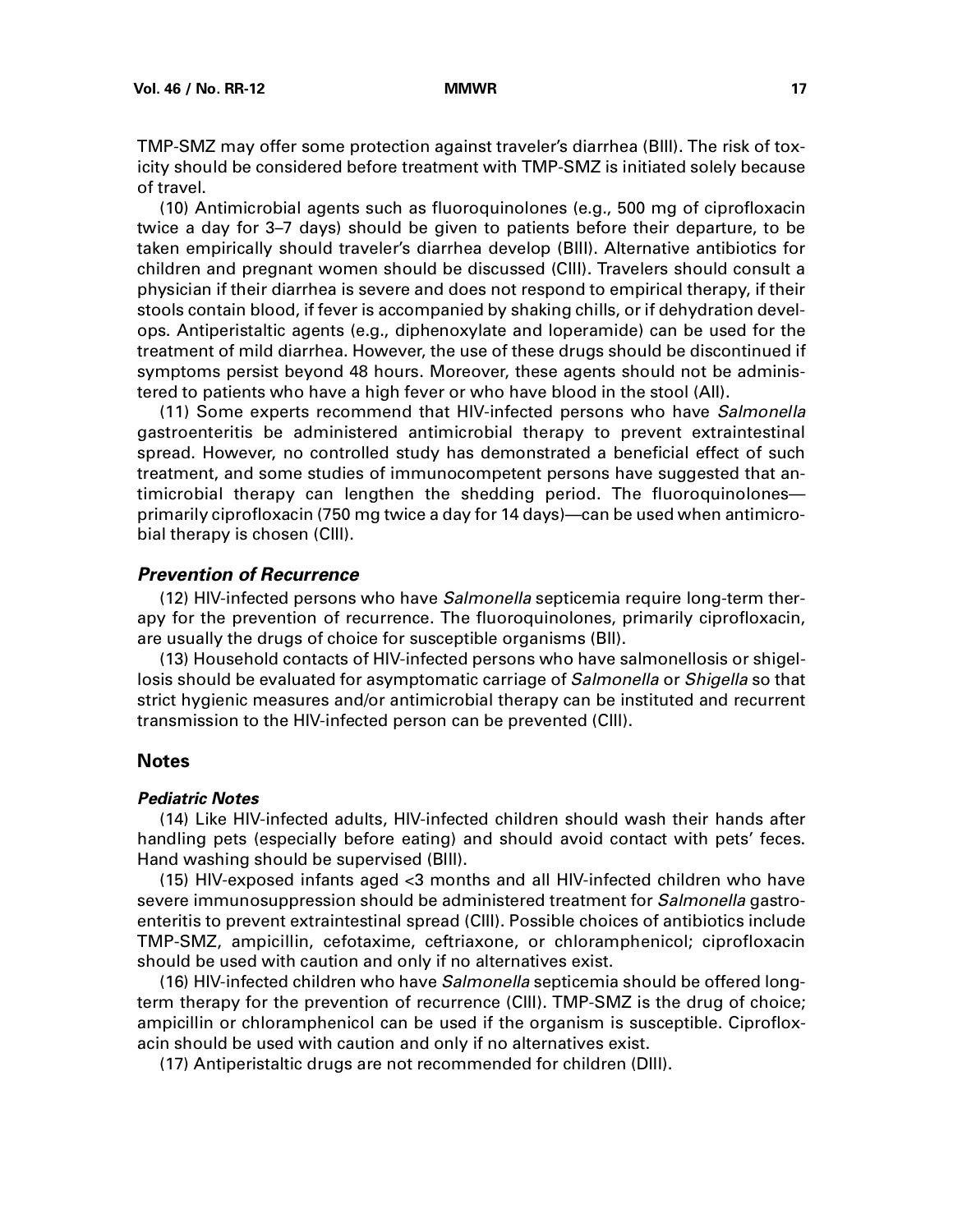#### <span id="page-23-0"></span>**Notes Regarding Pregnancy**

(18) Because both pregnancy and HIV infection confer a risk for listeriosis, pregnant HIV-infected women should heed recommendations concerned with this disease (BII).

(19) Fluoroquinolones should not be used during pregnancy. TMP-SMZ may offer some protection against traveler's diarrhea.

# **Infection with Bartonella (Formerly Rochalimaea )**

### **Prevention of Exposure**

(1) HIV-infected persons, particularly those who are severely immunosuppressed, are at unusually high risk of developing relatively severe disease due to Bartonella species. These persons should consider the potential risks of cat ownership (CIII). Those who elect to acquire a cat should adopt or purchase an older animal (aged >1 year) that is in good health (BII).

(2) Although declawing is not generally advised, HIV-infected persons should avoid rough play with cats and situations in which scratches are likely (BII). Any catassociated wound should be washed promptly (CIII). HIV-infected persons should not allow cats to lick open cuts or wounds (BIII).

(3) Care of cats should include flea control (CIII).

(4) There is no evidence of benefit to cat or owner from routine culture or serologic testing of the pet for Bartonella infection (DII).

#### **Prevention of Disease**

(5) No data currently support chemoprophylaxis for Bartonella-associated disease (CIII).

#### **Prevention of Recurrence**

(6) Relapse or reinfection with Bartonella has sometimes followed a course of primary treatment. Although no firm recommendation can be made regarding prophylaxis in this situation, long-term suppression of infection with erythromycin or doxycycline should be considered (CIII).

#### **Note**

#### **Pediatric Note**

(7) The risks of cat ownership for HIV-infected children who are severely immunocompromised should be discussed with parents/caretakers (CIII).

# **Candidiasis**

#### **Prevention of Exposure**

(1) Candida organisms are common on mucosal surfaces and skin. No measures are available to reduce exposure to these fungi.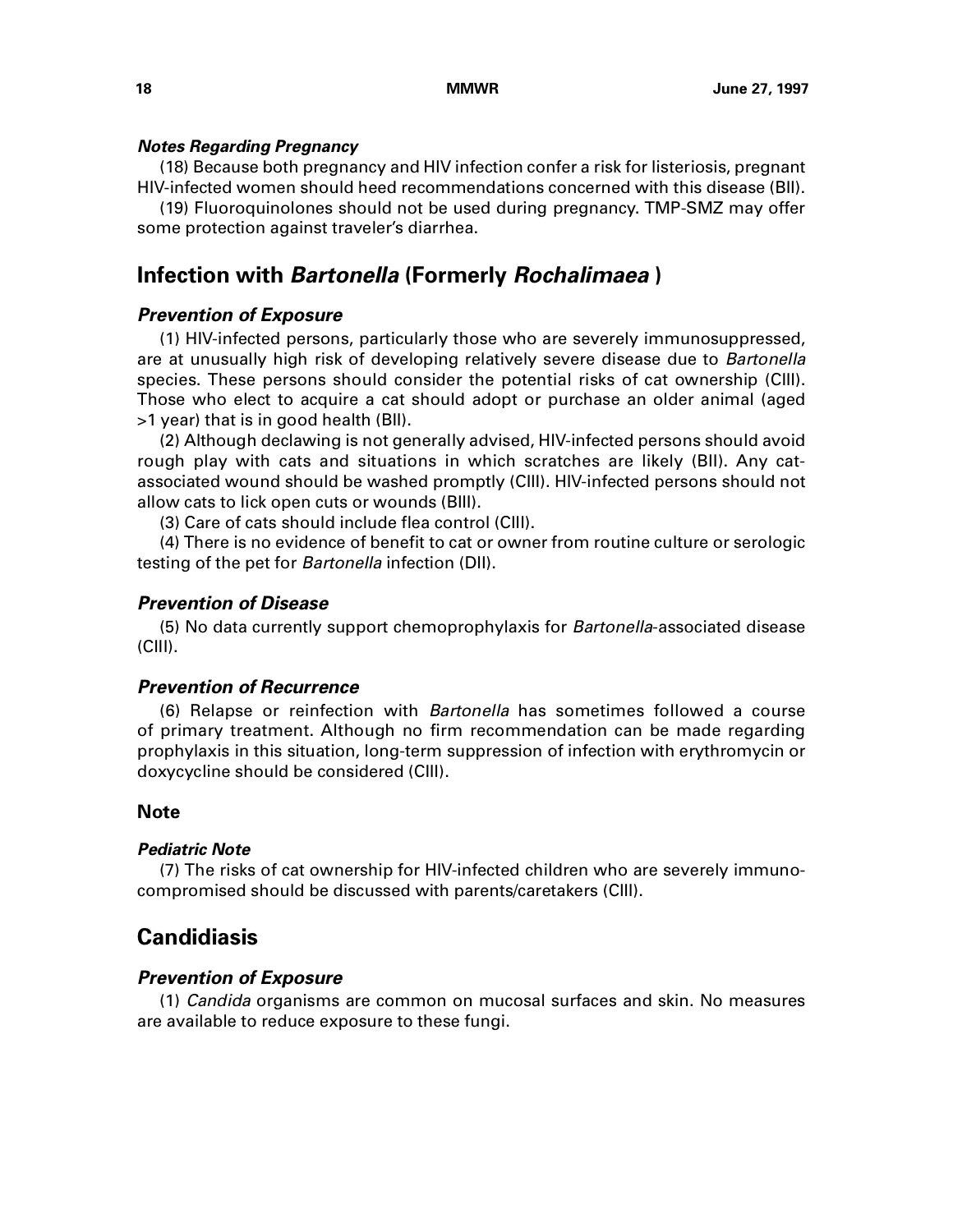### <span id="page-24-0"></span>**Prevention of Disease**

(2) Data from a prospective controlled trial indicate that fluconazole can reduce the risk of mucosal (oropharyngeal, esophageal, and vaginal) candidiasis (and cryptococcosis as well) in patients with advanced HIV disease. However, routine primary prophylaxis is not recommended because of the effectiveness of therapy for acute disease, the low mortality associated with mucosal candidiasis, the potential for resistant *Candida* organisms to develop, the possibility of drug interactions, and the cost of prophylaxis (CI).

#### **Prevention of Recurrence**

(3) Many experts do not recommend chronic prophylaxis of recurrent oropharyngeal or vulvovaginal candidiasis for the same reasons that they do not recommend primary prophylaxis. However, if recurrences are frequent or severe, intermittent or chronic administration of an oral azole (fluconazole [AI], ketoconazole [CIII], or itraconazole [CIII]) may be considered. Other factors that influence choices about such therapy include the impact of the recurrences on the patient's well-being and quality of life, the need for prophylaxis for other fungal infections, cost, toxicities, and drug interactions.

(4) Adults or adolescents who have a history of documented esophageal candidiasis, particularly multiple episodes, should be considered candidates for chronic suppressive therapy with fluconazole (BI).

#### **Notes**

### **Pediatric Notes**

(5) Primary prophylaxis of candidiasis in HIV-infected infants is not indicated (DIII).

(6) Suppressive therapy with systemic azoles should be considered for infants who have severe recurrent mucocutaneous candidiasis (BIII) and particularly for those who have esophageal candidiasis (BI).

#### **Note Regarding Pregnancy**

(7) There is limited experience with the chronic use of antimycotic drugs during human pregnancy; three cases of infants born with craniofacial and skeletal abnormalities following prolonged in-utero exosure to fluconazole have been reported. Therefore, chemoprophylaxis against oropharyngeal, esophageal, or vaginal candidiasis should not be initiated during pregnancy (DIII). The drug should be discontinued for patients who conceive while being administered the drug.

# **Cryptococcosis**

### **Prevention of Exposure**

(1) Although HIV-infected persons cannot completely avoid exposure to Cryptococcus neoformans, avoiding sites that are likely to be heavily contaminated with C. neoformans (e.g., areas heavily contaminated with pigeon droppings) may reduce the risk of infection.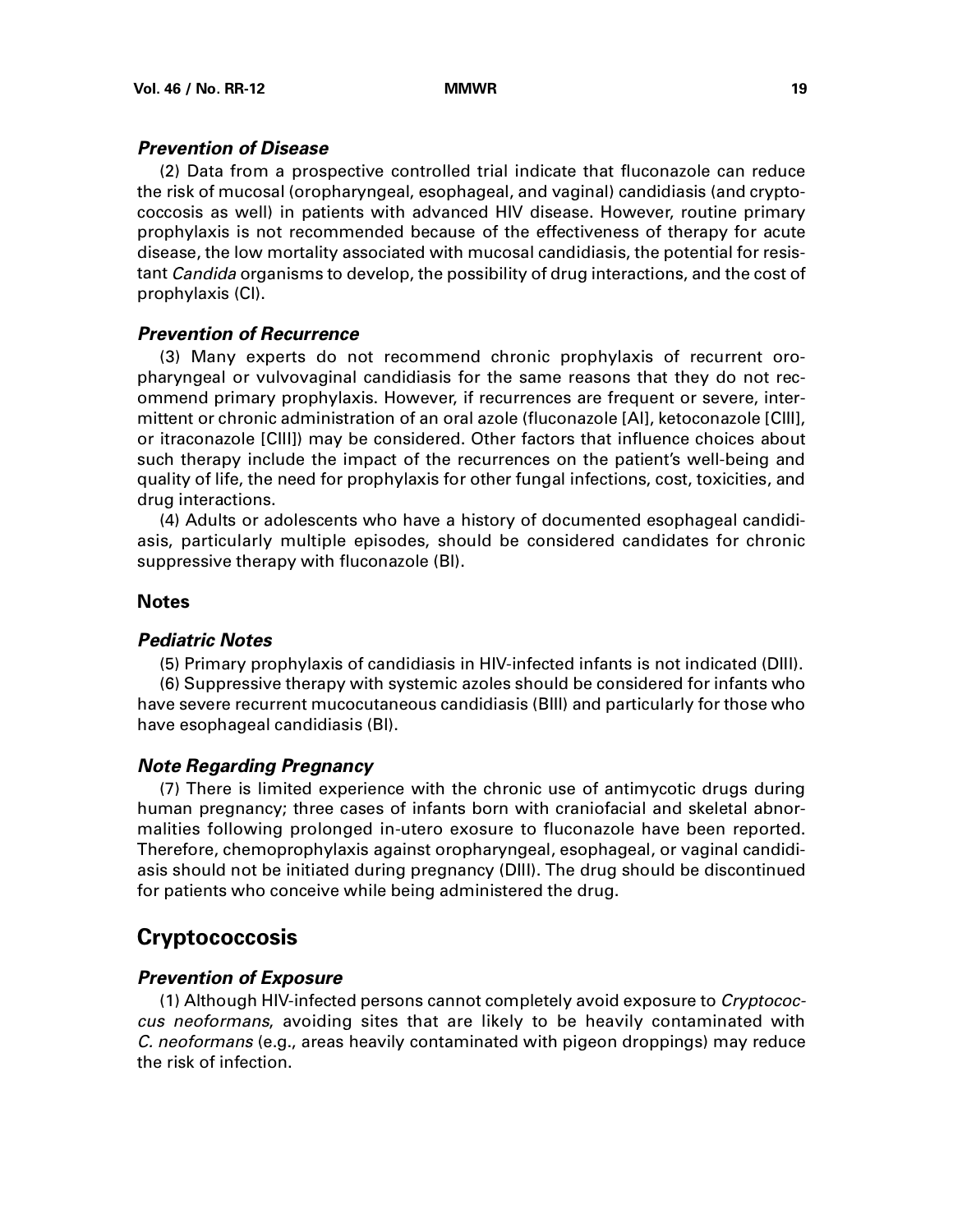<span id="page-25-0"></span>

### **Prevention of Disease**

(2) Routine testing of asymptomatic persons for serum cryptococcal antigen is not recommended because of the low probability that the results will affect clinical decisions (DIII).

(3) Data from prospective controlled trials indicate that fluconazole and itraconazole can reduce the frequency of cryptococcal disease among patients who have advanced HIV disease. Therefore, providers may wish to consider prophylaxis for persons who have a CD4+ T-lymphocyte count of <50 cells/µL (CI). However, most experts recommend that antifungal prophylaxis not be used routinely to prevent cryptococcosis because of the relative infrequency of cryptococcal disease, the lack of survival benefit associated with prophylaxis, the possibility of drug interactions, the potential for development of both Candida and Cryptococcus drug resistance, and cost. The need for prophylaxis or suppressive therapy for other fungal infections (e.g., candidiasis or histoplasmosis) should be considered in making decisions about prophylaxis for cryptococcosis. Doses of fluconazole ranging from 400 mg once a week to 200 mg daily are effective as prophylaxis against cryptococcosis; however, doses of <200 mg daily may be less effective in suppressing *Candida* infections, and fluconazole may not prevent Histoplasma infection.

#### **Prevention of Recurrence**

(4) Patients who complete initial therapy for cryptococcosis should be administered lifelong suppressive treatment with fluconazole (AI).

#### **Notes**

#### **Pediatric Note**

(5) There are no data on which to base specific recommendations for children, but lifelong suppressive therapy with fluconazole after an episode of cryptococcosis is appropriate (AII).

#### **Note Regarding Pregnancy**

(6) Prophylaxis with fluconazole or itraconazole should not be initiated during pregnancy because of the low incidence of cryptococcal disease, the lack of a recommendation for primary prophylaxis against cryptococcosis in nonpregnant adults, and the potential for adverse effects of these drugs during pregnancy (DIII). For patients who conceive while being administered primary prophylaxis, prophylaxis should be discontinued. However, because of the risk of the disease to maternal health, prophylaxis against recurrent cryptococcal disease with fluconazole during pregnancy is indicated (AIII).

# **Histoplasmosis**

### **Prevention of Exposure**

(1) Although HIV-infected persons living in or visiting histoplasmosis-endemic areas cannot completely avoid exposure to Histoplasma capsulatum, they should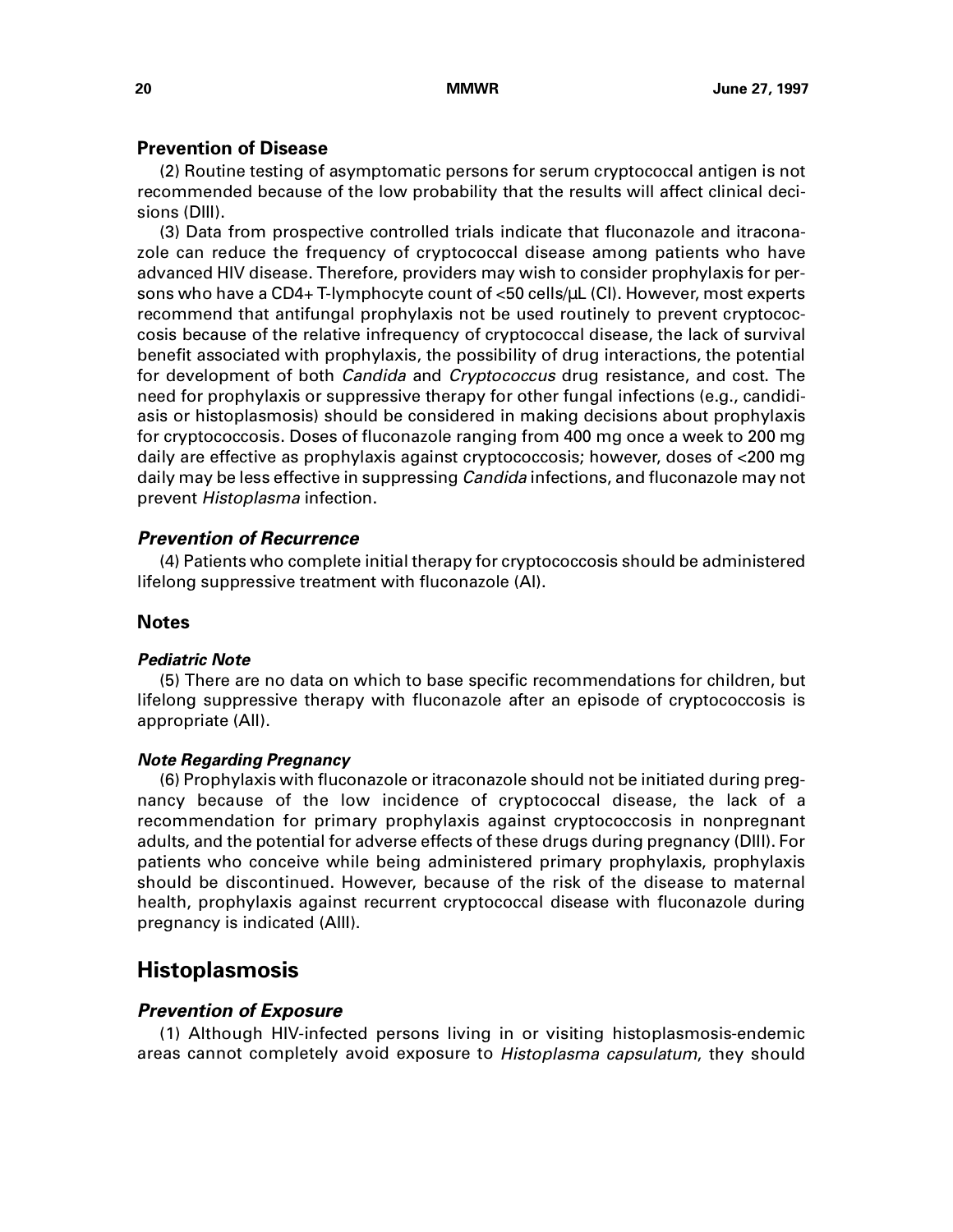<span id="page-26-0"></span>avoid activities known to be associated with increased risk (e.g., cleaning chicken coops, disturbing soil beneath bird-roosting sites, and exploring caves) (CIII).

#### **Prevention of Disease**

(2) Routine skin testing with histoplasmin in histoplasmosis-endemic areas is not predictive of disease and should not be performed (EII).

(3) Data from a prospective controlled trial indicate that itraconazole can reduce the frequency of histoplasmosis among patients who have advanced HIV infection and who live in areas in which H. capsulatum is endemic; thus, physicians may wish to consider chemoprophylaxis for adult and adolescent patients who live in an area endemic for H. capsulatum and who have a CD4+ T-lymphocyte count of <100 cells/ $\mu$ L (CI). However, when deciding on such prophylaxis, physicians should consider the possibility of drug interactions, toxicity, development of resistance, and the cost of prophylaxis. The need for prophylaxis or suppressive therapy for other fungal infections (e.g., cryptococcosis and candidiasis) should be considered when making decisions about prophylaxis for histoplasmosis. Itraconazole has not been demonstrated conclusively to prevent candidiasis, although it has activity for chronic suppression of cryptococcosis.

#### **Prevention of Recurrence**

(4) Patients who complete initial therapy should be administered lifelong suppressive treatment with itraconazole (AII).

#### **Notes**

#### **Pediatric Note**

(5) Because primary histoplasmosis can lead to disseminated infection in children, it is reasonable to administer lifelong suppressive therapy after an acute episode of the disease (AIII).

#### **Note Regarding Pregnancy**

(6) Itraconazole is embryotoxic and teratogenic in animal systems. Therefore, primary prophylaxis against histoplasmosis is not indicated during pregnancy (DIII). However, because of the risk of the disease to maternal health, prophylaxis against recurrent histoplasmosis is indicated (AIII).

# **Coccidioidomycosis**

#### **Prevention of Exposure**

(1) Although HIV-infected persons living in or visiting areas in which coccidioidomycosis is endemic cannot completely avoid exposure to Coccidioides immitis, they should, when possible, avoid activities associated with increased risk (e.g., those involving extensive exposure to disturbed native soil, for example, at building excavation sites or during dust storms) (CIII).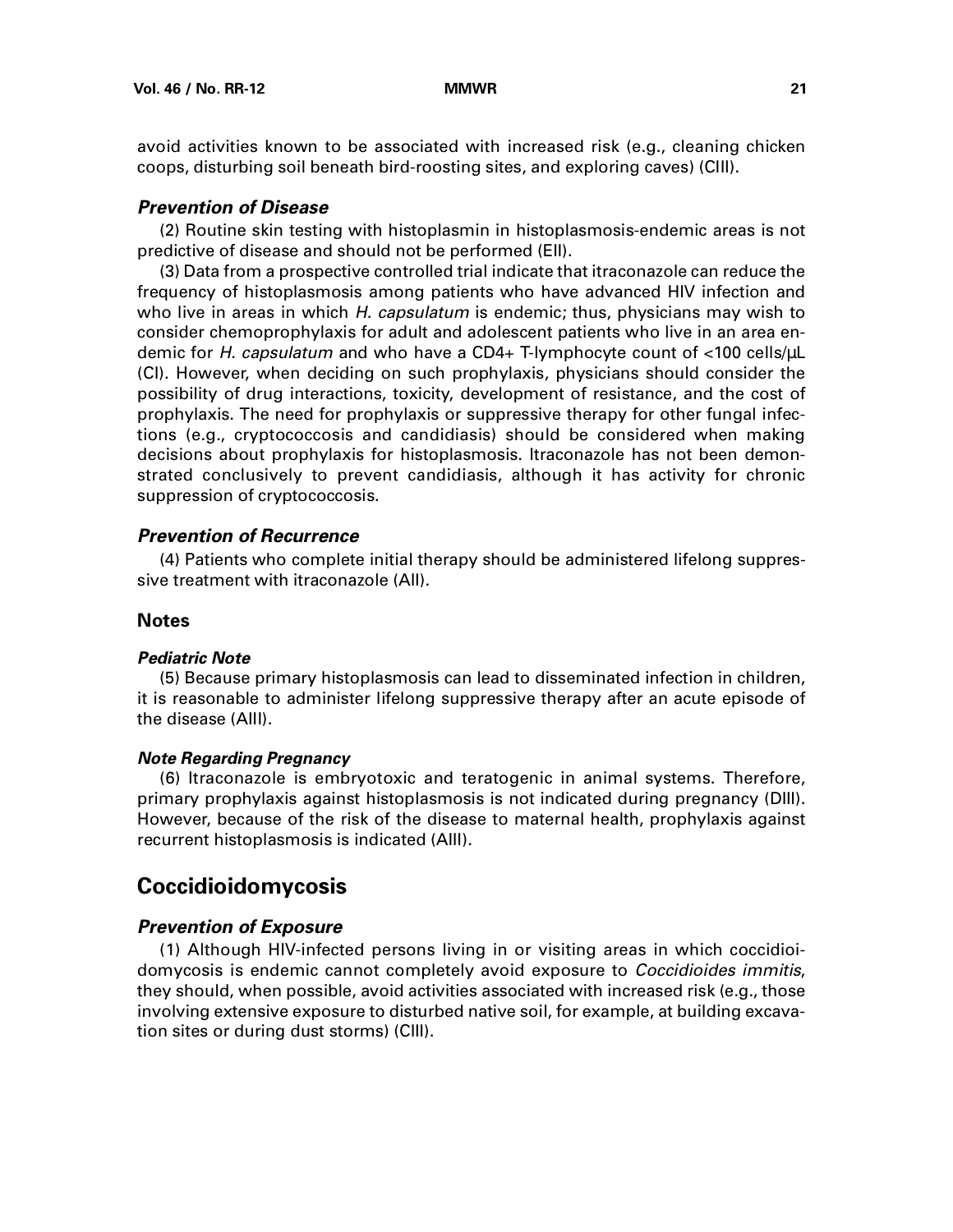### <span id="page-27-0"></span>**Prevention of Disease**

(2) Routine skin testing with coccidioidin (spherulin) in coccidioidomycosisendemic areas is not predictive of disease and should not be performed (EII).

(3) No recommendation can be made regarding routine chemoprophylaxis for HIVinfected persons who live in coccidioidomycosis-endemic areas or for skin testpositive persons who live in areas where coccidioidomycosis is not endemic.

#### **Prevention of Recurrence**

(4) Patients who complete initial therapy for coccidioidomycosis should be administered lifelong systemic suppressive treatment (AII). Fluconazole is the preferred agent; alternative drugs include itraconazole and amphotericin B.

#### **Notes**

#### **Pediatric Note**

(5) Although no specific data are available regarding coccidioidomycosis in HIVinfected children, it is reasonable to administer lifelong suppressive therapy after an acute episode of the disease (AIII).

### **Note Regarding Pregnancy**

(6) Because of the risk to maternal health posed by coccidioidomycosis, prophylaxis against recurrent coccidioidomycosis is indicated during pregnancy (AIII).

# **Cytomegalovirus Disease**

#### **Prevention of Exposure**

(1) HIV-infected persons who belong to risk groups with relatively low rates of seropositivity for cytomegalovirus (CMV) and who anticipate possible exposure to CMV (e.g., through blood transfusion or employment in a child-care facility) should be tested for antibody to CMV (BIII). These groups include patients who have not had male homosexual contact and those who are not injecting-drug users.

(2) HIV-infected adolescents and adults should be advised that CMV is shed in semen, cervical secretions, and saliva and that latex condoms must always be used during sexual contact to reduce the risk of exposure to CMV and to other sexually transmitted pathogens (AII).

(3) HIV-infected adults and adolescents who are child-care providers or parents of children in child-care facilities should be informed that they—like all children at these facilities—are at increased risk of acquiring CMV infection (BI). Parents and other caretakers of HIV-infected children should be advised of the increased risk to children at these centers (BIII). The risk of acquiring CMV infection can be diminished by good hygienic practices such as hand washing (AII).

(4) HIV-exposed infants and HIV-infected children, adolescents, and adults who are seronegative for CMV and require blood transfusion should be administered only CMV antibody-negative or leukocyte-reduced cellular blood products in nonemergency situations (BIII).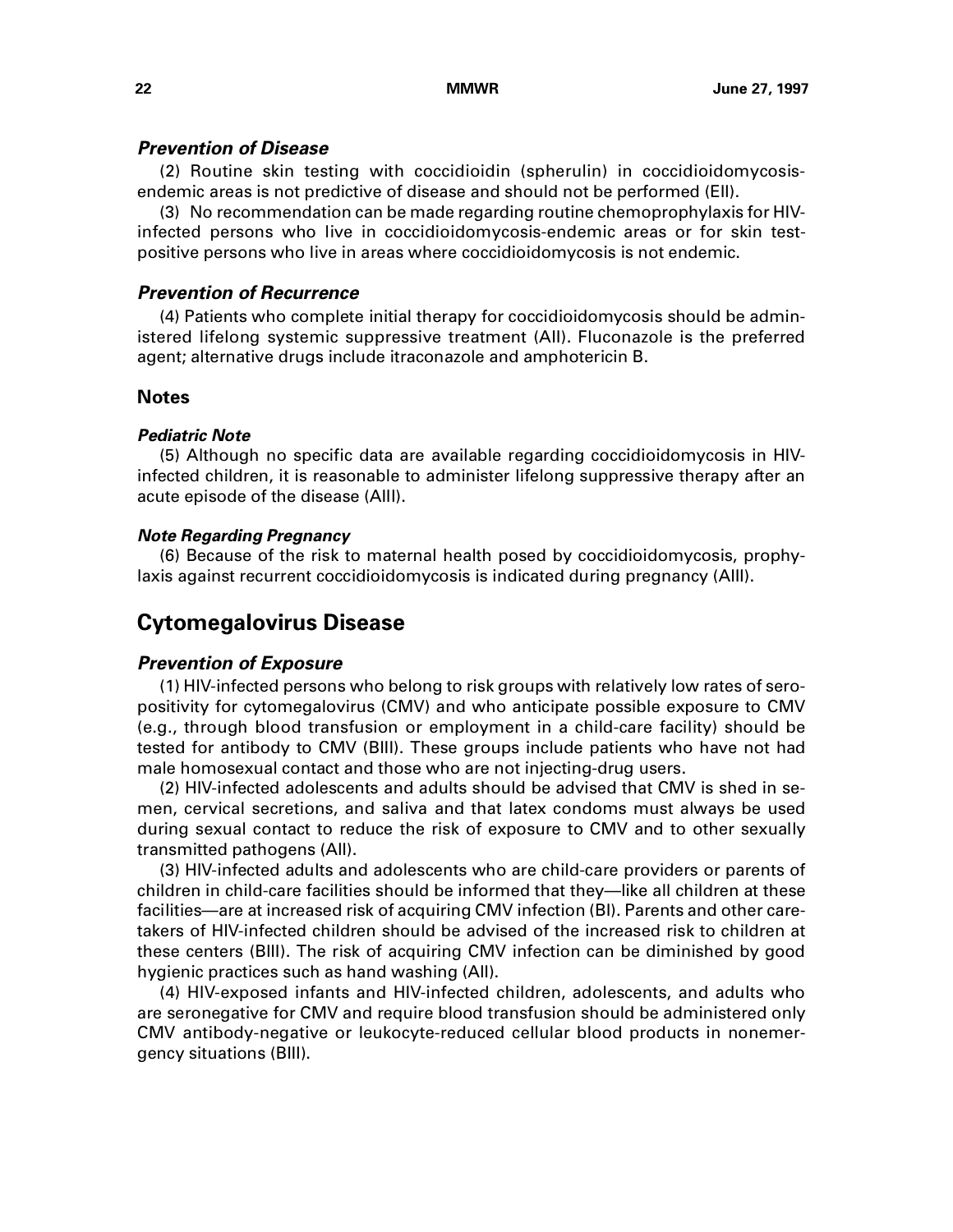#### **Prevention of Disease**

(5) Prophylaxis with oral ganciclovir may be considered for HIV-infected adults and adolescents who are CMV seropositive and who have a CD4+ T-lymphocyte count of <50 cells/µL (CI). Neutropenia, anemia, limited efficacy, lack of improvement in survival, and cost are among the issues that should be considered in decisions about whether to institute prophylaxis in individual patients. Acyclovir is not effective in preventing CMV disease, and valaciclovir is not recommended because of an unexplained trend toward increased mortality observed in persons who have AIDS and who were administered this drug for CMV prophylaxis. Therefore, neither acyclovir nor valaciclovir should be used for this purpose (EI). The most important method for preventing severe CMV disease is recognition of the early manifestations of the disease. Early recognition of CMV retinitis is most likely when the patient has been educated on this topic. Patients should be made aware of the significance of increased "floaters" in the eye and should be advised to assess their visual acuity regularly by simple techniques such as reading newsprint (BIII). Regular funduscopic examinations performed by a health-care provider or specifically by an ophthalmologist are recommended by some experts for patients with low (e.g., <100 cells/µL) CD4+ T-lymphocyte counts (CIII).

## **Prevention of Recurrence**

(6) CMV disease is not cured with courses of the currently available antiviral agents (i.e., ganciclovir, foscarnet, or cidofovir). Chronic suppressive or maintenance therapy is indicated. Effective regimens include parenteral or oral ganciclovir, parenteral foscarnet, combined parenteral ganciclovir and foscarnet, parenteral cidofovir, and (for retinitis only) ganciclovir administration via intraocular implant (AI). The intraocular implant does not provide protection to the contralateral eye or to other organ systems. In spite of maintenance therapy, recurrences develop routinely and require reinstitution of high-dose induction therapy or replacement of the implant.

#### **Notes**

#### **Pediatric Note**

(7) Some experts recommend obtaining a CMV urine culture on all HIV-infected (or exposed) infants at birth or at an early postnatal visit to identify those infants with congenital CMV infection (CIII). In addition, beginning at 1 year of age, CMV antibody testing on an annual basis may be considered for CMV-seronegative (and culturenegative) HIV-infected infants and children who are severely immunosuppressed (Table 1) (CIII). Annual testing will allow identification of children who have acquired CMV infection and might benefit from screening for retinitis.

(8) HIV-infected children who are CMV-infected and severely immunosuppressed may benefit from a dilated retinal examination performed by an ophthalmologist every 4–6 months (CIII). In addition, older children should be counseled to be aware of "floaters" in the eye, similar to the recommendation for adults (BIII).

(9) Oral ganciclovir is currently under investigation in CMV-infected children, and no recommendation about its use can be made at this time.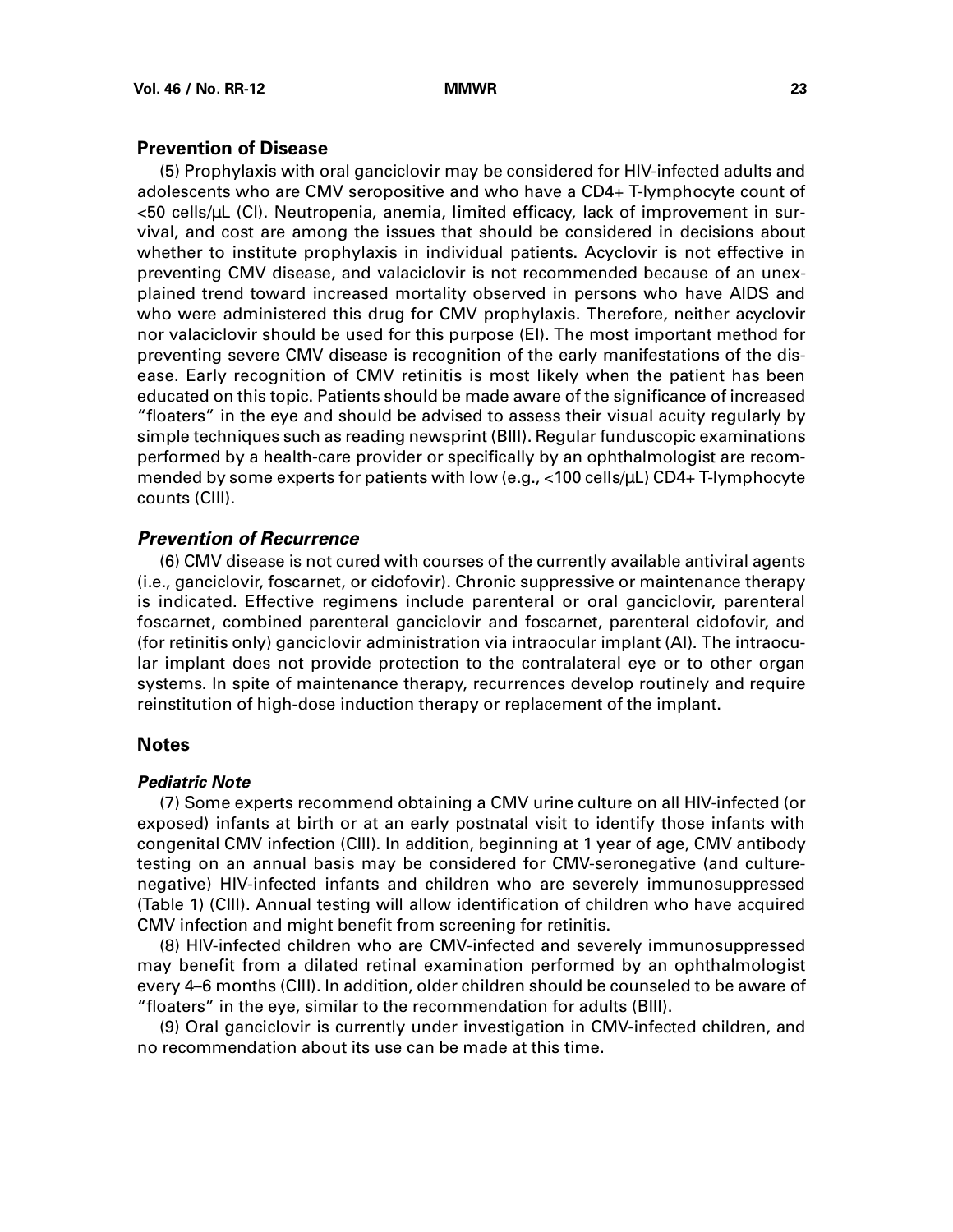#### <span id="page-29-0"></span>**Note Regarding Pregnancy**

(10) Because of the lack of recommendation for its routine use in nonpregnant adults and the lack of experience with this drug during pregnancy, ganciclovir is not recommended for primary prophylaxis against CMV disease during pregnancy (DIII). Ganciclovir should be discontinued for patients who conceive while being administered primary prophylaxis. Because of the risks to maternal health, prophylaxis against recurrent CMV disease is indicated during pregnancy (AIII). The choice of agents to be used in pregnancy should be individualized after consultation with experts.

# **Herpes Simplex Virus Disease**

#### **Prevention of Exposure**

(1) HIV-infected persons should use latex condoms during every act of sexual intercourse to reduce the risk of exposure to herpes simplex virus (HSV) and to other sexually transmitted pathogens (AII). They should specifically avoid sexual contact when herpetic lesions (genital or orolabial) are evident (AII).

### **Prevention of Disease**

(2) Prophylaxis of initial episodes of HSV disease is not recommended (DIII).

#### **Prevention of Recurrence**

(3) Because acute episodes of HSV infection can be treated successfully, chronic therapy with acyclovir is not required after lesions resolve. However, persons who have frequent or severe recurrences can be administered daily suppressive therapy with oral acyclovir (AI). Intravenous foscarnet or cidofovir can be used to treat infection due to acyclovir-resistant isolates of HSV, which are routinely resistant to ganciclovir as well (AII). Topical preparations of foscarnet and cidofovir also are available.

#### **Notes**

#### **Pediatric Note**

(4) The recommendations for the prevention of initial disease and recurrence apply to children as well as to adolescents and adults.

#### **Note Regarding Pregnancy**

(5) Oral acyclovir prophylaxis in late pregnancy is a controversial strategy recommended by some experts to prevent neonatal herpes transmission. However, such prophylaxis is not routinely recommended. For patients who have frequent, severe recurrences of genital HSV disease, acyclovir prophylaxis may be indicated (BIII). No pattern of adverse pregnancy outcomes has been reported after acyclovir exposures.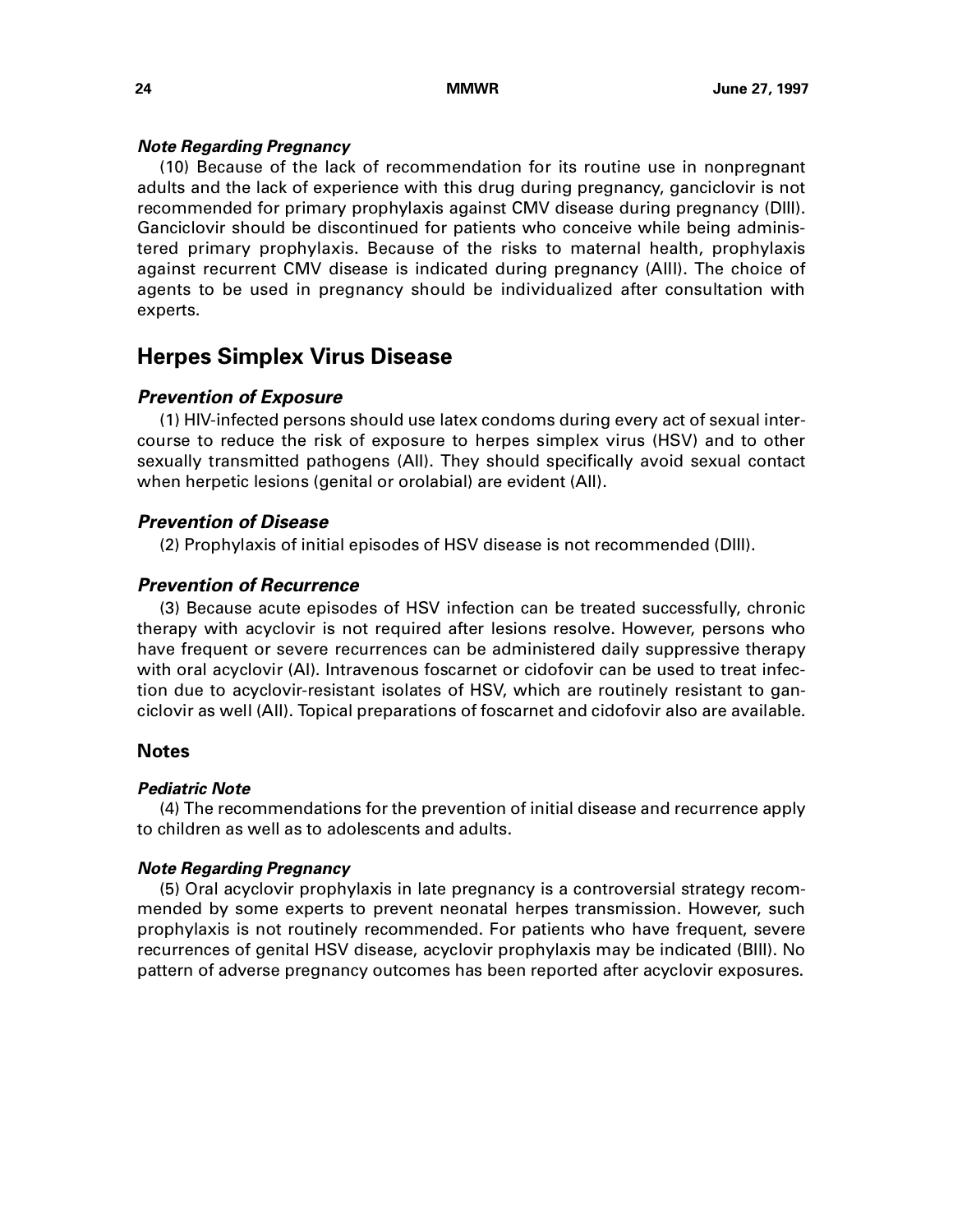# <span id="page-30-1"></span><span id="page-30-0"></span>**Varicella-Zoster Virus Infection**

### **Prevention of Exposure**

(1) HIV-infected children and adults who are susceptible to varicella-zoster virus (VZV) (i.e., those who have no history of chickenpox or shingles or are seronegative for VZV) should avoid exposure to persons with chickenpox or shingles (AII). Although vaccination against varicella is currently under investigation in HIV-infected children, based on current information, vaccine against varicella should not be administered to adults or children who are infected with HIV because of the potential for disseminated viral infection (EIII). Household contacts (especially children) of susceptible HIVinfected persons should be vaccinated against VZV if they have no history of chickenpox and are seronegative for HIV, so that they will not transmit VZV to their susceptible HIV-infected contact (BIII).

#### **Prevention of Disease**

(2) For the prophylaxis of chickenpox, HIV-infected children and adults who are susceptible to VZV (i.e., those who have no history of chickenpox or shingles or who have no detectable antibody against VZV) should be administered varicella zoster immune globulin (VZIG) as soon as possible but within 96 hours after close contact with a patient who has chickenpox or shingles (AIII). Data are lacking on the effectiveness of acyclovir for preventing chickenpox in susceptible HIV-infected children or adults, although such an approach would be logical (CIII).

(3) No preventive measures are currently available for shingles.

#### **Prevention of Recurrence**

(4) No drug has been proven to prevent recurrence of shingles in HIV-infected persons.

#### **Note**

#### **Note Regarding Pregnancy**

(5) VZIG is recommended for VZV-susceptible pregnant women within 96 hours after exposure to VZV (AIII). If oral acyclovir is used, VZV serology should be performed so that the drug can be discontinued if the patient is seropositive for VZV (BIII).

# **Human Papillomavirus Infection**

### **Prevention of Exposure**

(1) HIV-infected persons should use latex condoms during every act of sexual intercourse to reduce the risk of exposure to human papillomavirus (HPV) as well as to other sexually transmitted pathogens (AIII).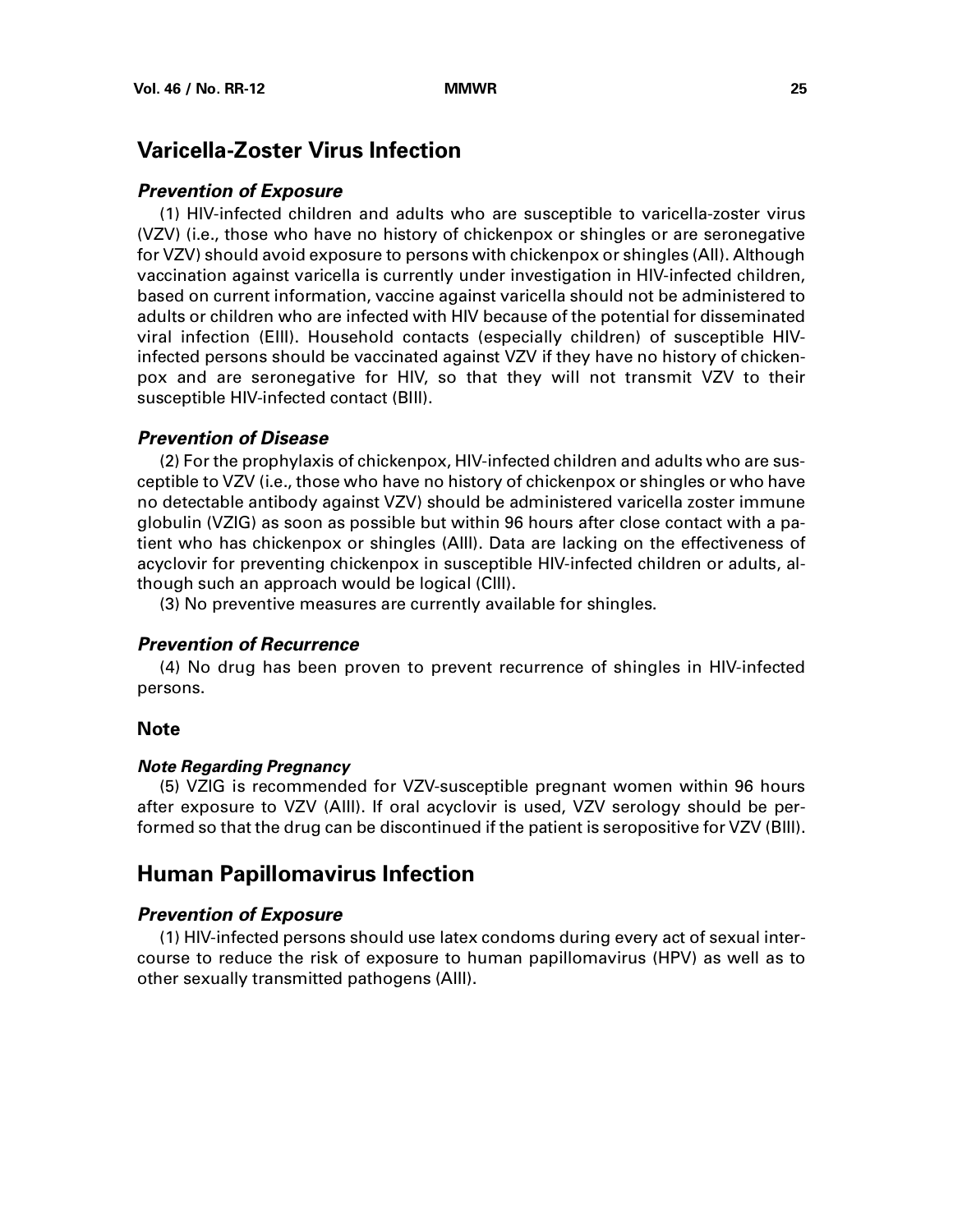### **Prevention of Disease**

#### **HPV-associated genital epithelial cancers in HIV-infected women**

(2) After a complete history of previous cervical disease has been obtained, HIVinfected women should have a pelvic examination and a Pap smear. In accordance with the recommendation of the Agency for Health Care Policy and Research (13), the Pap smear should be obtained twice in the first year after diagnosis of HIV infection and, if the results are normal, annually thereafter (AII).

(3) If the results of the Pap smear are abnormal, care should be provided according to the Interim Guidelines for Management of Abnormal Cervical Cytology published by a National Cancer Institute Consensus Panel (19 ) and briefly summarized below.

(4) For patients whose Pap smears are interpreted as atypical squamous cells of undetermined significance (ASCUS), several management options are available; the choice depends in part on whether the interpretation of ASCUS is qualified by a statement indicating that a neoplastic process is favored. Follow-up by Pap tests without colposcopy is acceptable, particularly when the diagnosis of ASCUS is not qualified further or the cytopathologist favors a reactive process. In such situations, Pap tests should be repeated every 4–6 months for 2 years until three consecutive smears have been negative. If a second report of ASCUS occurs in the 2-year follow-up period, the patient should be considered for colposcopic evaluation (BIII).

Women who have a diagnosis of unqualified ASCUS associated with severe inflammation should be evaluated for an infectious process. If specific infections are identified, reevaluation should be performed after appropriate treatment, preferably after 2–3 months (BIII).

If the diagnosis of ASCUS is qualified by a statement indicating that a neoplastic process is favored, the patient should be managed as if a low-grade squamous intraepithelial lesion (LSIL) were present (see note [5]) (BIII).

If a patient who has a diagnosis of ASCUS is at high risk (i.e., previous positive Pap tests or poor compliance with follow-up), the option of colposcopy should be considered (BIII).

(5) Several management options are available for patients who have LSIL. Followup with Pap tests every 4–6 months is used by many clinicians and is currently used in countries outside the United States as an established method of management. Patients managed in this fashion must be carefully selected and considered reliable for follow-up. If repeat smears show persistent abnormalities, colposcopy and directed biopsy are indicated (BIII). Colposcopy and directed biopsy of any abnormal area on the ectocervix constitute another appropriate option (BIII).

(6) Women who have cytologic diagnosis of high-grade squamous intraepithelial lesions (HSIL) or squamous cell carcinoma should undergo colposcopy and directed biopsy (AII).

### **HPV-associated anal intraepithelial neoplasia and anal cancer in HIV-infected men who have sex with men**

(7) Although the risks for anal intraepithelial neoplasia (AIN) and anal cancer are increased among HIV-infected men who have sex with men, the role of anal cytologic screening and treatment of AIN in preventing anal cancer in these men is not well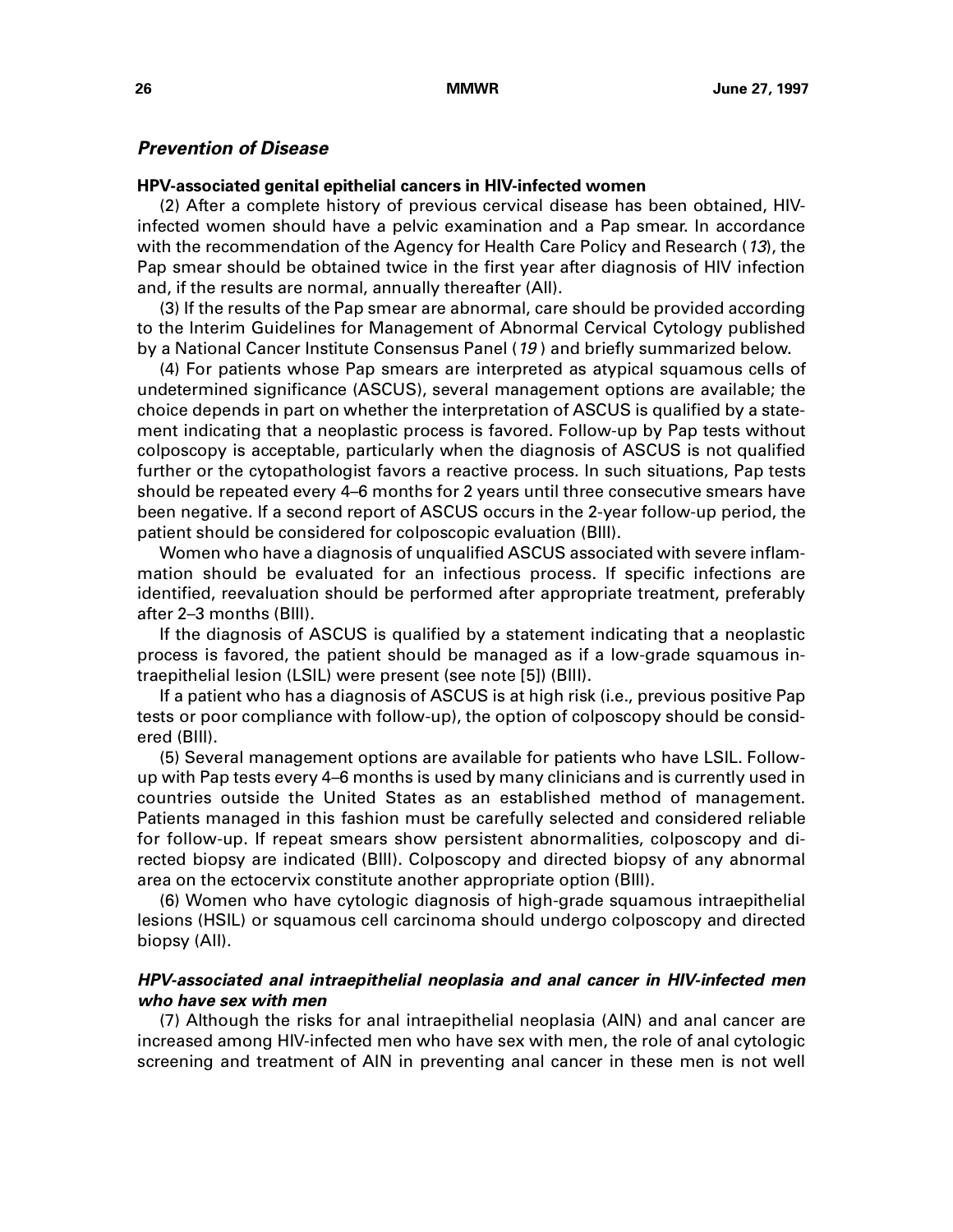<span id="page-32-0"></span>

defined. Therefore, no recommendations can be made for periodic anal cytologic screening for the detection and treatment of AIN.

### **Prevention of Recurrence**

(8) The risks for recurrence of squamous intraepithelial lesions and cervical cancer after conventional therapy are increased among HIV-infected women. The prevention of illness associated with recurrence depends on careful follow-up of patients after treatment. Patients should be monitored with frequent cytologic screening and, when indicated, with colposcopic examination for recurrent lesions (AI).

# **IMMUNOLOGIC CATEGORIES FOR HIV-INFECTED CHILDREN**

**T-lymphocyte counts and percentage of total lymphocytes\* Age**

**TABLE 1. Immunologic categories for HIV-infected children based on age-specific CD4+**

|                                     | Age                             |                     |                    |  |
|-------------------------------------|---------------------------------|---------------------|--------------------|--|
|                                     | <12 months                      | 1-5 years           | 6–12 years         |  |
| Immunologic category                | cells/ $\mu$ L (%) <sup>†</sup> | cells/ $\mu$ L (%)  | cells/ $\mu$ L (%) |  |
| No evidence of<br>suppression       | $≥1,500$ ( $≥25$ )              | $≥1,000$ ( $≥25$ )  | ≥500 (>25)         |  |
| Evidence of moderate<br>suppression | 750-1,499 (15-24)               | $500 - 999$ (15-24) | 200-499 (15-24)    |  |
| Severe suppression                  | $< 750$ ( $< 15$ )              | $< 500 (-15)$       | $<$ 200 $(<$ 15)   |  |

\*Adapted from 1994 revised classification system for human immunodeficiency virus infection in children aged  $<$ 13 years (16).

†Percentage of total lymphocytes.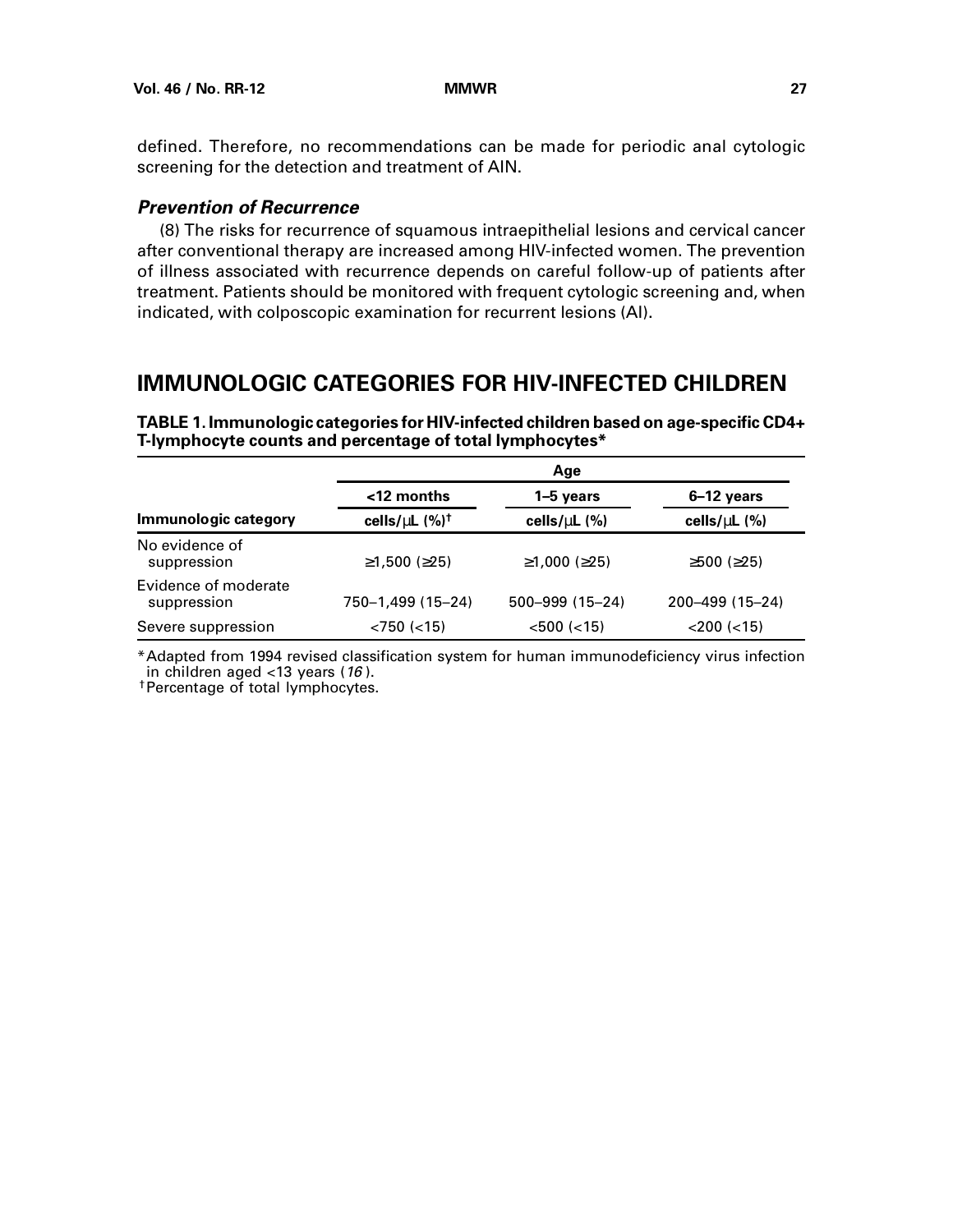# <span id="page-33-0"></span>**DRUG REGIMENS FOR ADULTS AND ADOLESCENTS**

# **TABLE 2A. Prophylaxis for first episode of opportunistic disease in HIV-infected adults** and adolescents

|                                        |                                                                                                                                                                  | <b>Preventive regimens</b>                                                                                                                                  |                                                                                                                                                                                                                                                                                                                                                                 |
|----------------------------------------|------------------------------------------------------------------------------------------------------------------------------------------------------------------|-------------------------------------------------------------------------------------------------------------------------------------------------------------|-----------------------------------------------------------------------------------------------------------------------------------------------------------------------------------------------------------------------------------------------------------------------------------------------------------------------------------------------------------------|
| <b>Pathogen</b>                        | Indication                                                                                                                                                       | <b>First choice</b>                                                                                                                                         | <b>Alternatives</b>                                                                                                                                                                                                                                                                                                                                             |
|                                        | I. Strongly recommended as standard of care                                                                                                                      |                                                                                                                                                             |                                                                                                                                                                                                                                                                                                                                                                 |
| Pneumocystis<br>carinii*               | $CD4+$ count $<$ 200/ $\mu$ L <i>or</i><br>oropharyngeal<br>candidiasis or<br>unexplained fever<br>$\geq$ 2 weeks                                                | Trimethoprim-sulfamethoxazole TMP-SMZ, 1 DS po t.i.w.<br>(TMP-SMZ), 1 DS po q.d.<br>(AI);<br>TMP-SMZ, 1 SS po q.d. (Al)                                     | (BIII); dapsone, 50 mg po<br>b.i.d. $or$ 100 mg po q.d. (BI);<br>dapsone, 50 mg po q.d.<br>plus pyrimethamine, 50 mg<br>po q.w. <i>plus</i> leucovorin,<br>25 mg po q.w. (BI);<br>dapsone, 200 mg po plus<br>pyrimethamine, 75 mg po<br>plus leucovorin, 25 mg po<br>q.w. (BI); aerosolized<br>pentamidine, 300 mg q.m.<br>via Respirgard II™<br>nebulizer (BI) |
| Mycobacterium<br>tuberculosis          |                                                                                                                                                                  |                                                                                                                                                             |                                                                                                                                                                                                                                                                                                                                                                 |
| Isoniazid-<br>sensitive <sup>†</sup>   | TST reaction ≥5mm or<br>prior positive TST<br>result without<br>treatment or contact<br>with case of active<br>tuberculosis                                      | Isoniazid, 300 mg po <i>plus</i><br>pyridoxine, 50 mg po q.d. x<br>12 mo (Al) or isoniazid,<br>900 mg po plus pyridoxine,<br>50 mg po b.i.w. x 12 mo (BIII) | Rifampin, 600 mg po q.d. x<br>12 mo (BII)                                                                                                                                                                                                                                                                                                                       |
| Isoniazid-<br>resistant                | Same; high probability<br>of exposure to<br>isoniazid-resistant<br>tuberculosis                                                                                  | Rifampin, 600 mg po q.d. x<br>12 mo (BII)                                                                                                                   | Rifabutin, 300 mg po g.d. x<br>12 mo (CIII)                                                                                                                                                                                                                                                                                                                     |
| Multidrug-<br>(isoniazid and           | Same; high probability<br>of exposure to<br>rifampin) resistant multidrug-resistant<br>tuberculosis                                                              | Choice of drugs requires<br>consultation with public<br>health authorities                                                                                  | None                                                                                                                                                                                                                                                                                                                                                            |
| Toxoplasma<br>gondii <sup>s</sup>      | lgG antibody to<br>Toxoplasma and CD4+<br>count $<$ 100/ $\mu$ L                                                                                                 | TMP-SMZ, 1 DS po q.d. (All)                                                                                                                                 | TMP-SMZ, 1 SS po q.d. (BIII):<br>dapsone, 50 mg po q.d.<br>plus pyrimethamine, 50 mg<br>po q.w. plus leucovorin,<br>25 mg po q.w. (BI)                                                                                                                                                                                                                          |
| Mycobacterium<br><i>avium</i> complex¶ | CD4+ count <50µL                                                                                                                                                 | Clarithromycin, 500 mg po<br>b.i.d. (Al) or azithromycin,<br>1,200 mg po g.w. (Al)                                                                          | Rifabutin, 300 mg po q.d. (BI);<br>azithromycin, 1,200 mg po<br>g.w. plus rifabutin, 300 mg<br>$po$ q.d. $(Cl)$                                                                                                                                                                                                                                                 |
| Streptococcus<br>pneumoniae**          | All patients                                                                                                                                                     | Pneumococcal vaccine, 0.5 mL<br>im x 1 (CD4+ $\geq$ 200/µL [All];<br>CD4+ <200/µL [CIII])                                                                   | None                                                                                                                                                                                                                                                                                                                                                            |
| Varicella zoster<br>virus (VZV)        | Significant exposure to<br>chickenpox or shingles<br>for patients who have<br>no history of either<br>condition or, if<br>available, negative<br>antibody to VZV | Varicella zoster immune<br>globulin (VZIG), 5 vials<br>(1.25 mL each) im,<br>administered ≤96 h after<br>exposure, ideally within 48 h<br>(AIII)            | Acyclovir, 800 mg po<br>5 times/d for 3 weeks (CIII)                                                                                                                                                                                                                                                                                                            |
| II. Generally recommended              |                                                                                                                                                                  |                                                                                                                                                             |                                                                                                                                                                                                                                                                                                                                                                 |
| Hepatitis B virus <sup>tt</sup>        | All susceptible<br>(anti-HBc-negative)<br>patients                                                                                                               | Engerix $B^{\circledcirc}$ , 20 µg im x 3 (BII);<br>or Recombivax HB®, 10 μg<br>$im \times 3$ (BII)                                                         | None                                                                                                                                                                                                                                                                                                                                                            |
| Influenza virus <sup>tt</sup>          | All patients (annually,<br>before influenza<br>season)                                                                                                           | Whole or split virus, 0.5 mL<br>im/vr (BIII)                                                                                                                | Rimantadine, 100 mg po<br>b.i.d. (CIII) or amantadine,<br>100 mg po b.i.d. (CIII)                                                                                                                                                                                                                                                                               |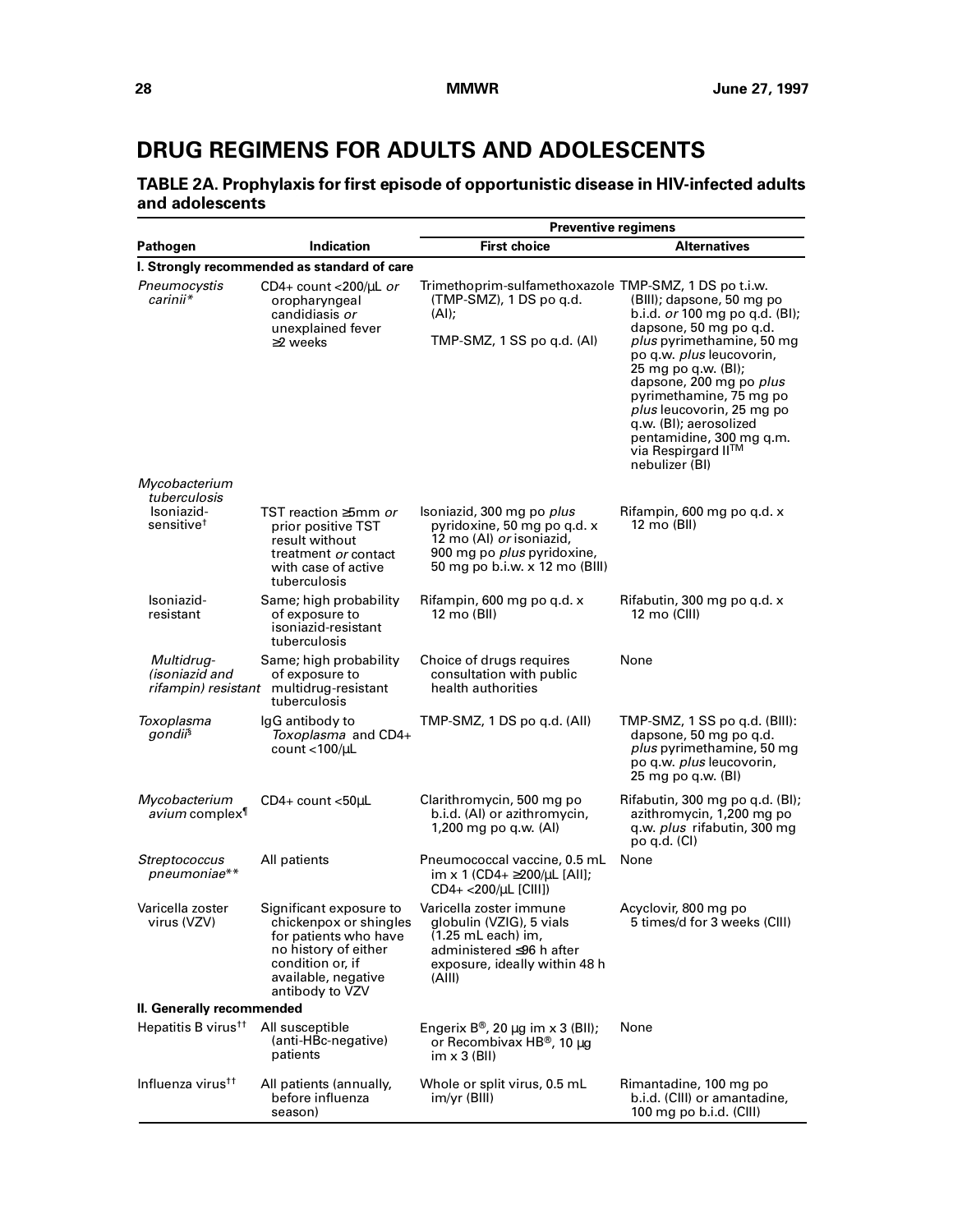| <b>Preventive regimens</b>               |                                                              |                                                                                                                                                                                                                               |                                     |
|------------------------------------------|--------------------------------------------------------------|-------------------------------------------------------------------------------------------------------------------------------------------------------------------------------------------------------------------------------|-------------------------------------|
| Pathogen                                 | <b>Indication</b>                                            | <b>First choice</b>                                                                                                                                                                                                           | <b>Alternatives</b>                 |
|                                          |                                                              | III. Not recommended for most patients; indicated for use only in unusual circumstances                                                                                                                                       |                                     |
| Candida species                          | $CD4+$ count $<$ 50/ $\mu$ L                                 | Fluconazole, 100–200 mg po<br>$q.d.$ (CI)                                                                                                                                                                                     |                                     |
| Bacteria                                 | Neutropenia                                                  | Granulocyte-colony-stimulating<br>factor $(G-CSF)$ , 5-10 $\mu q/kg$ sc<br>g.d. x 2–4w or<br>granulocyte-macrophage<br>colony-stimulating factor<br>$(GM-CSF)$ , 250 $\mu$ g/m <sup>2</sup> iv over<br>2 h g.d. x 2-4w (CIII) |                                     |
| Cryptococcus<br>neoformans <sup>§§</sup> | $CD4+$ count $<$ 50/ $\mu$ L                                 | Fluconazole, 100–200 mg po<br>$q.d.$ (CI)                                                                                                                                                                                     | Itraconazole, 200 mg po q.d. (CIII) |
| Histoplasma<br>capsulatum <sup>§§</sup>  | $CD4+$ count $<$ 100/ $\mu$ L,<br>endemic geographic<br>area | ltraconazole, 200 mg po q.d.<br>(CI)                                                                                                                                                                                          | None                                |
| Cytomegalovirus<br>(CMV)¶                | $CD4+$ count $<$ 50/ $\mu$ L and<br>CMV antibody positivity  | Oral ganciclovir, 1 g po t.i.d.<br>(CI)                                                                                                                                                                                       | None                                |

**TABLE 2A. Prophylaxis for first episode of opportunistic disease in HIV-infected adults and adolescents — Continued**

 NOTE: Information included in these guidelines may not represent Food and Drug Administration (FDA) approval or approved labeling for the particular products or indications in question. Specifically, the terms "safe" and "effective" may not be synonymous with the FDA-defined legal standards for product approval. Anti-HBc = antibody to hepatitis B core antigen; b.i.w. = twice a week; CMV = cytomegalovirus; DS = double-strength tablet;  $q.m.$  = monthly;  $q.w.$  = weekly;  $SS$  = single-strength tablet; t.i.w. = three times a week; TMP-SMZ = trimethoprimsulfamethoxazole; and TST = tuberculin skin test. The Respirgard II<sup>TM</sup> nebulizer is manufactured by Marquest, Englewood, CO; Engerix-B® by SmithKline Beecham, Rixensart, Belgium; and Recombivax HB® by Merck & Co., West Point, PA. Letters and Roman numerals in parentheses after regimens indicate the strength of the recommendation and the quality of evidence supporting it (see text).

- \* Patients receiving dapsone should be tested for glucose-6 phosphate dehydrogenase deficiency. A dosage of 50 mg q.d. is probably less effective than that of 100 mg q.d. The efficacy of parenteral pentamidine (e.g., 4 mg/kg/month) is uncertain. Inadequate data are available regarding efficacy or safety of atovaquone or clindamycin-primaquine. Fansidar (sulfadoxine-pyrimethamine) is rarely used because of severe hypersensitivity reactions. TMP-SMZ reduces the frequency of some bacterial infections. Patients who are being administered therapy for toxoplasmosis with sulfadiazine-pyrimethamine are protected against Pneumocystis carinii<br>pneumonia and do not need TMP-SMZ.
- pneuments and do not need therapy required for isoniazid (INH), 900 mg b.i.w.; INH regimens should include pyridoxine to prevent peripheral neuropathy. Rifampin should not be administered concurrently with protease inhibitors (20). Rifabutin, which may be administered at a reduced dose with indinavir or nelfinavir, is an option; consult an expert. Exposure to multidrug-resistant tuberculosis may require prophylaxis with two drugs; consult public<br>health authorities. Possible regimens include pyrazinamide plus either ethambutol or a fluoroquinolone (21).
- $\frac{1}{3}$  Protection against *Toxoplasma* is provided by the preferred anti-*Pneumocystis* regimens. Pyrimethamine alone  $\frac{1}{2}$ ,  $\frac{1}{2}$ ,
- probably provides little, if any, protection.<br>¶ Rifabutin should not be administered concurrently with the protease inhibitors saquinavir or ritonavir; however, it may be administered at half the dose (150 mg q.d.) with indinavir or nelfinavir.
- \*\* Vaccination should be offered to persons who have a CD4+ T-lymphocyte count <200 cells/µL, although the efficacy may be diminished. Some authorities are concerned that immunizations may stimulate the replication of HIV. However, one study showed no adverse effect of pneumococcal vaccination on patient survival (22 ).
- t Revaccination ≥5 years after the first dose is considered optional.<br><sup>††</sup> These immunizations or chemoprophylactic regimens do not target pathogens traditionally classified as opportunistic but should be considered for use in HIV-infected patients. Data are inadequate concerning clinical benefit of these vaccines in this population, although it is logical to assume that those patients who develop antibody responses will derive some protection. Some authorities are concerned that immunizations may stimulate HIV replication, although, for influenza vaccination, a large observational study of HIV-infected persons in clinical care showed no adverse effect of this vaccine, including multiple doses, on patient survival (J. Ward, CDC, personal communication). Hepatitis B vaccine has been recommended for all children and adolescents and for all adults with risk factors for hepatitis B infection (23 ). Rimantadine/amantadine are appropriate during outbreaks of influenza A. For additional information regarding vaccination against hepatitis B and vaccination and antiviral therapy against influenza, see references 23 and 24. Because of the theoretical concern that increases in HIV plasma RNA following vaccination during pregnancy might increase the risk of perinatal transmission of<br>HIV, providers may wish to defer vaccination until after antiretroviral therapy is initiated.
- ss may provide may wish to defer vaccination until after anti-<br>s§ There may be a few unusual occupational or other circumstances under which to consider prophylaxis; consult<br>a specialist.
- ¶¶ Acyclovir is not protective against CMV. Valaciclovir is not recommended because of an unexplained trend toward increased mortality observed in persons who have AIDS who were being administered this drug for prevention of CMV disease.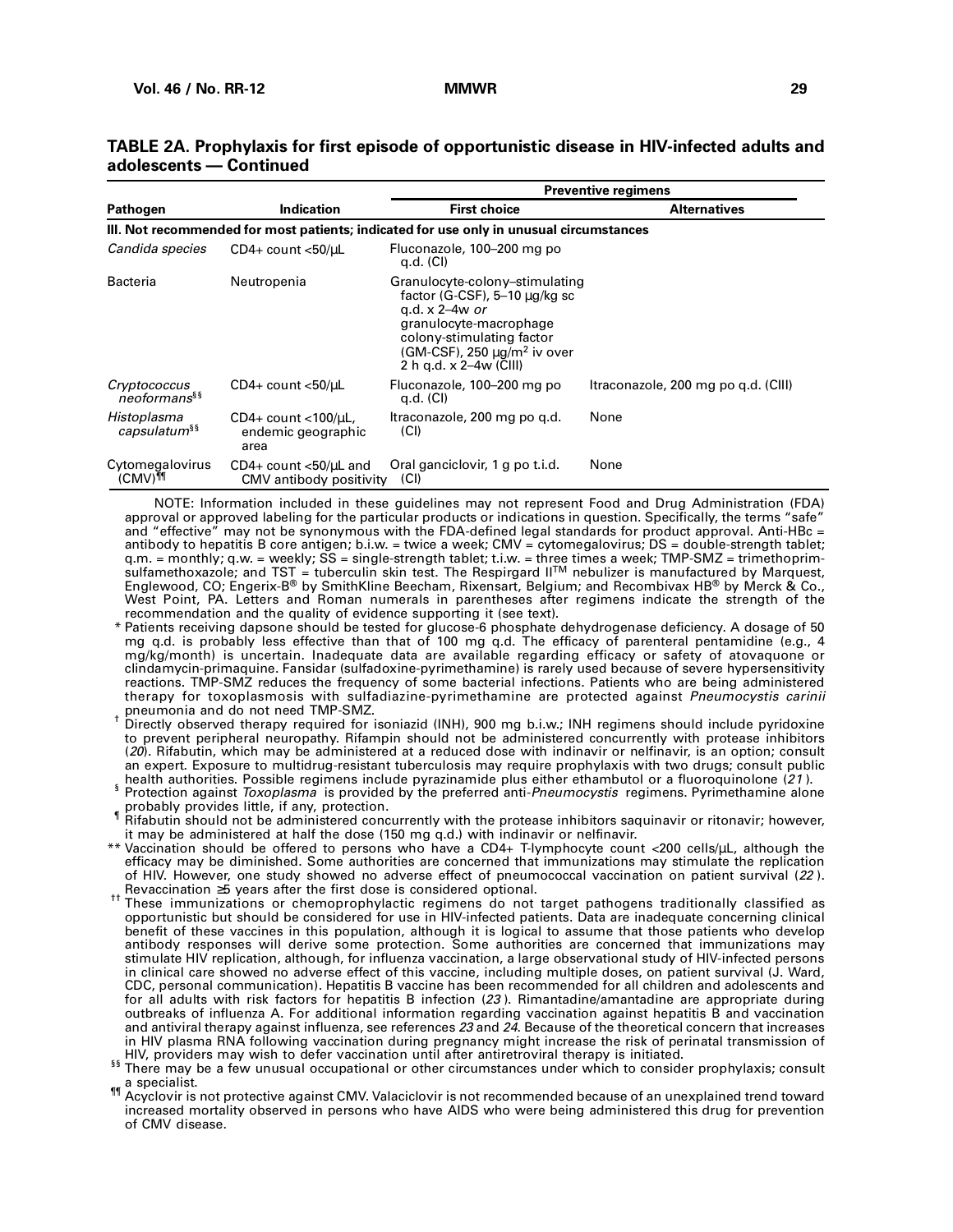|                                              |                                       | <b>Preventive regimens</b>                                                                                                                                                                                                                              |                                                                                                                                                                                                                                                                                                                                                                                                      |  |
|----------------------------------------------|---------------------------------------|---------------------------------------------------------------------------------------------------------------------------------------------------------------------------------------------------------------------------------------------------------|------------------------------------------------------------------------------------------------------------------------------------------------------------------------------------------------------------------------------------------------------------------------------------------------------------------------------------------------------------------------------------------------------|--|
| Pathogen                                     | <b>Indication</b>                     | <b>First choice</b>                                                                                                                                                                                                                                     | <b>Alternatives</b>                                                                                                                                                                                                                                                                                                                                                                                  |  |
| I. Recommended for life as standard of care  |                                       |                                                                                                                                                                                                                                                         |                                                                                                                                                                                                                                                                                                                                                                                                      |  |
| Pneumocystis<br>carinii                      | Prior P. carinii<br>pneumonia         | Trimethoprim-sulfamethoxazole<br>(TMP-SMZ), 1 DS po q.d. (Al);<br>TMP-SMZ 1 SS po q.d. (Al)                                                                                                                                                             | TMP-SMZ, 1 DS po t.i.w (CIII);<br>dapsone, 50 mg po b.i.d. or<br>100 mg po q.d. (BI); dapsone,<br>50 mg po q.d. <i>plus</i><br>pyrimethamine, 50 mg po q.w.<br>plus leucovorin, 25 mg po q.w.<br>(BI); dapsone, 200 mg po plus<br>pyrimethamine, 75 mg po <i>plus</i><br>leucovorin, 25 mg po q.w. (BI);<br>aerosolized pentamidine, 300 mg<br>q.m. via Respirgard II <sup>™</sup><br>nebulizer (BI) |  |
| Toxoplasma<br>gondii*                        | encephalitis                          | Prior toxoplasmic Sulfadiazine 500–1000 mg po<br>q.i.d. <i>plus</i> pyrimethamine<br>25–75 mg po q.d. <i>plus</i><br>leucovorin 10 mg po q.d. (Al)                                                                                                      | Clindamycin, 300–450 mg po q<br>6-8 h <i>plus</i> pyrimethamine,<br>25–75 mg po q.d. <i>plus</i> leucovorin,<br>10–25 mg po q.d.-q.i.d. (BI)                                                                                                                                                                                                                                                         |  |
| Mycobacterium<br>avium complex <sup>1</sup>  | Documented<br>disseminated<br>disease | Clarithromycin, 500 mg po b.i.d.<br>(AI) <i>plus</i> one or more of the<br>following: ethambutol,<br>15 mg/kg po q.d. (All);<br>rifabutin, 300 mg po q.d. (All)                                                                                         | Azithromycin, 500 mg po q.d. (All)<br>plus one or more of the following:<br>ethambutol, 15 mg/kg po q.d.<br>(All); rifabutin, 300 mg po q.d. (All)                                                                                                                                                                                                                                                   |  |
| Cytomegalovirus                              | Prior end-organ<br>disease            | Ganciclovir, 5–6 mg/kg iv<br>5–7 days/wk <i>or</i> 1,000 mg po<br>t.i.d. (AI); or foscarnet,<br>90-120 mg/kg iv q.d. (Al); or<br>cidofovir, 5 mg/kg iv q.o.w.<br>(AI); or (for retinitis)<br>ganciclovir sustained-release<br>implant q 6–9 months (AI) |                                                                                                                                                                                                                                                                                                                                                                                                      |  |
| Cryptococcus<br>neoformans                   | Documented<br>disease                 | Fluconazole, 200 mg po q.d. (Al)                                                                                                                                                                                                                        | Amphotericin B, 0.6-1.0 mg/kg iv<br>q.w.-t.i.w. (AI); itraconazole,<br>200 mg po q.d. (BI)                                                                                                                                                                                                                                                                                                           |  |
| Histoplasma<br>capsulatum                    | Documented<br>disease                 | Itraconazole, 200 mg po b.i.d.<br>(All)                                                                                                                                                                                                                 | Amphotericin B, 1.0 mg/kg iv g.w.<br>(All); fluconazole, 400 mg po q.d.<br>(CII)                                                                                                                                                                                                                                                                                                                     |  |
| Coccidioides<br>immitis                      | Documented<br>disease                 | Fluconazole, 400 mg po q.d. (All)                                                                                                                                                                                                                       | Amphotericin B, 1.0 mg/kg iv q.w.<br>(AI); itraconazole, 200 mg po b.i.d.<br>(All)                                                                                                                                                                                                                                                                                                                   |  |
| Salmonella<br>species<br>$(non-typhi)^3$     | Bacteremia                            | Ciprofloxacin, 500 mg po b.i.d.<br>for several months (BII)                                                                                                                                                                                             | None                                                                                                                                                                                                                                                                                                                                                                                                 |  |
|                                              |                                       | II. Recommended only if subsequent episodes are frequent or severe                                                                                                                                                                                      |                                                                                                                                                                                                                                                                                                                                                                                                      |  |
| Herpes simplex<br>virus                      | Frequent/severe<br>recurrences        | Acyclovir, 200 mg po t.i.d. or<br>400 mg po b.i.d. (Al)                                                                                                                                                                                                 |                                                                                                                                                                                                                                                                                                                                                                                                      |  |
| Candida (oral,<br>vaginal, or<br>esophageal) | Frequent/severe<br>recurrences        | Fluconazole, 100–200 mg po<br>q.d. (Al)                                                                                                                                                                                                                 | Ketoconazole, 200 mg po q.d. (CIII);<br>itraconazole, 200 mg po q.d. (CIII)                                                                                                                                                                                                                                                                                                                          |  |

**TABLE 2B. Prophylaxis for recurrence of opportunistic disease (after chemotherapy for acute disease) in HIV-infected adults and adolescents**

 NOTE: Information included in these guidelines may not represent Food and Drug Administration (FDA) approval or approved labeling for the particular products or indications in question. Specifically, the terms "safe" and "effective" may not be synonymous with the FDA-defined legal standards for product approval. DS = double-strength tablet; q.m. = monthly; q.w. = weekly; SS = single-strength tablet; t.i.w. = three times a week; and TMP-SMZ = trimethoprim-sulfamethoxazole. The Respirgard IITM nebulizer is manufactured by Marquest, Englewood, CO. Letters and Roman numerals in parentheses after regimens indicate the strength of the recommendation and the quality of the evidence supporting it (see text).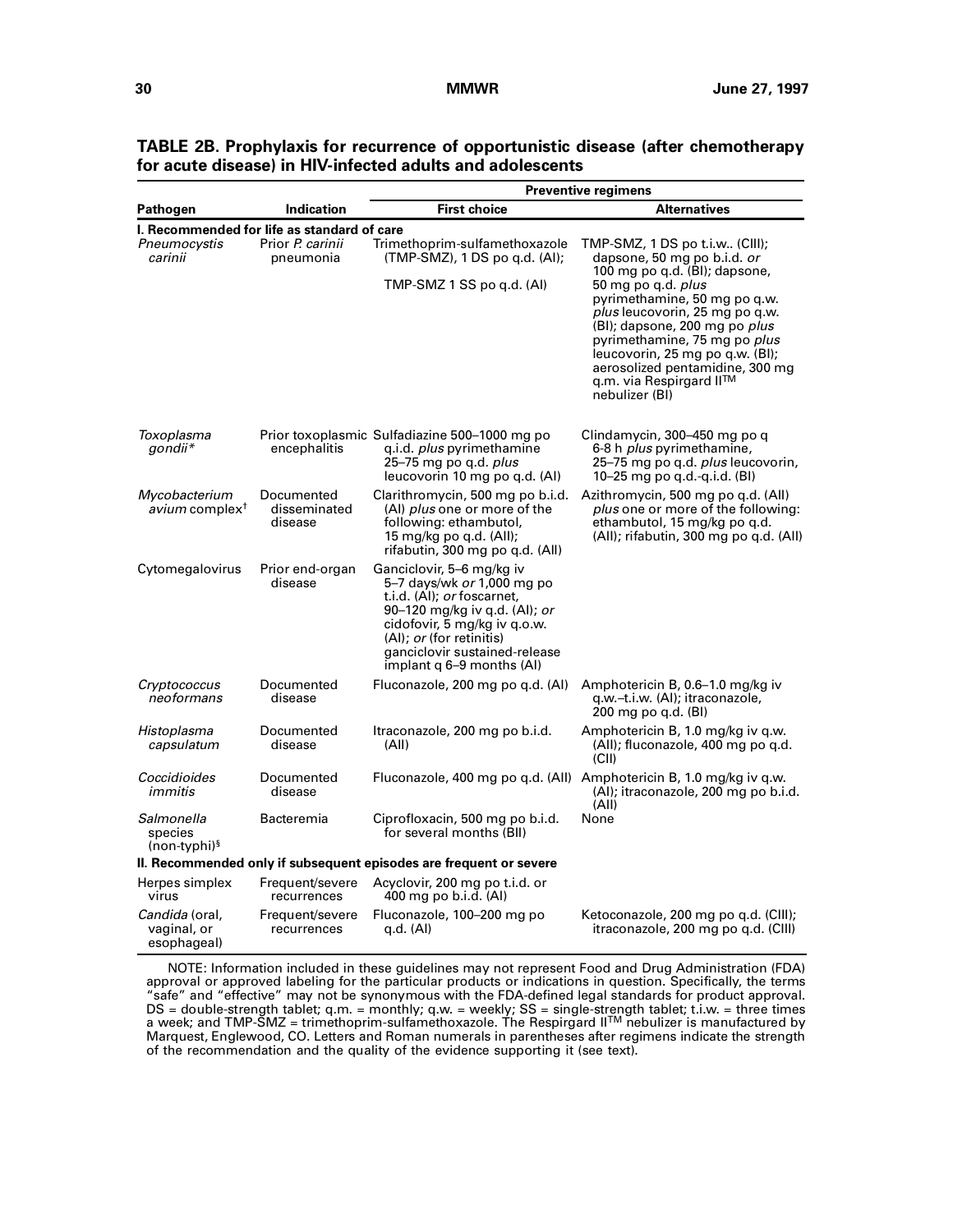\*Pyrimethamine/sulfadiazine confers protection against PCP as well as toxoplasmosis; clindamycin-

- <sub>,</sub> pyrimethamine does not.<br><sup>†</sup> Many multiple-drug regimens are poorly tolerated. Drug interactions (e.g., those seen with clarithromycin/ rifabutin) can be problematic; rifabutin has been associated with uveitis, especially when administered at daily doses of >300 mg or concurrently with fluconazole or clarithromycin. Rifabutin should not be administered concurrently with the protease inhibitors saquinavir or ritonavir, but it can be administered at half dose (150 mg q.d.) with indinavir or nelfinavir.<br>§The efficacy of eradication of *Salmonella* has been demonstrated only for ciprofloxacin.
-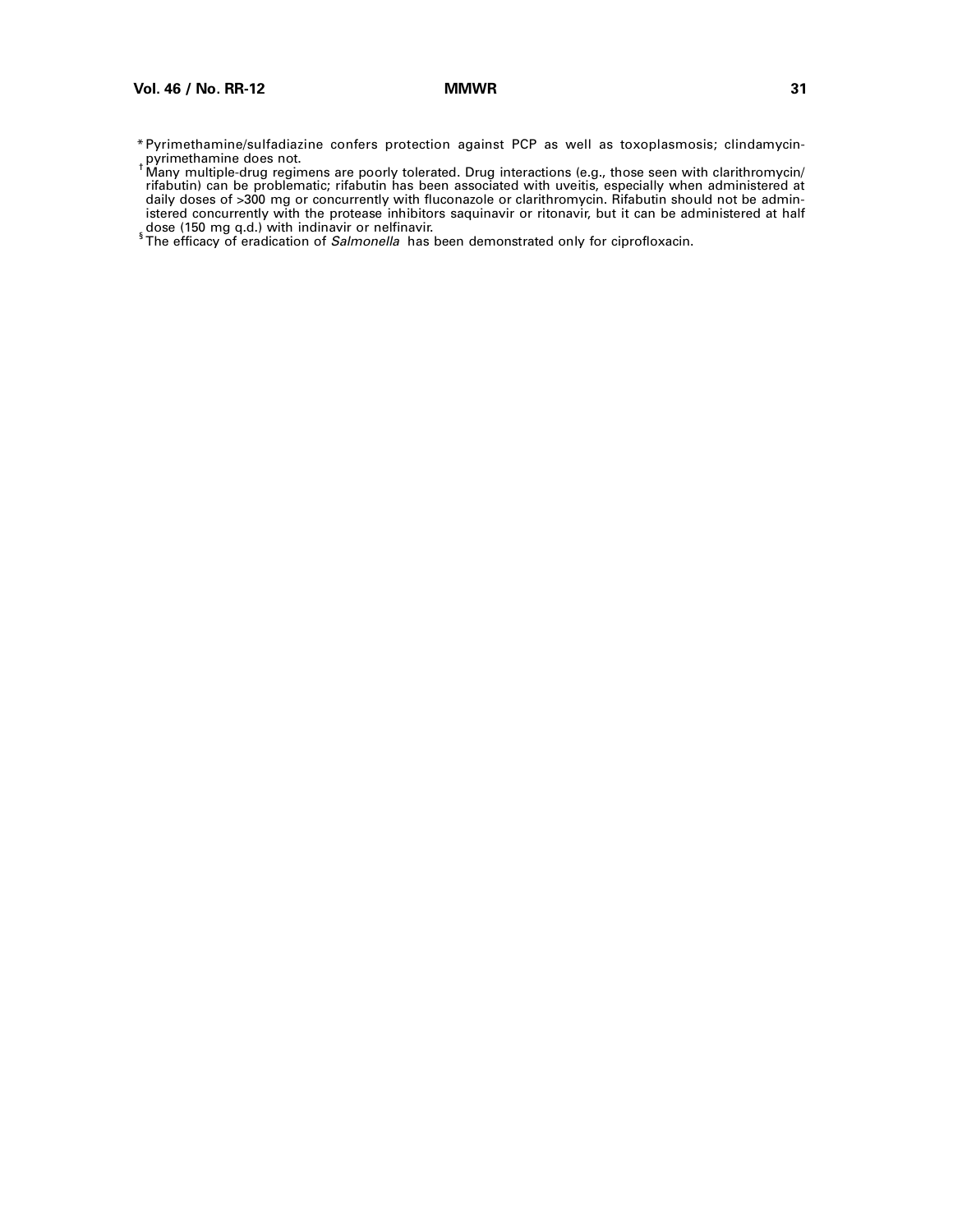# <span id="page-37-0"></span>**DRUG REGIMENS FOR CHILDREN**

# **TABLE 3A. Prophylaxis for first episode of opportunistic disease in HIV-infected infants and** children

|                                                        |                                                                                                                                                                              | <b>Preventive regimens</b>                                                                                                                                        |                                                                                                                                                                                                                 |
|--------------------------------------------------------|------------------------------------------------------------------------------------------------------------------------------------------------------------------------------|-------------------------------------------------------------------------------------------------------------------------------------------------------------------|-----------------------------------------------------------------------------------------------------------------------------------------------------------------------------------------------------------------|
| Pathogen                                               | <b>Indication</b>                                                                                                                                                            | <b>First choice</b>                                                                                                                                               | <b>Alternatives</b>                                                                                                                                                                                             |
|                                                        | I. Strongly recommended as standard of care                                                                                                                                  |                                                                                                                                                                   |                                                                                                                                                                                                                 |
| Pneumocystis<br>carinii*                               | HIV-infected or<br>HIV-indeterminate infants<br>aged 1-12 mo;                                                                                                                | Trimethoprim-sulfamethoxazole<br>(TMP-SMZ), 150/750 mg/m <sup>2</sup> /d<br>in 2 divided doses po t.i.w. on<br>consecutive days (All)                             | Aerosolized pentamidine<br>(children aged ≥5 yr),<br>300 mg q.m. via Respirgard<br>II™ nebulizer (CIII);                                                                                                        |
|                                                        | HIV-infected children aged<br>1-5 yr with CD4+ count<br><500/µL or CD4+ percentage<br>$< 15\%$                                                                               | Acceptable alternative dosage<br>schedules: (All)                                                                                                                 | dapsone (children aged<br>$\geq$ 1 mo), 2 mg/kg (max 100<br>$mq$ ) po $q.d.$ (CIII); iv<br>pentamidine, 4 mg/kg every<br>2-4 weeks (CIII)                                                                       |
|                                                        | HIV-infected children aged<br>6-12 yr with CD4+ count<br><200/µL or CD4+ percentage<br>< 15%                                                                                 | Single dose po t.i.w. on<br>consecutive days;                                                                                                                     |                                                                                                                                                                                                                 |
|                                                        |                                                                                                                                                                              | 2 divided doses po q.d.;<br>2 divided doses po t.i.w. on<br>alternate days                                                                                        |                                                                                                                                                                                                                 |
| Mycobacterium<br>tuberculosis                          |                                                                                                                                                                              |                                                                                                                                                                   |                                                                                                                                                                                                                 |
| Isoniazid-<br>sensitive                                | TST reaction ≥5mm or prior<br>positive TST result without<br>treatment or contact with<br>case of active tuberculosis                                                        | Isoniazid 10-15 mg/kg (max 300<br>mg) po <i>or</i> im q.d. x 12 mo (Al)<br>or 20-30 mg/kg (max 900 mg)<br>po b.i.w. x 12 mo (BIII)                                | Rifampin, 10-20 mg/kg (max<br>600 mg) po or iv g.d.<br>$x12$ mo (BII)                                                                                                                                           |
| Isoniazid-<br>resistant                                | Same as above; high<br>probability of exposure to<br>isoniazid-resistant<br>tuberculosis                                                                                     | Rifampin, 10-20 mg/kg (max<br>600 mg) po or iv g.d. x 12 mo<br>(BII)                                                                                              | Uncertain                                                                                                                                                                                                       |
| Multidrug<br>(isoniazid and<br>rifampin)-<br>resistant | Same as above; high<br>probability of exposure to<br>multidrug-resistant<br>tuberculosis                                                                                     | Choice of drug requires<br>consultation with public<br>health authorities                                                                                         | None                                                                                                                                                                                                            |
| Mycobacterium<br>avium complex                         | For children aged ≥6 yrs,<br>CD4+ count <50/µL; aged<br>2-6 yrs, CD4+ count <75/ $\mu$ L;<br>aged 1-2 yrs, CD4+ count<br>$<$ 500/ $\mu$ L; aged <1 yr, CD4+<br>count <750/uL | Clarithromycin, 7.5 mg/kg (max<br>500 mg) po b.i.d. (All), or<br>azithromycin, 20 mg/kg (max<br>1,200 mg) po q.w. (All)                                           | Children aged $\geq 6$ yrs,<br>rifabutin, 300 mg po q.d.<br>(BI); children aged <6 yrs,<br>5 mg/kg po q.d. when<br>suspension becomes<br>available (BI); azithromycin,<br>5 mg/kg (max 250 mg) po<br>q.d. (All) |
| Varicella zoster<br>virus <sup>t</sup>                 | Significant exposure to<br>varicella with no history of<br>chickenpox or shingles                                                                                            | Varicella zoster immune<br>globulin (VZIG), 1 vial<br>(1.25 mL)/10 kg (max 5 vials)<br>im, administered ≤96 hrs after<br>exposure, ideally within<br>48 hrs (All) | None                                                                                                                                                                                                            |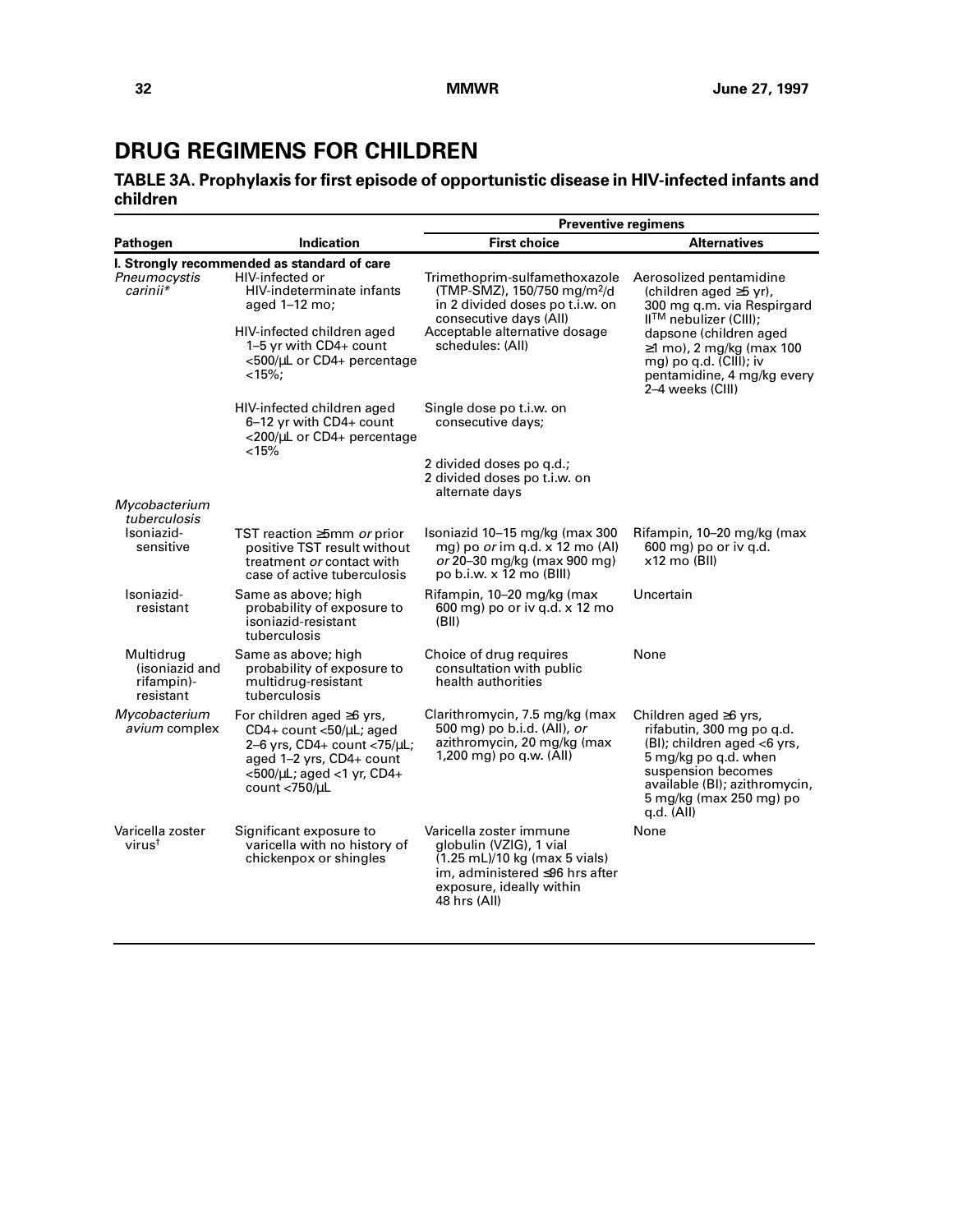|                                                   |                                                               | <b>Preventive regimens</b>                                                                               |                                                                                                                                                                                                    |
|---------------------------------------------------|---------------------------------------------------------------|----------------------------------------------------------------------------------------------------------|----------------------------------------------------------------------------------------------------------------------------------------------------------------------------------------------------|
| Pathogen                                          | <b>Indication</b>                                             | <b>First choice</b>                                                                                      | <b>Alternatives</b>                                                                                                                                                                                |
| Vaccine-<br>preventable<br>pathogens <sup>§</sup> | HIV exposure/infection                                        | Routine immunizations (see<br>Figure)                                                                    | None                                                                                                                                                                                               |
| II. Generally recommended                         |                                                               |                                                                                                          |                                                                                                                                                                                                    |
| Toxoplasma<br>gondii <sup>¶</sup>                 | IgG antibody to Toxoplasma<br>and severe<br>immunosuppression | TMP-SMZ, 150/750 mg/m <sup>2</sup> /d in<br>2 divided doses po g.d. (BIII)                               | Dapsone (children aged<br>$\geq$ 1 mo), 2 mg/kg or<br>15 mg/m <sup>2</sup> (max 25 mg) po<br>q.d. <i>plus</i> pyrimethamine,<br>1 mg/kg po q.d. plus<br>leucovorin, 5 mg po every<br>3 days (BIII) |
|                                                   |                                                               | III. Not recommended for most patients; indicated for use only in unusual circumstances                  |                                                                                                                                                                                                    |
| Invasive bacterial<br>infections**                | Hypogammaglobulinemia                                         | IVIG (400 mg/kg/q.m.) (Al)                                                                               | None                                                                                                                                                                                               |
| Candida species                                   | Severe immunosuppression                                      | Nystatin (100,000 U/mL),<br>4–6 mL po q 6 h (CIII) or<br>topical clotrimazole, 10 mg po<br>$5x/d$ (CIII) | None                                                                                                                                                                                               |
| Cryptococcus<br>neoformans                        | Severe immunosuppression                                      | Fluconazole, 3–6 mg/kg po q.d.<br>(CII)                                                                  | Itraconazole, 2–5 mg/kg po q<br>12-24 h (CIII)                                                                                                                                                     |
| Histoplasma<br>capsulatum                         | Severe immunosuppression,<br>endemic geographic area          | Itraconazole, 2–5 mg/kg po<br>q 12-24 h (ClI)                                                            | None                                                                                                                                                                                               |
| Cytomegalovirus<br>$(CMV)^{\dagger \dagger}$      | CMV antibody positivity and<br>severe immunosuppression       | Children aged 6-12 yrs: oral<br>ganciclovir under investigation                                          | None                                                                                                                                                                                               |

#### **TABLE 3A. Prophylaxis for first episode of opportunistic disease in HIV-infected infants and children — Continued**

 NOTE: Information included in these guidelines may not represent Food and Drug Administration (FDA) approval or approved labeling for the particular products or indications in question. Specifically, the terms "safe" and "effective" may not be synonymous with the FDA-defined legal standards for product approval. b.i.w. = twice a week; CMV = cytomegalovirus; IVIG = intravenous immune globulin; q.m. = monthly; t.i.w. = three times a week; TMP-SMZ = trimethoprim-sulfamethoxazole; and VZIG = varicella zoster immune globulin. The Respirgard II<sup>TM</sup> nebulizer is manufactured by Marquest, Englewood, CO. Letters and Roman numerals in parentheses after regimens indicate the strength of the recommendation and the quality of the evidence supporting it (see text).

- The efficacy of parenteral pentamidine (e.g., 4 mg/kg/month) is controversial. TMP-SMZ, dapsonepyrimethamine, and possibly dapsone alone appear to protect against toxoplasmosis, although data have not been prospectively collected. Daily TMP-SMZ reduces the frequency of some bacterial infections. Patients receiving therapy for toxoplasmosis with sulfadiazine-pyrimethamine are protected against Pneumocystis
- carinii pneumonia (PCP) and do not need TMP-SMZ.<br>Children routinely being administered intravenous immune globulin (IVIG) should receive VZIG if the last<br>dose of IVIG was administered >21 days before exposure.
- s dose of IVIG was administered  $\geq$ 1 days before exposure.<br>§ HIV-infected and HIV-exposed children should be immunized according to the following childhood immunization schedule (Figure), which has been adapted from the January–December 1997 schedule recommended for immunocompetent children by the Advisory Committee on Immunization Practices, the American Academy of Pediatrics, and the American Academy of Family Physicians. This schedule differs from that for immunocompetent children in that IPV replaces OPV, vaccination against S. pneumoniae (AII) and influenza (BIII) should be offered, and vaccination against varicella is contraindicated (EIII). MMR should not be administered to severely immunocompromised children (DIII). Once an HIV-exposed child is determined not to be HIV infected, the schedule for immunocompetent children applies.
- determined not to be HIV increased in provided by the preferred antipneumocystis regimens. Pyrimethamine alone probably provides little, if any, protection. For definition of severe immunosuppression, see Table 1.<br>Respiratory syncytial virus (RSV) IVIG may be substituted for IVIG during the RSV season.
- \*\* Respiratory syncytial virus (RSV) IVIG may be substituted for IVIG during the RSV season. †† Data on oral ganciclovir are still being evaluated; durability of effect is unclear. Acyclovir is not protective against CMV.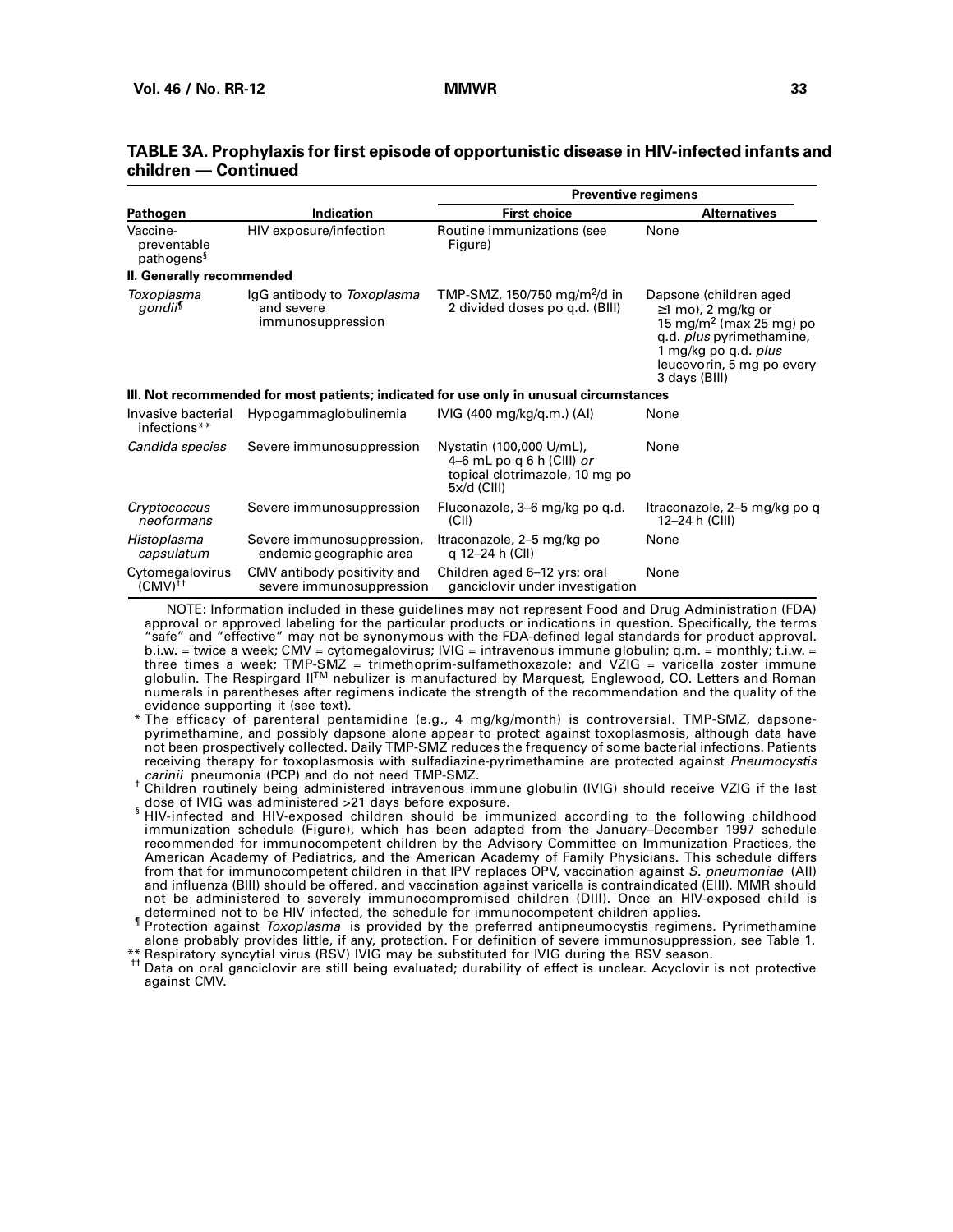# <span id="page-39-0"></span>**Immunization Schedule for HIV-Infected Children**

#### **FIGURE. Recommended immunization schedule for HIV-infected children\***



 Note: Modified from the immunization schedule for immunocompetent children. This schedule also applies to children born to HIV-infected mothers whose HIV infection status has not been determined. Once a child is known not to be HIV-infected, the schedule for immunocompetent children applies. This schedule indicates the recommended age for routine administration of currently licensed childhood vaccines. Some combination vaccines are available and may be used whenever administration of all components of the vaccine is indicated. Providers should consult the manufacturers' package inserts for detailed recommendations.

- \*Vaccines are listed under the routinely recommended ages. Bars indicate range of acceptable ages for vaccination. <mark>Shaded bars</mark> indicate catch-up vaccination: at 11–12 years of age, hepatitis B vaccine should
	- be administered to children not previously vaccinated. † **Infants born to HBsAg-negative mothers** should receive 2.5 µg of Merck vaccine (Recombivax HB®) or 10 μg of SmithKline Beecham (SB) vaccine (Engerix-B®). The 2nd dose should be administered >1 mo after the 1st dose.

**Infants born to HBsAg-positive mothers** should receive 0.5 mL of hepatitis Β immune globulin (HBIG)<br>within 12 <u>h</u>rs of birth and either 5 μg of Merck vaccine (Recombivax HB®) or 10 μg of SB vaccine (Engerix-B®) at a separate site. The 2nd dose is recommended at 1–2 mos of age and the 3rd dose at 6 mos of age.

**Infants born to mothers whose HBsAg status is unknown** should receive either 5 μg of Merck vaccine<br>(Recombivax HB<sup>®</sup>) or 10 μg of SB vaccine (Engerix-B®) within 12 hrs of birth. The 2nd dose of vaccine is recommended at 1 mo of age and the 3rd dose at 6 mos of age. Blood should be drawn at the time of delivery to determine the mother's HBsAg status; if it is positive, the infant should receive HBIG as soon as possible (no later than 1 wk of age). The dosage and timing of subsequent vaccine doses should be based upon the mother's HBsAg status.

- § Children and adolescents who have not been vaccinated against hepatitis B in infancy may begin the series during any childhood visit. Those who have not previously received 3 doses of hepatitis B vaccine should initiate or complete the series during the 11- to 12-year–old visit. The 2nd dose should be administered at least 1 mo after the 1st dose, and the 3rd dose should be administered at least 4 mos after the 1st dose and at least 2 mos after the 2nd dose.
- ¶ DTaP (diphtheria and tetanus toxoids and acellular pertussis vaccine) is the preferred vaccine for all doses in the vaccination series, including completion of the series in children who have received >1 dose of whole-cell DTP vaccine. Whole-cell DTP is an acceptable alternative to DTaP. The 4th dose of DTaP may be administered as early as 12 mos of age, provided 6 mos have elapsed since the 3rd dose, and if the child is considered unlikely to return at 15–18 mos of age. Td (tetanus and diphtheria toxoids, adsorbed, for adult use) is recommended at 11–12 yrs of age if at least 5 yrs have elapsed since the last dose of DTP, DTaP, or DT. Subsequent routine Td boosters are recommended every 10 yrs.
- \*\*Three H. influenzae type b (Hib) conjugate vaccines are licensed for infant use. If PRP-OMP (PedvaxHIB® [Merck]) is administered at 2 and 4 mos of age, a dose at 6 mos is not required. After the primary series has been completed, any Hib conjugate vaccine may be used as a booster.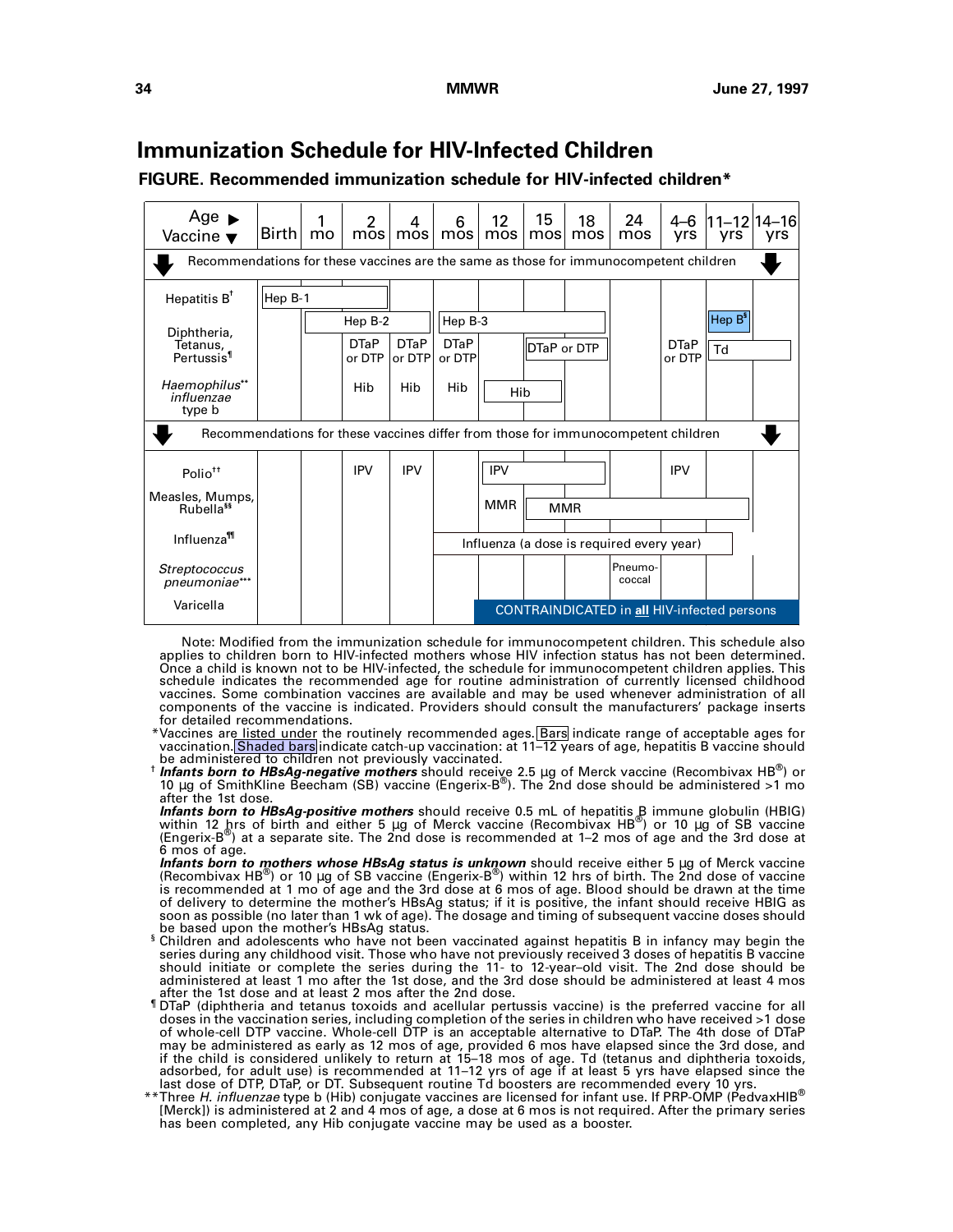- $^{\texttt{tt}}$  Inactivated poliovirus vaccine (IPV) is the only polio vaccine recommended for HIV-infected persons and their household contacts. Although the third dose of IPV is generally administered at 12–18 months, the third dose of IPV has been approved to be administered as early as 6 months of age. Oral poliovirus vaccine (OPV) should NOT be administered to HIV-infected persons or their household contacts.
- <sup>§§</sup> MMR should not be administered to severely immunocompromised children. HIV-infected children without severe immunosuppression should routinely receive their first dose of MMR as soon as possible upon reaching the first birthday. Consideration should be given to administering the second dose of MMR vaccine as soon as one month (i.e., minimum 28 days) after the first dose, rather than waiting until school entry.
- <sup>11</sup> Influenza virus vaccine should be administered to all HIV-infected children >6 months of age each year. Children aged 6 months–8 years who are receiving influenza vaccine for the first time should receive two doses of split virus vaccine separated by at least one month. In subsequent years, a single dose of vaccine (split virus for persons ≤12 years of age, whole or split virus for persons >12 years of age) should be administered each year. The dose of vaccine for children aged 6–35 months is 0.25 mL; the dose for children aged ≥3 years is 0.5 mL.
- \*\*\*The 23-valent pneumococcal vaccine should be administered to HIV-infected children at 24 months of age. Revaccination should generally be offered to HIV-infected children vaccinated 3–5 years (children aged ≤10 years) or >5 years (children aged >10 years) earlier.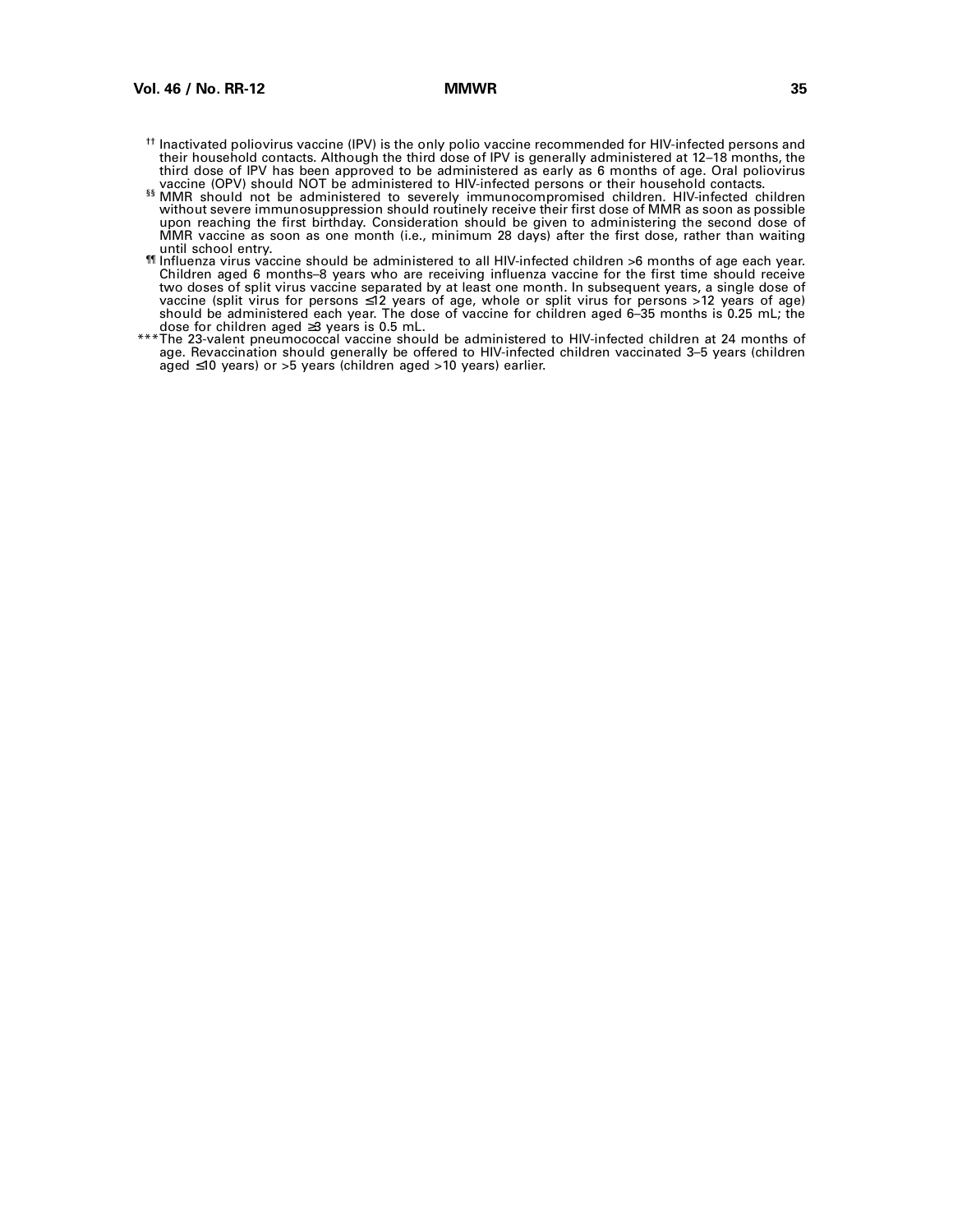|                                               |                                                 | <b>Preventive regimens</b>                                                                                                                                                                                                    |                                                                                                                                                        |  |  |  |
|-----------------------------------------------|-------------------------------------------------|-------------------------------------------------------------------------------------------------------------------------------------------------------------------------------------------------------------------------------|--------------------------------------------------------------------------------------------------------------------------------------------------------|--|--|--|
| <b>Pathogen</b>                               | <b>Indication</b>                               | <b>First choice</b>                                                                                                                                                                                                           | <b>Alternative</b>                                                                                                                                     |  |  |  |
| I. Recommended for life as standard of care   |                                                 |                                                                                                                                                                                                                               |                                                                                                                                                        |  |  |  |
| Pneumocystis carinii                          | Prior P. carinii<br>pneumonia                   | TMP-SMZ, 150/750<br>mg/m <sup>2</sup> /d in 2 divided<br>doses po t.i.w. on<br>consecutive days (All)                                                                                                                         | Aerosolized pentamidine<br>(children aged $\geq$ 5 yrs),<br>300 mg q.m. via<br>Respirgard II™<br>nebulizer (CIII); dapsone                             |  |  |  |
|                                               |                                                 | Acceptable alternative<br>schedules for same<br>dosage: (All)                                                                                                                                                                 | (children aged $\geq$ 1 mo), 2<br>mg/kg (max 100 mg) po<br>q.d. (CIII); iv pentam-                                                                     |  |  |  |
|                                               |                                                 | Single dose po t.i.w. on<br>consecutive days;                                                                                                                                                                                 | idine, 4 mg/kg every 2-4<br>weeks (CIII)                                                                                                               |  |  |  |
|                                               |                                                 | 2 divided doses po q.d.;                                                                                                                                                                                                      |                                                                                                                                                        |  |  |  |
|                                               |                                                 | 2 divided doses po t.i.w.<br>on alternate days                                                                                                                                                                                |                                                                                                                                                        |  |  |  |
| Toxoplasma gondii*                            | Prior toxoplasmic<br>encephalitis               | Sulfadiazine,<br>85-120 mg/kg/d in<br>2-4 divided doses po<br>q.d. <i>plus</i><br>pyrimethamine, 1 mg/kg<br>or 15 mg/m <sup>2</sup> (max<br>$25 \text{ mg}$ ) po q.d. <i>plus</i><br>leucovorin, 5 mg po<br>every 3 days (AI) | Clindamycin,<br>20-30 mg/kg/d in<br>4 divided doses po q.d.<br>plus pyrimethamine,<br>1 mg/kg po q.d. plus<br>leucovorin, 5 mg po<br>every 3 days (BI) |  |  |  |
| Mycobacterium avium<br>complex                | Prior disease                                   | Clarithromycin, 7.5 mg/kg<br>$(max 500 mg)$ po b.i.d.<br>(All) plus at least one of<br>the following:<br>ethambutol, 15 mg/kg<br>(max 900 mg) po q.d.<br>(All); rifabutin, 5 mg/kg<br>$(max 300 mg)$ po q.d.<br>(All)         |                                                                                                                                                        |  |  |  |
| Cryptococcus<br>neoformans                    | Documented disease                              | Fluconazole, 3-6 mg/kg po<br>q.d. (All)                                                                                                                                                                                       | Itraconazole, 2–5 mg/kg<br>po q 24–12h (Bll);<br>amphotericin B,<br>$0.5 - 1.5$ mg/kg iv<br>$1-3x/$ week $(AI)$                                        |  |  |  |
| Histoplasma capsulatum                        | Documented disease                              | Itraconazole, 2–5 mg/kg<br>po q 12-48h (Alll)                                                                                                                                                                                 | Fluconazole, 3-6 mg/kg po<br>q.d. (CIII); amphotericin<br>B, 1.0 mg/kg iv q.w. Alll)                                                                   |  |  |  |
| Coccidioides immitis                          | Documented disease                              | Fluconazole, 6 mg/kg po<br>$q.d.$ (AllI)                                                                                                                                                                                      | Amphotericin B,<br>1.0 mg/kg iv q.w. (All)                                                                                                             |  |  |  |
| Cytomegalovirus                               | Prior end-organ disease Ganciclovir, 5 mg/kg iv | q.d.; or foscarnet,<br>90–120 mg/kg iv q.d.<br>(AI); or (for retinitis)<br>ganciclovir<br>sustained-release<br>implant (AI)                                                                                                   |                                                                                                                                                        |  |  |  |
| Salmonella species<br>$(non-typhi)^{\dagger}$ | Bacteremia                                      | TMP-SMZ, 150/750 mg/m <sup>2</sup><br>in 2 divided doses po<br>q.d. for several months<br>(CIII)                                                                                                                              | Antibiotic chemo-<br>prophylaxis with<br>another active agent<br>(CIII)                                                                                |  |  |  |

**TABLE 3B. Prophylaxis for recurrence of opportunistic disease (after chemotherapy for** acute disease) in HIV-infected infants and children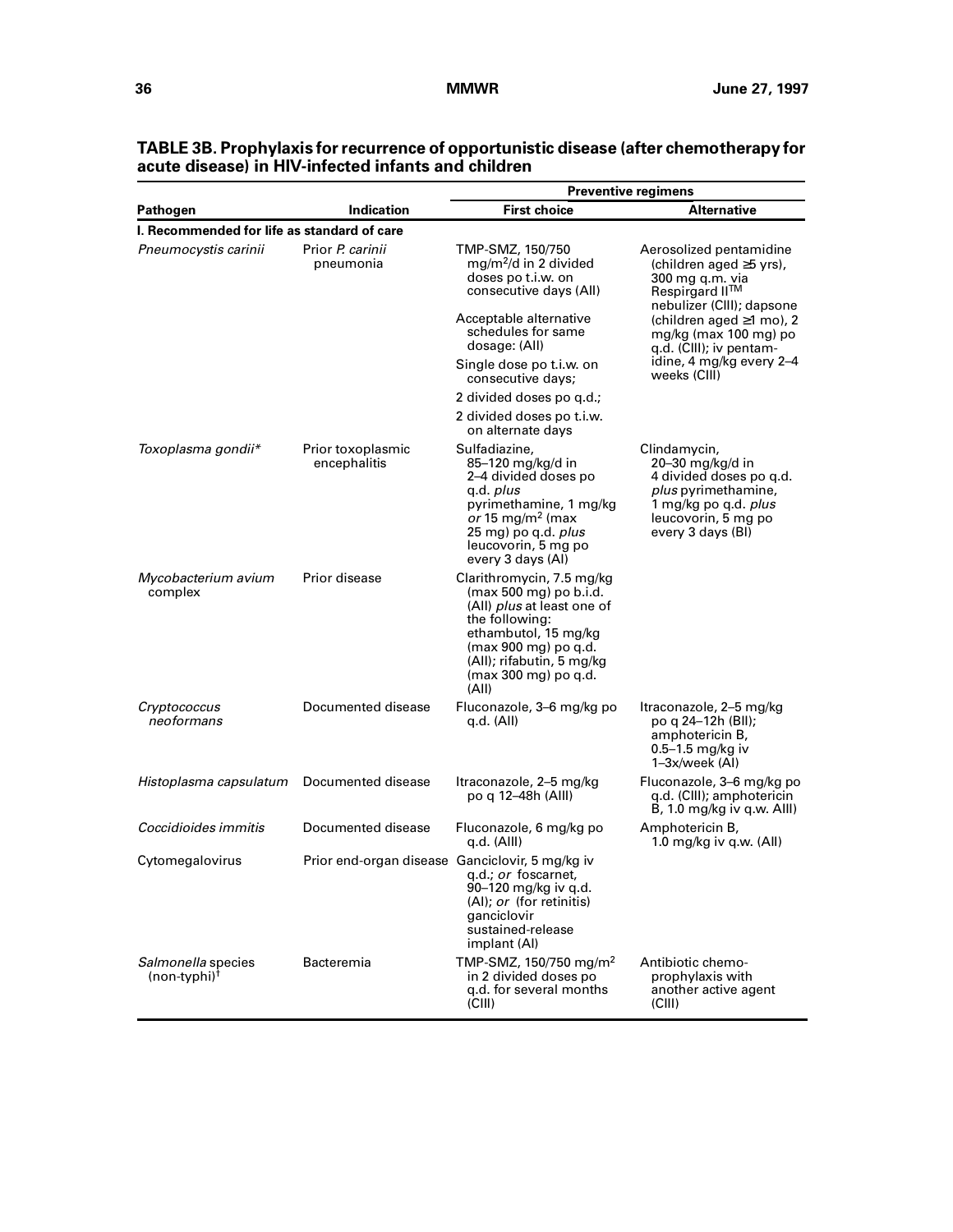|                                                                    |                                   | <b>Preventive regimens</b>                                                                                    |                                                                         |  |  |  |
|--------------------------------------------------------------------|-----------------------------------|---------------------------------------------------------------------------------------------------------------|-------------------------------------------------------------------------|--|--|--|
| Pathogen                                                           | <b>Indication</b>                 | <b>First choice</b>                                                                                           | <b>Alternative</b>                                                      |  |  |  |
| II. Recommended only if subsequent episodes are frequent or severe |                                   |                                                                                                               |                                                                         |  |  |  |
| Invasive bacterial<br>infections <sup>§</sup>                      | >2 infections in 1-year<br>period | TMP-SMZ, 150/750 mg/m <sup>2</sup><br>in 2 divided doses po<br>$q.d.$ (BI); $or$ IVIG,<br>400 mg/kg q.m. (BI) | Antibiotic chemo-<br>prophylaxis with<br>another active agent<br>(BIII) |  |  |  |
| Herpes simplex virus                                               | Frequent/severe<br>recurrences    | Acyclovir, 80 mg/kg/d in<br>3-4 divided doses po<br>q.d. (All)                                                |                                                                         |  |  |  |
| Candida species                                                    | Frequent/severe<br>recurrences    | Fluconazole, 3–6 mg/kg po<br>g.d. (All); <i>or</i><br>ketoconazole, 5-10<br>mg/kg po q $24-12h$ (CIII)        |                                                                         |  |  |  |

| TABLE 3B. Prophylaxis for recurrence of opportunistic disease (after chemotherapy for |
|---------------------------------------------------------------------------------------|
| acute disease) in HIV-infected infants and children — Continued                       |

 NOTE: Information included in these guidelines may not represent Food and Drug Administration (FDA) approval or approved labeling for the particular products or indications in question. Specifically, the terms "safe" and "effective" may not be synonymous with the FDA-defined legal standards for product approval. IVIG = intravenous immune globulin; q.m.= monthly; q.w. = weekly; t.i.w. = three times a week; and TMP-SMZ = trimethoprim-sulfamethoxazole. The Respirgard IITM nebulizer is manufactured by Marquest, Englewood, CO. Letters and Roman numerals in parentheses after regimens indicate the strength of the recommendations and the quality of the evidence supporting it (see text).

\* Only pyrimethamine plus sulfadiazine confers protection against PCP as well as toxoplasmosis. Although the clindamycin plus pyrimethamine regimen is the preferred alternative in adults, it has not been tested in children. However, these drugs are safe and are used for other infections.

<sup>†</sup> Drug should be determined by susceptibilities of the organism isolated. Alternatives to TMP-SMZ include ampicillin, chloramphenicol, or ciprofloxacin. However, ciprofloxacin is not approved for use in persons aged <18 years; therefore, it should be used in children with caution and only if no alternatives exist.

aged its years; therefore, it should be chosen based on the microorganism and antibiotic sensitivities. TMP-SMZ, if used, should be administered daily. Providers should be cautious about using antibiotics solely for this purpose because of the potential for development of drug-resistant microorganisms. IVIG may not provide additional benefit to children receiving daily TMP-SMZ. Choice of antibiotic prophylaxis vs. IVIG should also involve consideration of adherence, ease of intravenous access, and cost. If IVIG is used, RSV-IVIG may be substituted for IVIG during the RSV season.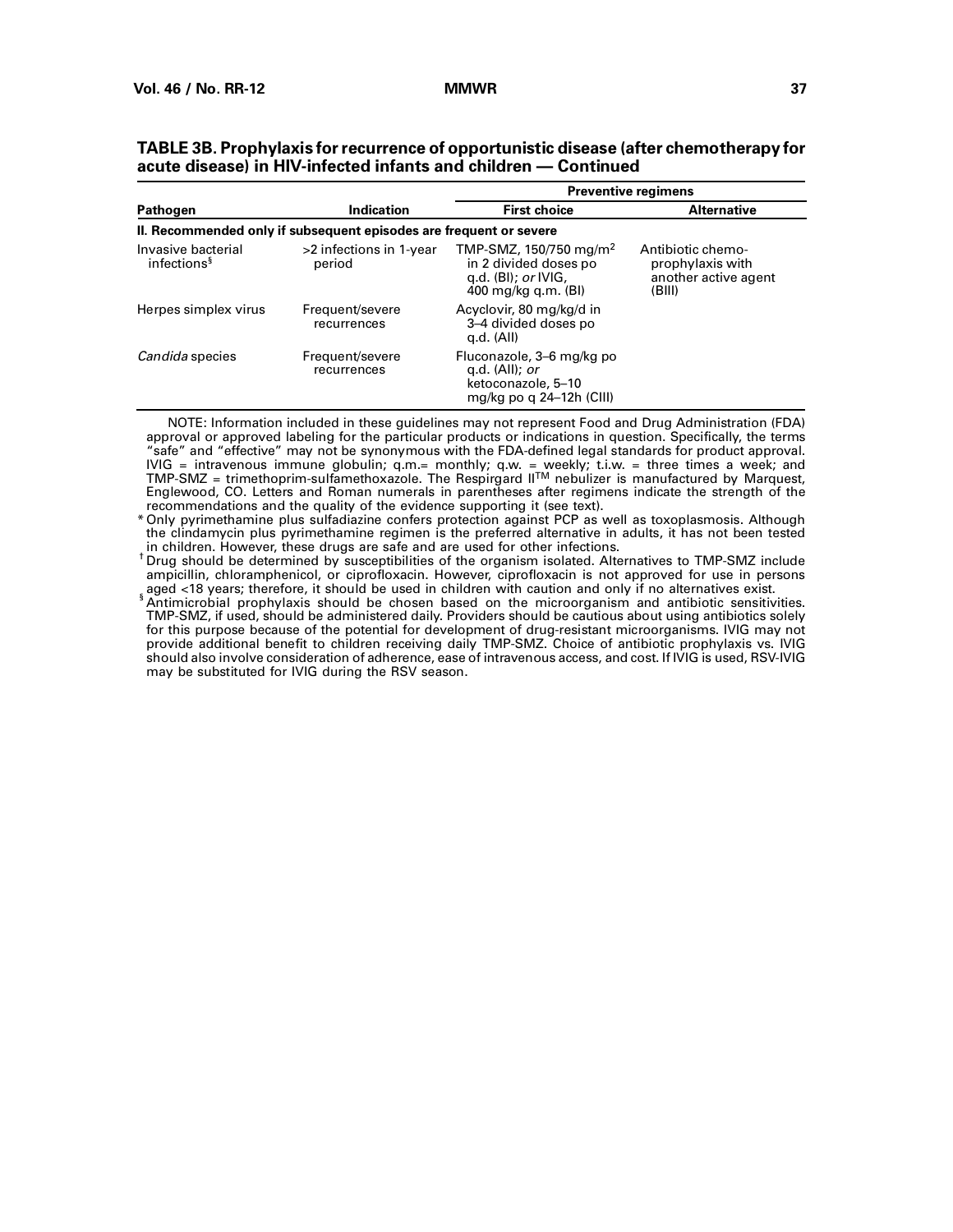# <span id="page-43-0"></span>**PREVENTION OF EXPOSURE RECOMMENDATIONS**

### **TABLE 4. Advising patients concerning prevention of exposure to opportunistic pathogens**

#### **Sexual Exposures**

- (1) Patients should use a latex condom during every act of sexual intercourse to reduce the risk of acquisition of cytomegalovirus, herpes simplex virus, and human papillomavirus, as well as other sexually transmitted pathogens (AII). Condom use also will, theoretically, reduce the risk of acquisition of human herpesvirus 8, as well as superinfection with an HIV strain that has become resistant to antiretroviral drugs (BIII) and will prevent transmission of HIV and other sexually transmitted pathogens to others (AII). Data regarding the use and efficacy of "female condoms" are incomplete, but these devices should be considered as a riskreduction strategy (BIII).
- (2) Patients should avoid sexual practices that may result in oral exposure to feces (e.g., oral-anal contact) to reduce the risk of intestinal infections (e.g., cryptosporidiosis, shigellosis, campylobacteriosis, amebiasis, giardiasis, and hepatitis A and B) (BIII).

#### **Environmental and Occupational Exposures**

- (1) Certain activities or types of employment may increase the risk of exposure to tuberculosis (BIII). These include volunteer work or employment in health-care facilities, correctional institutions, and shelters for the homeless, as well as other settings identified as high risk by local health authorities. Decisions about whether to continue with such activities should be made in conjunction with the health-care provider and should be based on such factors as the patient's specific duties in the workplace, the prevalence of tuberculosis in the community, and the degree to which precautions designed to prevent the transmission of tuberculosis are taken in the workplace (BIII). These decisions will affect the frequency with which the patient should be screened for tuberculosis.
- (2) Child care providers and parents of children in child care are at increased risk of acquiring CMV infection, cryptosporidiosis, and other infections (e.g., hepatitis A and giardiasis) from children. The risk of acquiring infection can be diminished by good hygienic practices, such as hand washing after fecal contact (e.g., during diaper changing and after contact with urine or saliva) (AII). All children in child care facilities also are at increased risk of acquiring these same infections; parents and other caretakers of HIV-infected children should be advised of this risk (BIII).
- (3) Occupations involving contact with animals (e.g., veterinary work and employment in pet stores, farms, or slaughterhouses) may pose a risk of cryptosporidiosis, toxoplasmosis, salmonellosis, campylobacteriosis, or Bartonella infection. However, the available data are insufficient to justify a recommendation against work in such settings.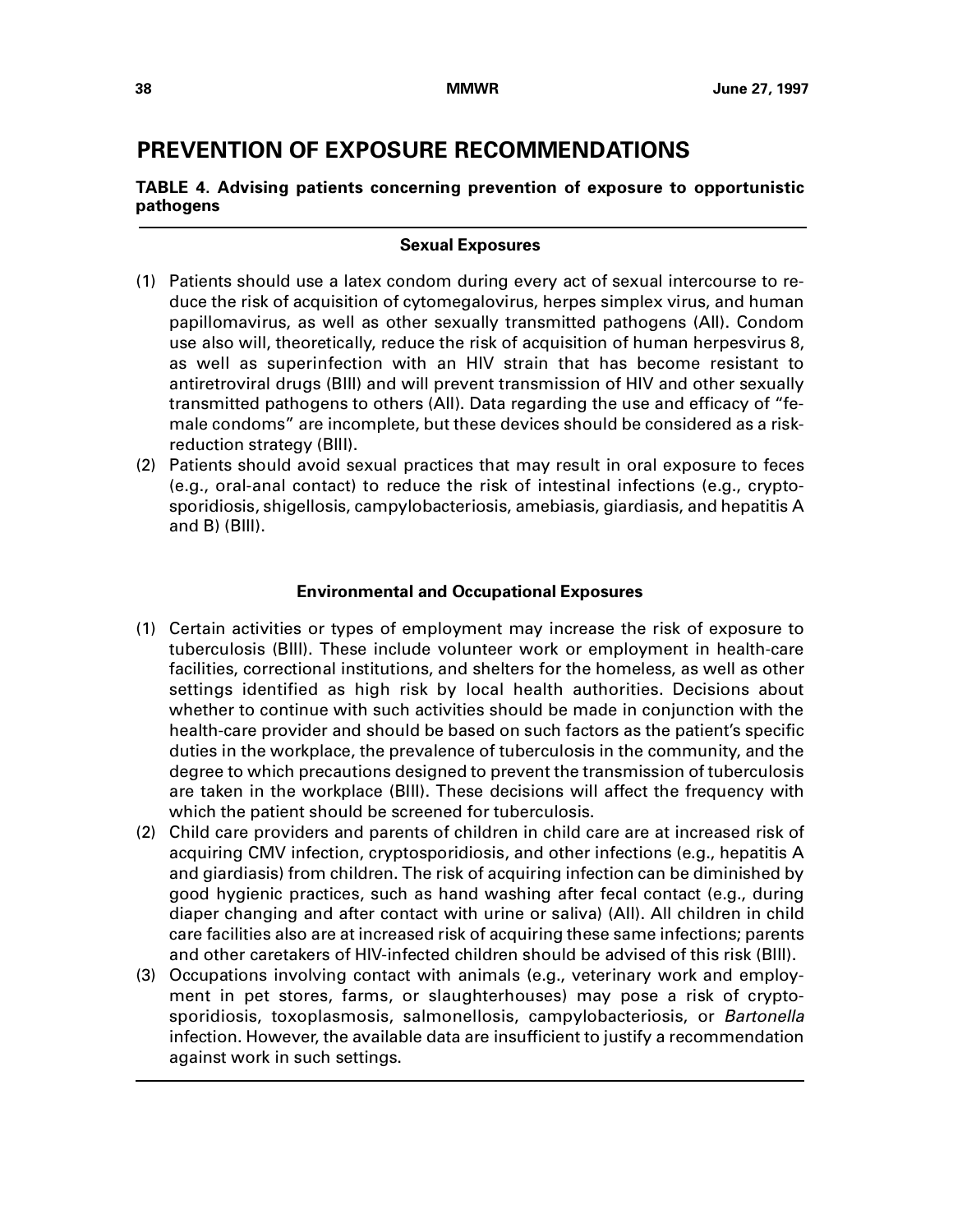- (4) Contact with young farm animals, especially animals with diarrhea, should be avoided to reduce the risk of cryptosporidiosis (BII).
- (5) Hand washing after gardening or other contact with soil may reduce the risk of cryptosporidiosis and toxoplasmosis (BIII).
- (6) In areas endemic for histoplasmosis, patients should avoid activities known to be associated with increased risk, including cleaning chicken coops, disturbing soil beneath bird-roosting sites, and exploring caves (CIII).
- (7) In areas endemic for coccidioidomycosis, when possible, patients should avoid activities associated with increased risk, including those involving extensive exposure to disturbed native soil (e.g., at excavation sites or during dust storms) (CIII).

## **Pet-Related Exposures**

Health-care providers should advise HIV-infected persons of the potential risk posed by pet ownership. However, they should be sensitive to the possible psychological benefits of pet ownership and should not routinely advise HIV-infected persons to part with their pets (DIII). Specifically, providers should advise HIV-infected patients of the following.

**General** 

- (1) Veterinary care should be sought when a pet develops diarrheal illness. If possible, HIV-infected persons should avoid contact with animals that have diarrhea (BIII). A fecal sample should be obtained from animals with diarrhea and examined for Cryptosporidium, Salmonella, and Campylobacter.
- (2) When obtaining a new pet, HIV-infected patients should avoid animals aged <6 months, especially those with diarrhea (BIII). Because the hygienic and sanitary conditions in pet-breeding facilities, pet stores, and animal shelters are highly variable, the patient should be cautious when obtaining a pet from these sources. Stray animals should be avoided. Animals aged <6 months, especially those with diarrhea, should be examined by a veterinarian for *Cryptosporidium*, Salmonella, and Campylobacter (BIII).
- (3) Patients should wash their hands after handling pets (especially before eating) and avoid contact with pets' feces to reduce the risk of cryptosporidiosis, salmonellosis, and campylobacteriosis (BIII). Hand washing for HIV-infected children should be supervised.

Cats

- (4) Patients should consider the potential risks of cat ownership because of the risks of toxoplasmosis and Bartonella infection, as well as enteric infections (CIII). Those who elect to obtain a cat should adopt or purchase an animal that is aged >1 year and in good health to reduce the risk of cryptosporidiosis, Bartonella infection, salmonellosis, and campylobacteriosis (BII).
- (5) Litter boxes should be cleaned daily, preferably by an HIV-negative, nonpregnant person; if the HIV-infected patient performs this task, he or she should wash hands thoroughly afterward to reduce the risk of toxoplasmosis (BIII).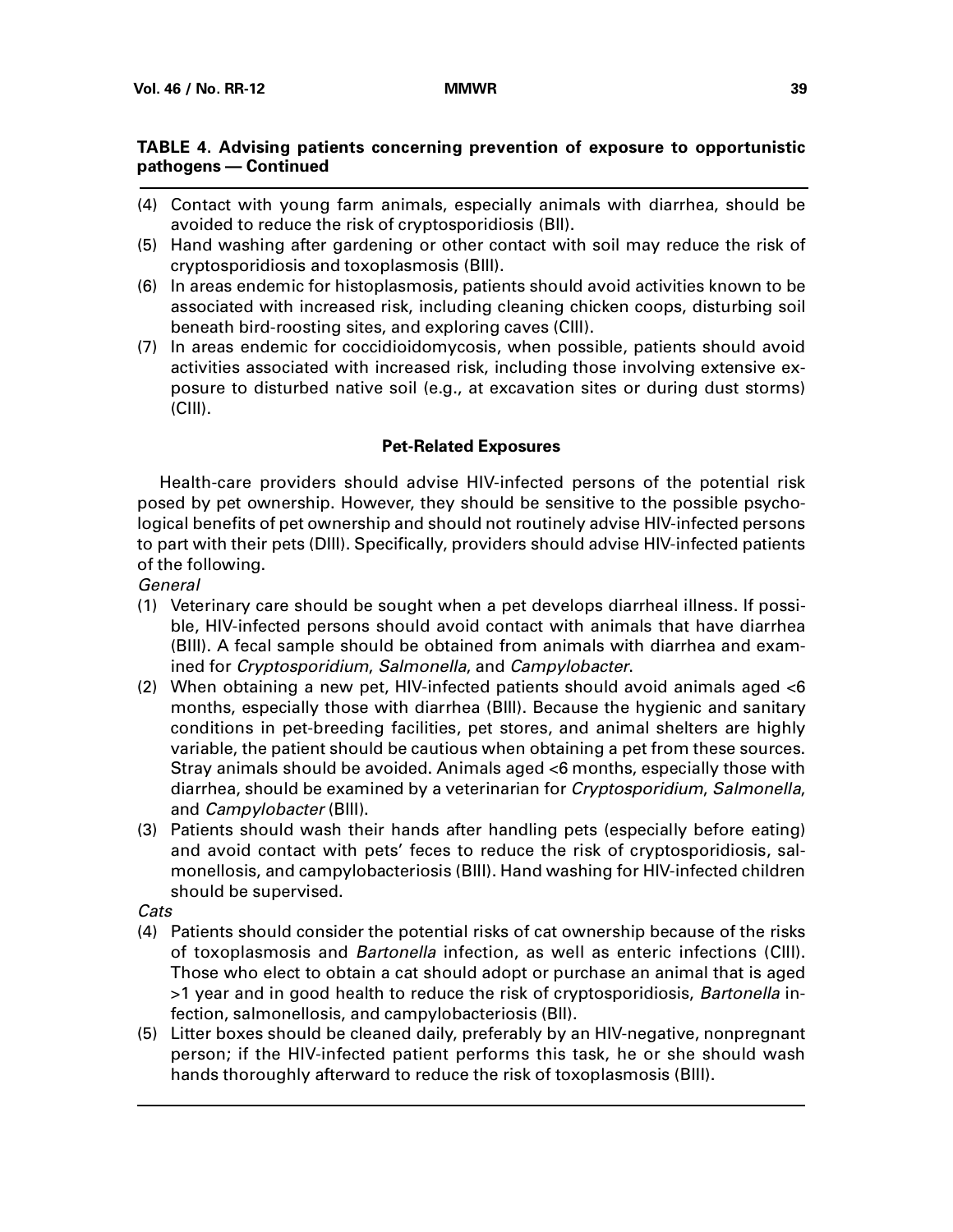- (6) To reduce the risk of toxoplasmosis, cats should be kept indoors, should not be allowed to hunt, and should not be fed raw or undercooked meat (BIII).
- (7) Although declawing is not generally advised, patients should avoid activities that may result in cat scratches or bites to reduce the risk of Bartonella infection (BII). Patients should also wash sites of cat scratches or bites promptly (CIII) and should not allow cats to lick open cuts or wounds (BIII).
- (8) Care of cats should include flea control to reduce the risk of Bartonella infection (CIII).
- (9) Testing cats for toxoplasmosis (EII) or Bartonella infection (DII) is not recommended.

Birds

(10) Screening healthy birds for Cryptococcus neoformans, Mycobacterium avium, or Histoplasma capsulatum is not recommended (DIII).

**Other** 

- (11) Contact with reptiles (e.g., snakes, lizards, iguanas, and turtles) should be avoided to reduce the risk of salmonellosis (BIII).
- (12) Gloves should be used during the cleaning of aquariums to reduce the risk of infection with Mycobacterium marinum (BIII).
- (13) Contact with exotic pets (e.g., nonhuman primates) should be avoided (CIII).

#### **Food- and Water-Related Exposures**

- (1) Raw or undercooked eggs (including foods that may contain raw eggs [e.g., some preparations of hollandaise sauce, Caesar and certain other salad dressings, and mayonnaise]); raw or undercooked poultry, meat, seafood; and unpasteurized dairy products may contain enteric pathogens. Poultry and meat should be cooked until no longer pink in the middle (internal temperature, >165 F [73.8 C]). Produce should be washed thoroughly before being eaten (BIII).
- (2) Cross-contamination of foods should be avoided. Uncooked meats should not be allowed to come in contact with other foods; hands, cutting boards, counters, and knives and other utensils should be washed thoroughly after contact with uncooked foods (BIII).
- (3) Although the incidence of listeriosis is low, it is a serious disease that occurs unusually frequently among HIV-infected persons who are severely immunosuppressed. Some soft cheeses and some ready-to-eat foods (e.g., hot dogs and cold cuts from delicatessen counters) have been known to cause listeriosis. An HIVinfected person who is severely immunosuppressed and who wishes to reduce the risk of foodborne disease can prevent listeriosis by reheating these foods until they are steaming before eating them (CIII).
- (4) Patients should not drink water directly from lakes or rivers because of the risk of cryptosporidiosis and giardiasis (AIII). Waterborne infection may also result from swallowing water during recreational activities. Patients should avoid swimming in water that is likely to be contaminated with human or animal waste and should avoid swallowing water during swimming (BII).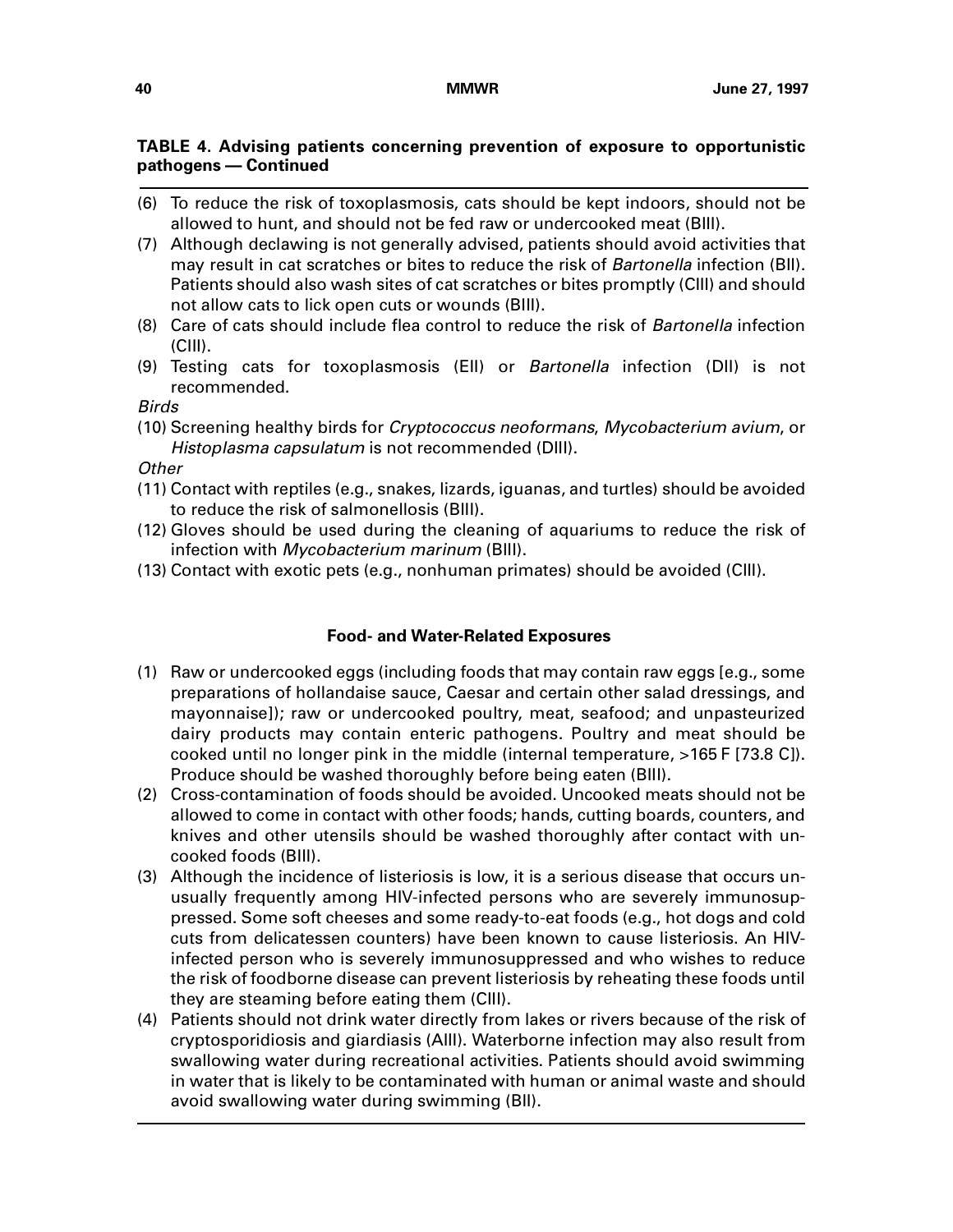(5) During outbreaks or in other situations in which a community "boil water advisory" is issued, boiling water for 1 minute will eliminate the risk of acquiring cryptosporidiosis (AI). Using submicron, personal-use water filters (home/ office types) and/or drinking bottled water\* may reduce the risk (CIII). Current data are inadequate to support a recommendation that all HIV-infected persons boil or otherwise avoid drinking tap water in nonoutbreak settings. However, persons who wish to take independent action to reduce their risk of waterborne cryptosporidiosis may choose to take precautions similar to those recommended during outbreaks. Such decisions are best made in conjunction with a health-care provider. Persons who opt for a personal-use filter or bottled water should be aware of the complexities involved in selecting the appropriate products, the lack of enforceable standards for destruction or removal of oocysts, the cost of the products, and the difficulty of using these products consistently. Patients taking precautions to avoid acquiring cryptosporidiosis from drinking water should be advised that ice made from contaminated tap water also can be a source of infection (BII). Such persons should be aware that fountain beverages served in restaurants, bars, theaters, and other public places may also pose a risk, because these beverages, as well as the ice they may contain, are made from tap water. Nationally distributed brands of bottled or canned carbonated soft drinks are safe to drink. Commercially packaged noncarbonated soft drinks and fruit juices that do not require refrigeration until after they are opened (e.g., those that can be stored unrefrigerated on grocery shelves) also are safe. Nationally distributed brands of frozen fruit juice concentrate are safe if they are reconstituted by the user with water from a safe source. Fruit juices that must be kept refrigerated from the time they are processed to the time of consumption may be either fresh (unpasteurized) or heat treated (pasteurized); only juices labeled as pasteurized should be considered free of risk from *Cryptosporidium*. Other pasteurized beverages and beers are also considered safe to drink (BII). No data are available concerning survival of *Cryptosporidium* oocysts in wine.

### **Travel-Related Exposures**

- (1) Travel, particularly to developing countries, may carry significant risks for the exposure of HIV-infected persons to opportunistic pathogens, especially for patients who are severely immunosuppressed. Consultation with health-care providers and/or with experts in travel medicine will help patients plan itineraries (BIII).
- (2) During travel to developing countries, HIV-infected persons are at even higher risk for foodborne and waterborne infections than they are in the United States. Foods and beverages—in particular, raw fruits and vegetables, raw or undercooked seafood or meat, tap water, ice made with tap water, unpasteurized milk and dairy products, and items purchased from street vendors—may be contaminated (AII). Items that are generally safe include steaming-hot foods, fruits that are peeled by the traveler, bottled (especially carbonated) beverages, hot coffee or tea, beer, wine, and water brought to a rolling boil for 1 minute (AII). Treating water with

<sup>\*</sup>See section on cryptosporidiosis in disease-specific recommendations for information on personal-use filters and bottled water.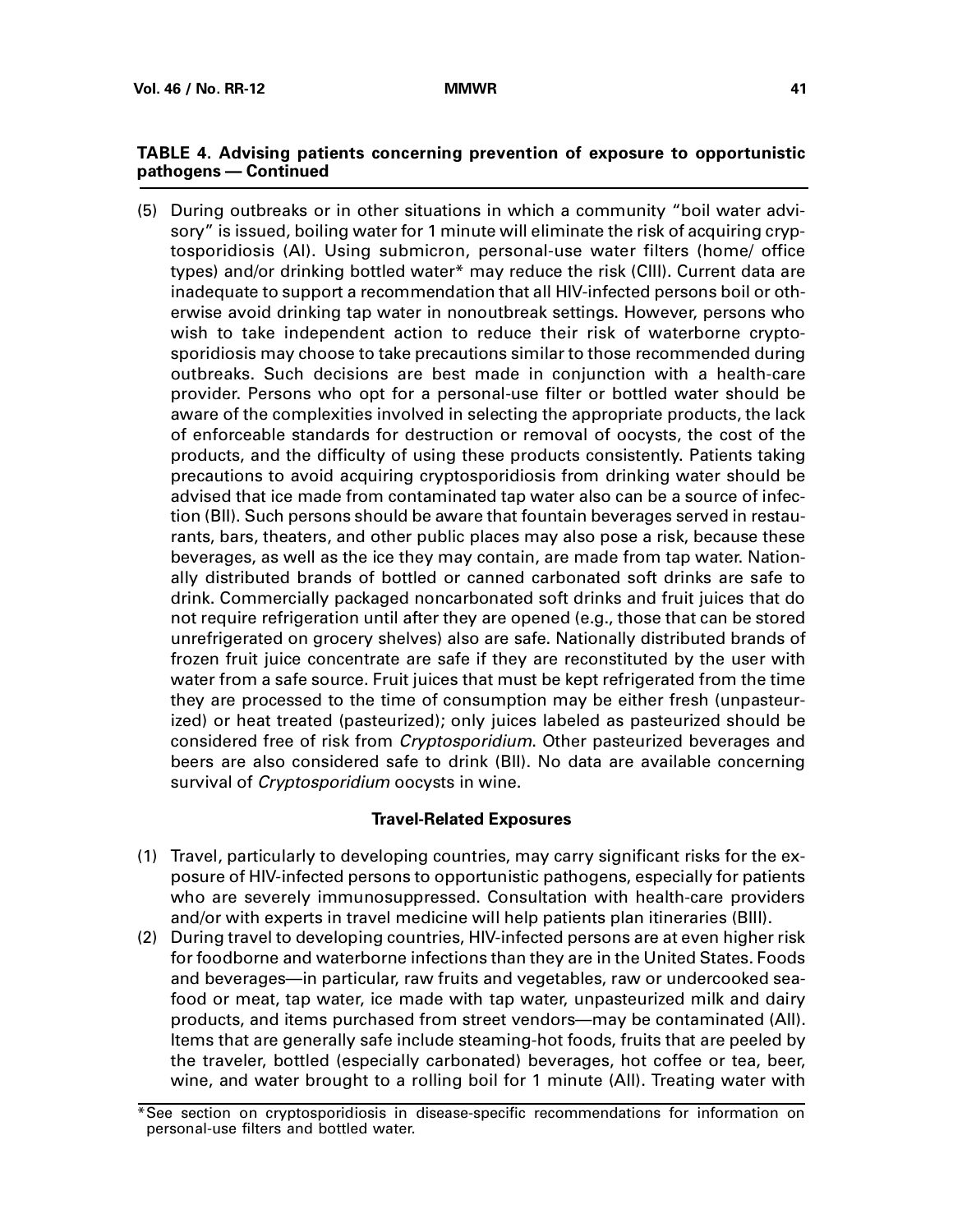iodine or chlorine may not be as effective as boiling but can be used, perhaps in conjunction with filtration, when boiling is not practical (BIII).

- (3) Waterborne infections may result from swallowing water during recreational activities. To reduce the risk of cryptosporidiosis and giardiasis, patients should avoid swallowing water during swimming and should not swim in water that may be contaminated (e.g., with sewage or animal waste) (BII).
- (4) Antimicrobial prophylaxis for traveler's diarrhea is not recommended routinely for HIV-infected persons traveling to developing countries (DIII). Such preventive therapy can have adverse effects and can promote the emergence of drugresistant organisms. Nonetheless, several studies (none involving an HIV-infected population) have shown that prophylaxis can reduce the risk of diarrhea among travelers. Under selected circumstances (e.g., those in which the risk of infection is very high and the period of travel brief), the provider and patient may weigh the potential risks and benefits and decide that antibiotic prophylaxis is warranted (CIII). For those persons to whom prophylaxis is offered, fluoroquinolones (e.g., ciprofloxacin [500 mg q.d.]) can be considered (BIII). Trimethoprim-sulfamethoxazole (TMP-SMZ) (one double-strength tablet daily) also has been shown to be effective, but resistance to this drug is now common in tropical areas. Persons already taking TMP-SMZ for prophylaxis against Pneumocystis carinii pneumonia (PCP) may gain some protection against traveler's diarrhea. For HIV-infected persons who are not already taking TMP-SMZ, health-care providers should be cautious in prescribing this agent for prophylaxis of diarrhea because of the high rates of adverse reactions and the possible need for the agent for other purposes (e.g., PCP prophylaxis) in the future.
- (5) All HIV-infected travelers to developing countries should carry a sufficient supply of an antimicrobial agent to be taken empirically should diarrhea develop (BIII). One appropriate regimen is 500 mg of ciprofloxacin b.i.d. for 3–7 days. Alternative antibiotics (e.g., TMP-SMZ) should be considered as empirical therapy for use by children and pregnant women (CIII). Travelers should consult a physician if their diarrhea is severe and does not respond to empirical therapy, if their stools contain blood, if fever is accompanied by shaking chills, or if dehydration develops. Antiperistaltic agents (e.g., diphenoxylate and loperamide) are used for the treatment of diarrhea; however, they should not be used by patients with high fever or with blood in the stool, and their use should be discontinued if symptoms persist beyond 48 hours (AII). These drugs are not recommended for children (DIII).
- (6) Travelers should be advised about other preventive measures appropriate for anticipated exposures (e.g., chemoprophylaxis for malaria, protection against arthropod vectors, treatment with immune globulin, and vaccination) (AII). They should avoid direct contact of the skin with soil or sand (e.g., by wearing shoes and protective clothing and using towels on beaches) in areas where fecal contamination of soil is likely (BIII).
- (7) In general, live-virus vaccines should be avoided (EII). An exception is measles vaccine, which is recommended for nonimmune persons. However, measles vaccine is not recommended for those who are severely immunosuppressed (DIII); immune globulin should be considered for measles-susceptible, severely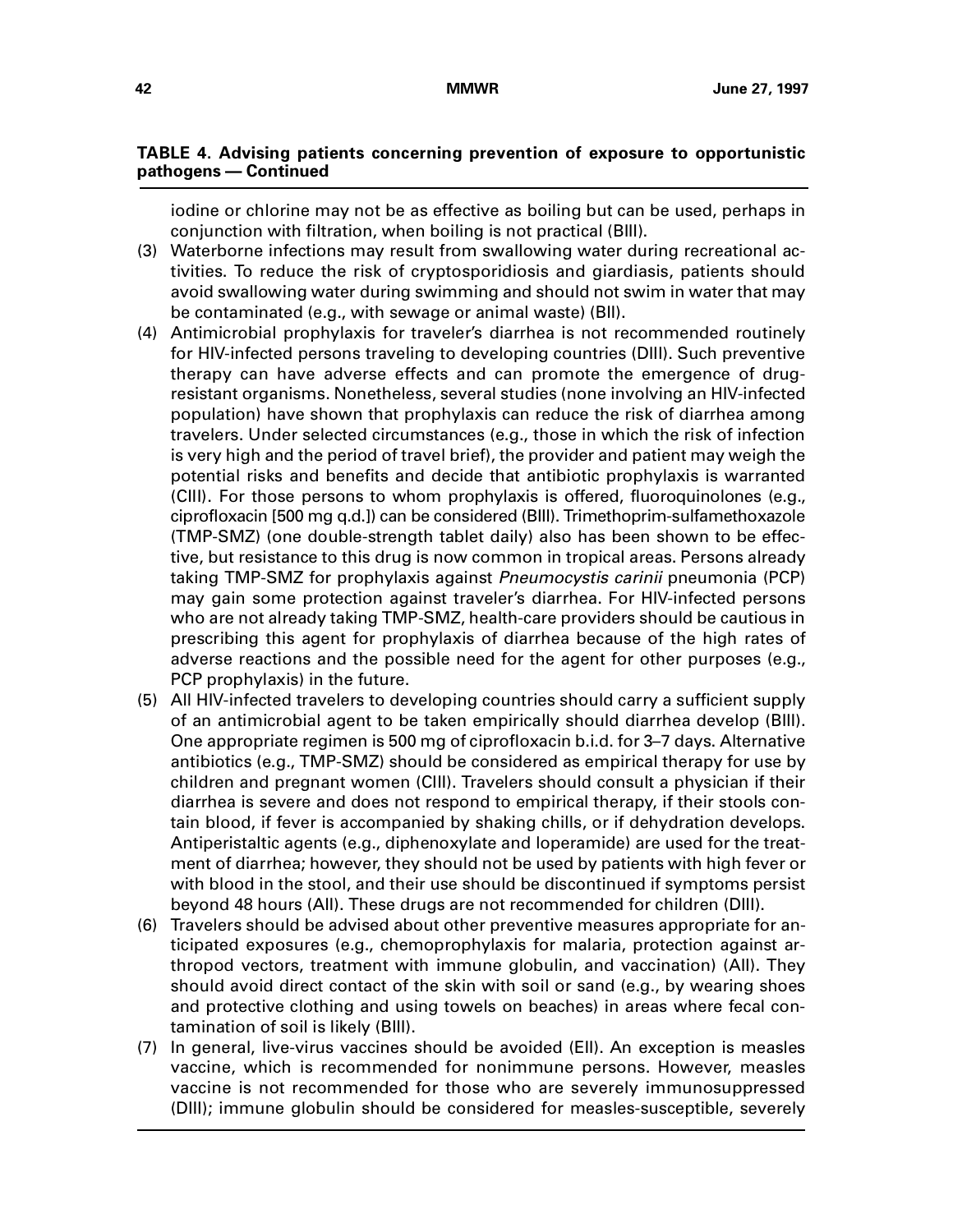immunosuppressed persons who are anticipating travel to measles-endemic countries (BIII). Inactivated (killed) poliovirus vaccine should be used instead of oral (live) poliovirus vaccine, which is contraindicated for HIV-infected persons. Persons at risk for exposure to typhoid fever should be administered an inactivated parenteral typhoid vaccine instead of the live attenuated oral preparation. Yellow fever vaccine is a live-virus vaccine with uncertain safety and efficacy in HIV-infected persons. Travelers with asymptomatic HIV infection who cannot avoid potential exposure to yellow fever should be offered the choice of vaccination. If travel to a zone with yellow fever is necessary and vaccination is not administered, patients should be advised of the risk, instructed in methods for avoiding the bites of vector mosquitoes, and provided with a vaccination waiver letter.

- (8) In general, killed vaccines (e.g., diphtheria-tetanus, rabies, hepatitis A, Japanese encephalitis vaccines) should be used for HIV-infected persons just as they would be used for non-HIV-infected persons anticipating travel (BIII). Preparation for travel should include a review and updating of routine vaccinations, including diphtheria-tetanus for adults and all routine immunizations for children. The currently available cholera vaccine is not recommended for persons following a usual tourist itinerary, even if travel includes countries reporting cases of cholera (DII).
- (9) Travelers should be informed about other area-specific risks and instructed in ways to reduce those risks (BIII). Geographically focal infections that pose a high risk to HIV-infected persons include visceral leishmaniasis (a protozoan infection transmitted by the sandfly) and several fungal infections (e.g., Penicillium marneffei infection, coccidioidomycosis, and histoplasmosis). Many tropical and developing areas have high rates of tuberculosis.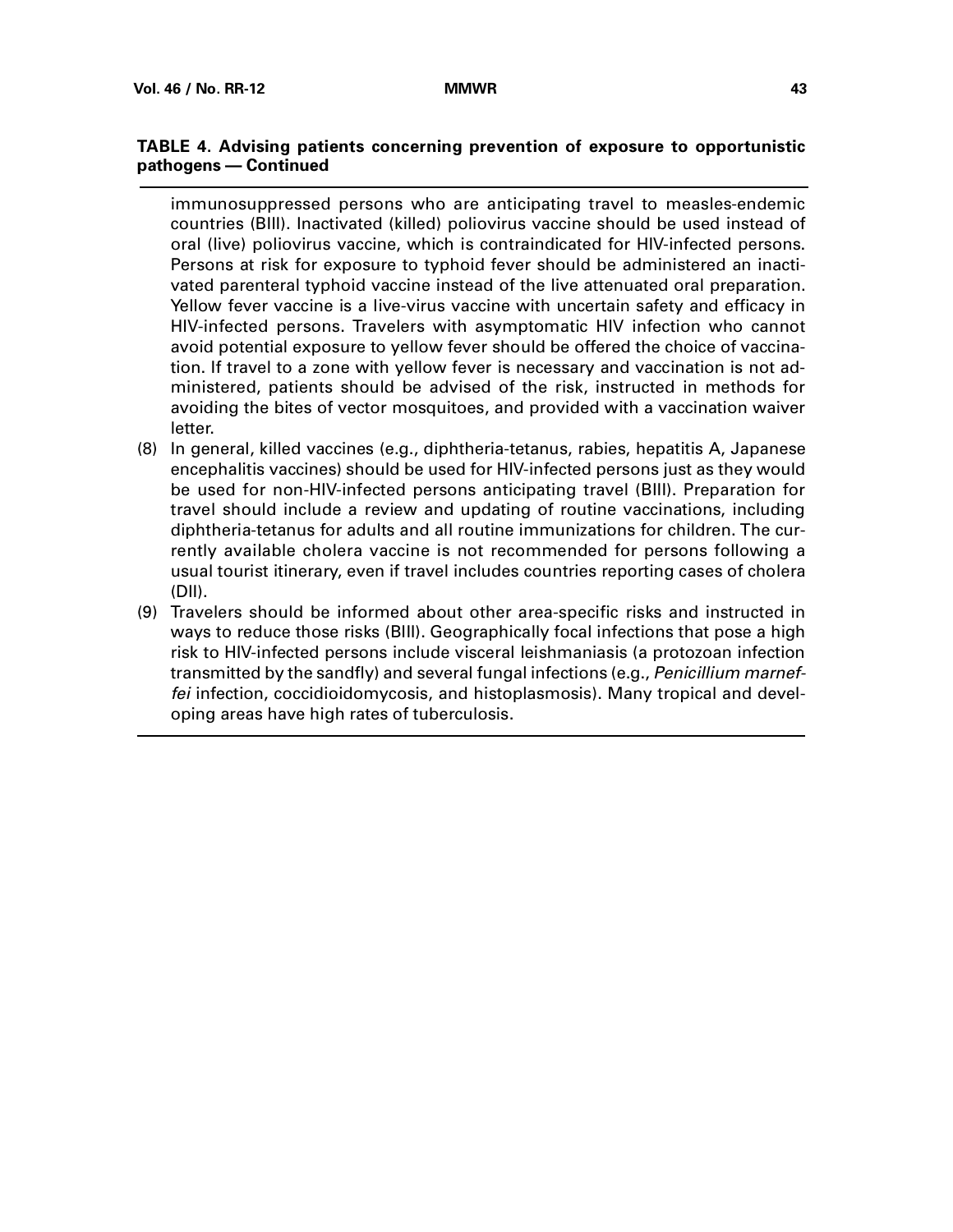# <span id="page-49-0"></span>**COSTS OF DRUGS AND VACCINES**

| Opportunistic<br><b>Pathogen</b>   | Drug                                                                                            | <b>Dose</b>                                                           | <b>Annual Cost</b>                                            |
|------------------------------------|-------------------------------------------------------------------------------------------------|-----------------------------------------------------------------------|---------------------------------------------------------------|
| Pneumocystis carinii               | Trimethoprim-sulfamethoxazole<br>Dapsone<br>Aerosolized pentamidine                             | 160/800 mg q.d.<br>100 mg q.d.<br>300 mg q.m.                         | \$60<br>\$72<br>\$1,185                                       |
| Mycobacterium<br>avium complex     | Rifabutin<br>Clarithromycin<br>Azithromycin                                                     | 300 mg q.d.<br>500 mg b.i.d.<br>1,200 mg q.w.                         | \$2,916<br>\$2,347<br>\$1,490                                 |
| Cytomegalovirus                    | Ganciclovir (iv)<br>Foscarnet (iv)<br>Ganciclovir (po)<br>Cidofovir (iv)<br>Ganciclovir implant | 5 mg/kg q.d.<br>90-120 mg/kg q.d.<br>1,000 mg t.i.d.<br>375 mg q.o.w. | \$8,891<br>\$27,800-37,200<br>\$17,082<br>\$17,670<br>\$5,000 |
| Mycobacterium<br>tuberculosis      | Isoniazid<br>Rifampin<br>Pyrazinamide<br>Ethambutol                                             | 300 mg q.d.<br>600 mg q.d.<br>1,500 mg q.d.<br>900 mg q.d.            | \$31<br>\$1,542<br>\$1,187<br>\$1,370                         |
| Fungi                              | Fluconazole<br><b>Itraconazole</b><br>Ketoconazole                                              | 200 mg q.d.<br>200 mg q.d.<br>200 mg q.d.                             | \$5,018<br>\$4,239<br>\$1,069                                 |
| Herpes simplex virus               | Acyclovir                                                                                       | 400 mg t.i.d.                                                         | \$2,377                                                       |
| Toxoplasma gondii                  | Pyrimethamine<br>Leucovorin                                                                     | 500 mg q.w.<br>25 mg q.w.                                             | \$43<br>\$727                                                 |
| <b>Pathogen</b>                    | <b>Vaccine</b>                                                                                  | <b>Dose</b>                                                           | Cost per<br>dose listed                                       |
| <b>Streptococcus</b><br>pneumoniae | 23-valent pneumococcal                                                                          | $0.5$ mL im                                                           | \$15                                                          |
| Influenza virus                    | Influenza vaccine                                                                               | $0.5$ mL im                                                           | \$5                                                           |
| Hepatitis B virus                  | Recombinant hepatitis B                                                                         | $10 - 20 \mu g$ im x 3                                                | \$173                                                         |

**TABLE 5. Wholesale acquisition cost of agents recommended for prevention of opportunistic infections in patients who have HIV infection**

Source: Drug Topics Red Book, Medical Economics Inc., Montvale, NJ, 1997.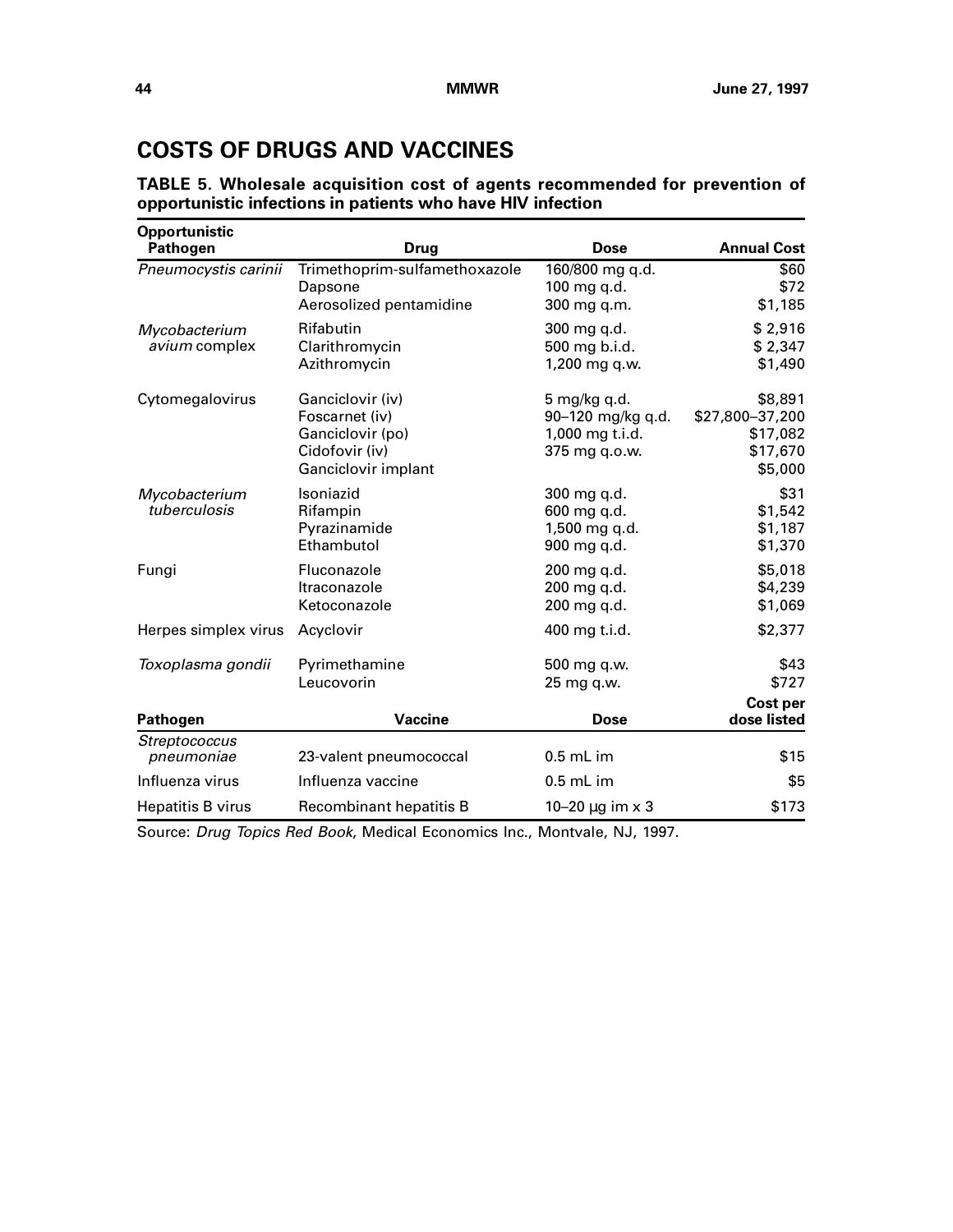<span id="page-50-0"></span>References

- 1. USPHS/IDSA Prevention of Opportunistic Infections Working Group. USPHS/IDSA guidelines for the prevention of opportunistic infections in persons infected with human immunodeficiency virus: a summary. MMWR 1995;44(No. RR-8).
- 2. USPHS/IDSA Prevention of Opportunistic Infections Working Group. USPHS/IDSA guidelines for the prevention of opportunistic infections in persons infected with human immunodeficiency virus: disease specific recommendations. Clin Infect Dis 1995;21(suppl 1):S32–S43.
- 3. USPHS/IDSA Prevention of Opportunistic Infections Working Group. USPHS/IDSA guidelines for the prevention of opportunistic infections in persons infected with human immunodeficiency virus: a summary. Ann Intern Med 1996;124:348–68.
- 4. Kaplan JE, Masur H, Jaffe HW, Holmes KK. Reducing the impact of opportunistic infections in patients with HIV infection: new guidelines. JAMA 1995;274:347–8.
- 5. Gross PA, Barrett TL, Dellinger EP, et al. Purpose of quality standards for infectious diseases. Clin Infect Dis 1994;18:421.
- 6. Kaplan JE, Masur H, Holmes KK, et al. USPHS/IDSA guidelines for the prevention of opportunistic infections in persons infected with human immunodeficiency virus: introduction. Clin Infect Dis 1995;21(suppl 1):S1–S11.
- 7. Selik RM, Chu SY, Ward JW. Trends in infectious diseases and cancers among persons dying of HIV infection in the United States from 1987 to 1992. Ann Intern Med 1995;123:933–6.
- 8. Moore RD, Chaisson RE. Natural history of opportunistic disease in an HIV-infected urban clinical cohort. Ann Intern Med 1996;124:633–42.
- 9. Jones JL, Hanson DL, Ward JW, Kaplan JE. Incidence trends in AIDS-related opportunistic illnesses in injecting drug users and men who have sex with men [Abstract We.C.3418] Vol 2. XI International Conference on AIDS. Vancouver, July 7–12, 1996.
- 10. Karon JM, Rosenberg PS, McQuillan G, Khare M, Gwinn M, Petersen LR. Prevalence of HIV infection in the United States, 1984 to 1992. JAMA 1996;276:126–31.
- 11. USPHS/IDSA Prevention of Opportunistic Infections Working Group. 1997 USPHS/IDSA guidelines for the prevention of opportunistic infections in persons infected with human immunodeficiency virus. Preface. Clin Infect Dis 1997 (in press).
- 12. Kaplan JE, Masur H, Holmes KK, et al. USPHS/IDSA guidelines for the prevention of opportunistic infections in persons infected with human immunodeficiency virus: an overview. Clin Infect Dis 1995;21(suppl 1):S21–S31.
- 13. El-Sadr W, Oleske JM, Agins BD, et al. Evaluation and management of early HIV infection. Clinical practice guideline no. 7. Rockville, MD: US Department of Health and Human Services, Public Health Service, 1994; AHCPR publication no. 94–0572.
- 14. Carpenter CCJ, Fischl MA, Hammer SM, et al. Antiretroviral therapy for HIV infection in 1996: recommendations of an international panel. JAMA 1996;276:146–54.
- 15. CDC. 1995 revised guidelines for prophylaxis against Pneumocystis carinii pneumonia for children infected with or perinatally exposed to human immunodeficiency virus. MMWR 1995; 44(No. RR-4).
- 16. CDC. 1994 revised classification system for human immunodeficiency virus infection in children less than 13 years of age. MMWR 1994;43(No. RR-12).
- 17. American Academy of Pediatrics. 1997 Red Book: Report of the Committee on Infectious Diseases. 24th ed. Elk Grove Village, IL: American Academy of Pediatrics, 1997:294,547.
- 18. ACIP. Recommendations of the Advisory Committee on Immunization Practices (ACIP): use of vaccines and immune globulins in persons with altered immunocompetence. MMWR 1993; 42(No. RR-4).
- 19. Kurman RJ, Henson DE, Herbst AL, Noller KL, Schiffman MH. Interim guidelines for management of abnormal cervical cytology. The 1992 National Cancer Institute workshop. JAMA 1994;271:1866–9.
- 20. CDC. Clinical update: Impact of HIV protease inhibitors on the treatment of HIV-infected tuberculosis patients with rifampin. MMWR 1996;45:921–5.
- 21. Castro KG. Tuberculosis as an opportunistic disease in persons infected with human immunodeficiency virus. Clin Infect Dis 1995;21(suppl 1):S66–S71.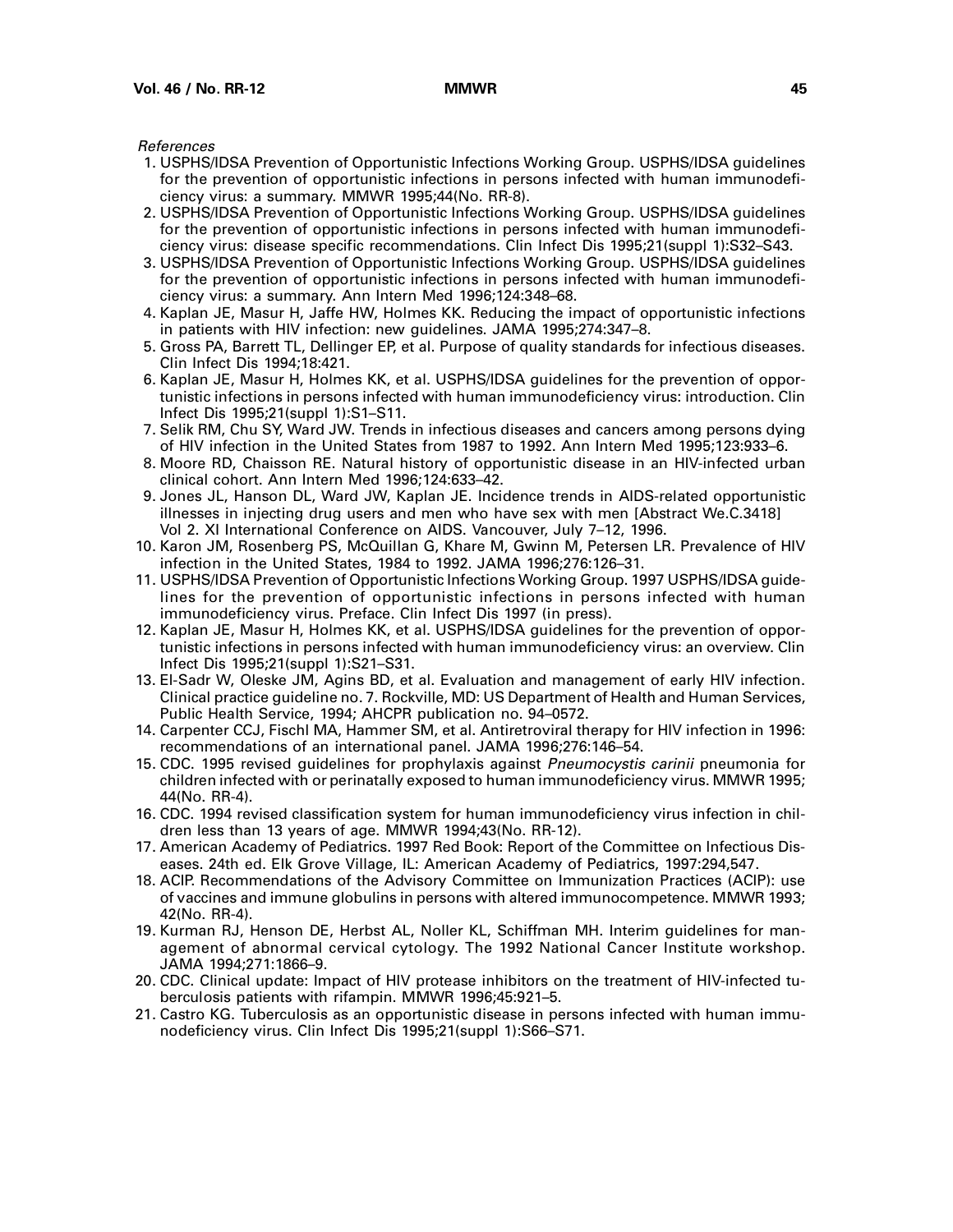- 22. Ward JW, Hanson DL, Chu SY, Jones JJ. Survival and trends in anti-retroviral therapy and anti-microbial prophylaxis among persons with 1993-defined AIDS [Abstract]. In: Programs and abstracts of the 35th Interscience Conference on Antimicrobial Agents and Chemotherapy. San Francisco: American Society for Microbiology, 1995:235.
- 23. CDC. Hepatitis B virus: a comprehensive strategy for eliminating transmission in the United States through universal childhood vaccination: recommendations of the Immunization Practices Advisory Committee (ACIP). MMWR 1991;40(No. RR-13).
- 24. ACIP. Prevention and control of influenza: recommendations of the Advisory Committee on Immunization Practices (ACIP). MMWR 1997;46(No. RR-9).